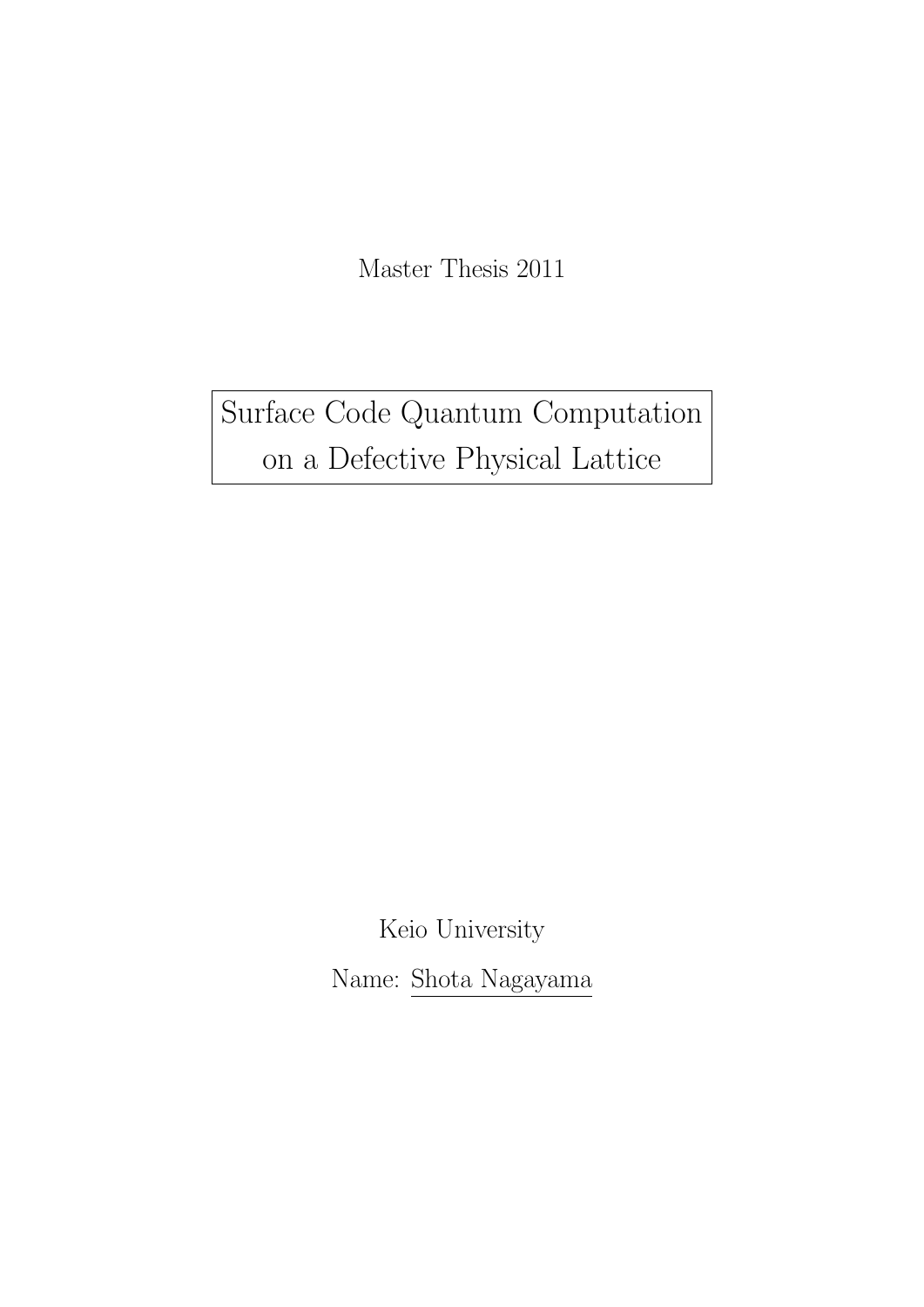Abstract of Master's Thesis

Academic Year 2011

# Surface Code Quantum Computation on a Defective Physical Lattice

This thesis proposes and evaluates extensions to surface code quantum computation for dealing with fabrication defects that result in faulty qubit devices.

In the quantum computation research field today, fault-tolerant quantum computation is required to deal with imperfections such as physical state error, dynamic loss of the qubit carrier and static loss of the device. It has been shown that the surface code, which is a type of fault-tolerant quantum computation, is highly tolerant to physical quantum state errors. It also has been shown that the surface code in principle is robust against loss errors, but how tolerant it is in realistic situations has not been investigated. In particular, state imperfections and device faults both increase the probability of logical errors, but the balance between the two has not been studied.

In this thesis a method is given for dealing with loss in the surface code. Large amounts of loss can be accommodated by using "superplaquettes" for error correction around faulty qubits. Numerical results give the decrease in error correction capabilities of the lattice as an "effective code distance" for topological qubits and the *threshold* which is the physical error rate where the logical error rate exceeds the physical error rate.

Keywords : 1. Surface code quantum computation, 2. Faulty device, 3. Static loss

Keio University

Shota Nagayama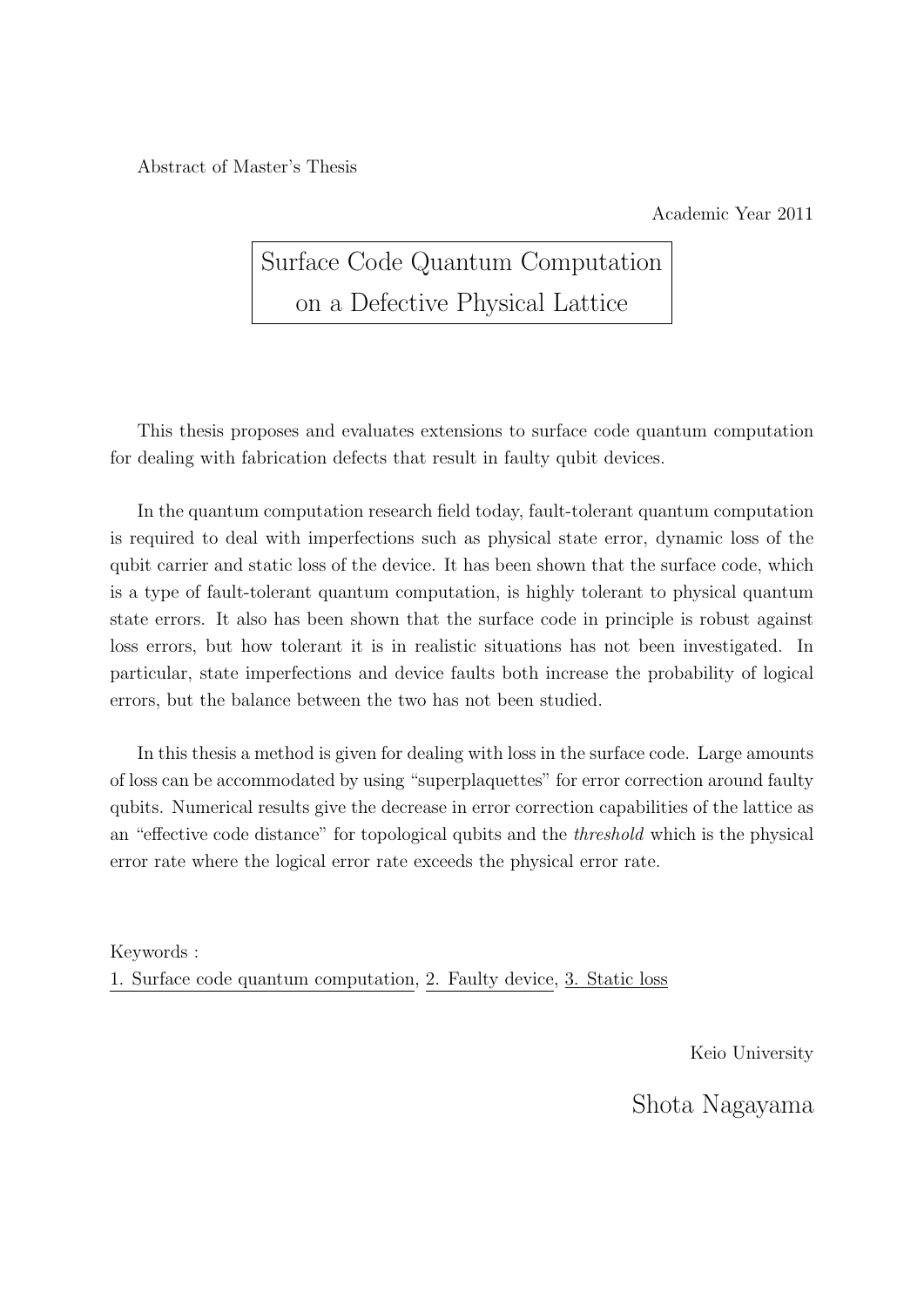修士論文要旨 - 2011 年度 (平成 23 年度)

Surface Code Quantum Computation

on a Defective Physical Lattice

本論文では量子計算符号である Surface Code Quantum Computation を、量子コン ピュータ製造の際に計算チップに必ず発生すると考えられているデバイス欠陥に耐性のあ るものに拡張し、評価をおこなう。

今日研究されているフォールトトレラント量子計算では、量子状態エラーや情報を書 き込んでいる量子の喪失、もしくは計算チップ上に存在する、製造時の欠陥により情報を 書き込むための量子を捉えることが出来ないデバイスに対して耐性のあるシステムが必 要とされている。Surface Code はフォールトトレラント量子計算の一種であり、量子状態 エラーに特に高い耐性を持つとともに、計算中における量子の動的な喪失にも耐性がある ことが示されている。しかしながら、現実に起こりうる全ての誤りを考慮に入れた研究は 未だなされていない。特に、量子状態エラーと欠陥デバイスの関係は全く研究されたこと がない。

本論文では,欠陥デバイスに対応する手法として、量子喪失への対応に利用されてい る "Superplaquette "を応用する。また、定量評価として二種類のシミュレーションをお こなう。まず、デバイス欠陥があるときのエラー訂正能力が、デバイス欠陥がないときの どの符号距離のエラー訂正能力に対応するかを示す "有効符号距離 "を示す。後に、デバ イス欠陥が存在する際において、符号距離が有効に働き始める物理エラー確率の閾値を計 算する。

本論文の成果によって、量子計算を実現するために必要な現実的なパラメータが明ら かとなる。

キーワード

1. Surface Code Quantum Computation, 2. faulty device, 3. static loss

慶應義塾大学 政策・メディア研究科

永山 翔太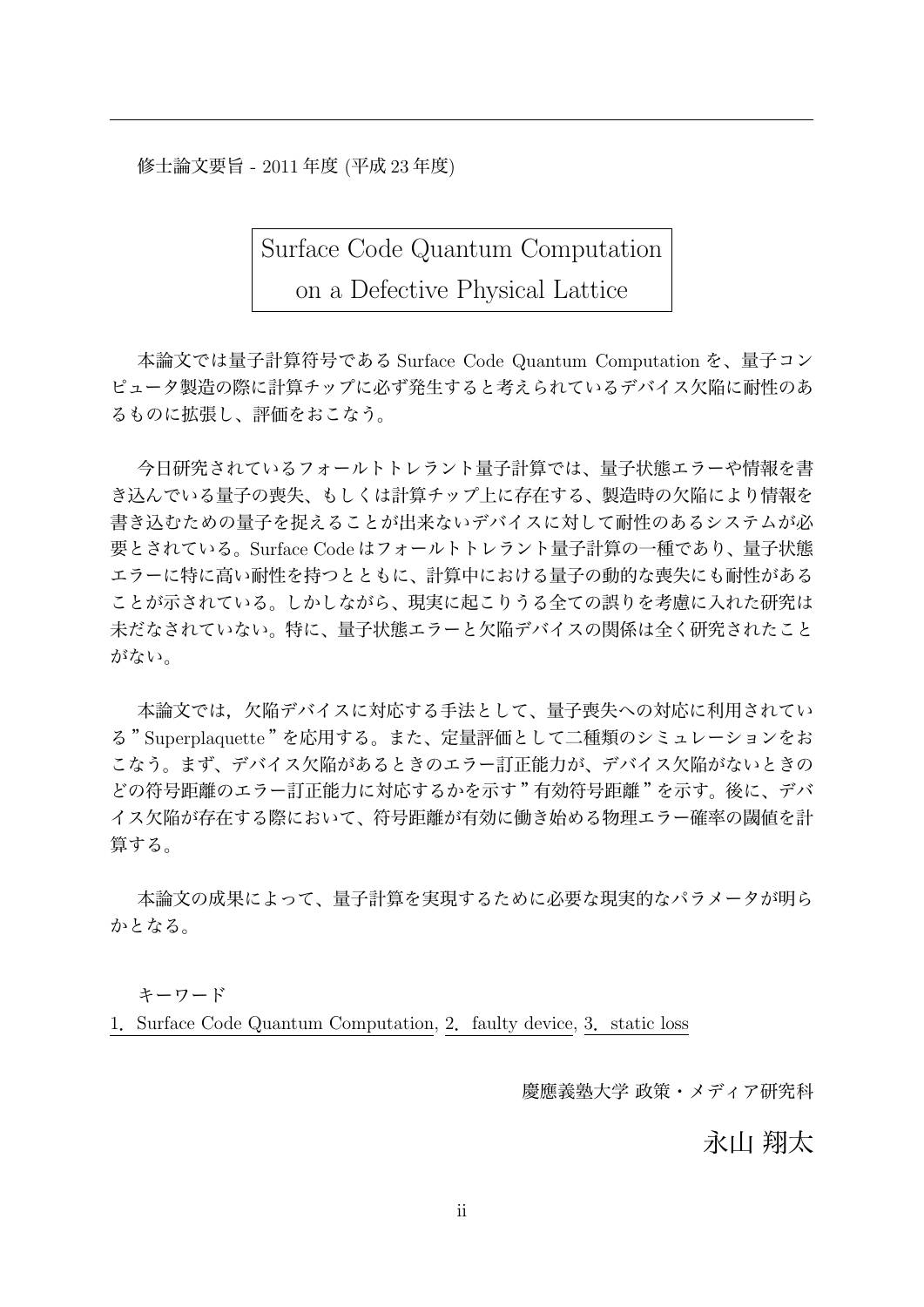# **Contents**

| $\mathbf{1}$   |     | Introduction<br>$\mathbf{1}$                                                                                                                                                                                                                  |
|----------------|-----|-----------------------------------------------------------------------------------------------------------------------------------------------------------------------------------------------------------------------------------------------|
|                | 1.1 | $\mathbf{1}$                                                                                                                                                                                                                                  |
|                | 1.2 | 3                                                                                                                                                                                                                                             |
|                | 1.3 | 3                                                                                                                                                                                                                                             |
| $\bf{2}$       |     | $\overline{4}$<br>Surface code quantum computation                                                                                                                                                                                            |
|                | 2.1 | Basics of quantum computation for error correction<br>$\overline{4}$                                                                                                                                                                          |
|                |     | $\overline{4}$<br>2.1.1                                                                                                                                                                                                                       |
|                |     | Qubit operation $\ldots \ldots \ldots \ldots \ldots \ldots \ldots \ldots \ldots \ldots$<br>6<br>2.1.2                                                                                                                                         |
|                | 2.2 | 8                                                                                                                                                                                                                                             |
|                |     | 9<br>2.2.1                                                                                                                                                                                                                                    |
|                | 2.3 | 9                                                                                                                                                                                                                                             |
|                | 2.4 | 10                                                                                                                                                                                                                                            |
|                | 2.5 | 11                                                                                                                                                                                                                                            |
|                |     | 2.5.1<br>Cluster state response to the set of the set of the set of the set of the set of the set of the set of the set of the set of the set of the set of the set of the set of the set of the set of the set of the set of the set o<br>11 |
|                |     | 12<br>2.5.2                                                                                                                                                                                                                                   |
|                |     | 12<br>2.5.3                                                                                                                                                                                                                                   |
|                |     | 2.5.4<br>15                                                                                                                                                                                                                                   |
|                |     | 2.5.5<br>17                                                                                                                                                                                                                                   |
| 3              |     | <b>Problem Analysis</b><br>18                                                                                                                                                                                                                 |
|                | 3.1 | 18                                                                                                                                                                                                                                            |
|                | 3.2 | Related work<br>19                                                                                                                                                                                                                            |
| $\overline{4}$ |     | The logic of surface code on a defective lattice<br>23                                                                                                                                                                                        |
|                | 4.1 | 23                                                                                                                                                                                                                                            |
|                | 4.2 | The relationship between errors and measurement $\dots \dots \dots \dots \dots$<br>26                                                                                                                                                         |
|                | 4.3 | Error detection $\ldots \ldots \ldots \ldots \ldots \ldots \ldots \ldots \ldots \ldots \ldots \ldots$<br>28                                                                                                                                   |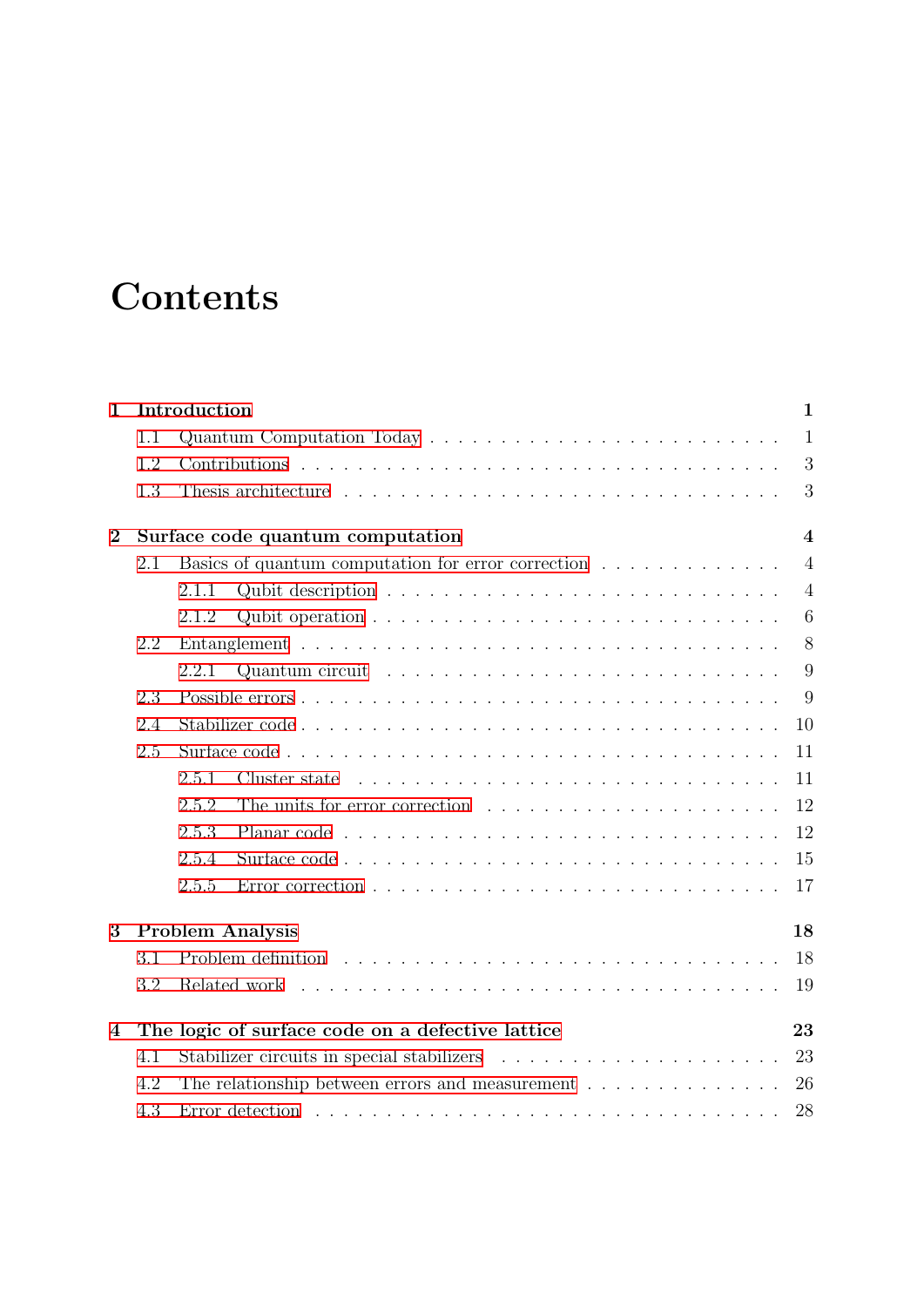| 5 <sup>5</sup> |     | Analysis   | 33 |  |
|----------------|-----|------------|----|--|
|                | 5.1 |            |    |  |
|                |     | 5.1.1      | 33 |  |
|                |     | 5.1.2      |    |  |
|                |     | 5.1.3      |    |  |
|                |     | 5.1.4      |    |  |
|                | 5.2 |            |    |  |
|                |     | 5.2.1      |    |  |
|                |     | 5.2.2      |    |  |
|                |     | 5.2.3      |    |  |
|                |     | 5.2.4      |    |  |
| 6              |     | Conclusion | 49 |  |
|                | 6.1 |            |    |  |
|                | 6.2 |            | 50 |  |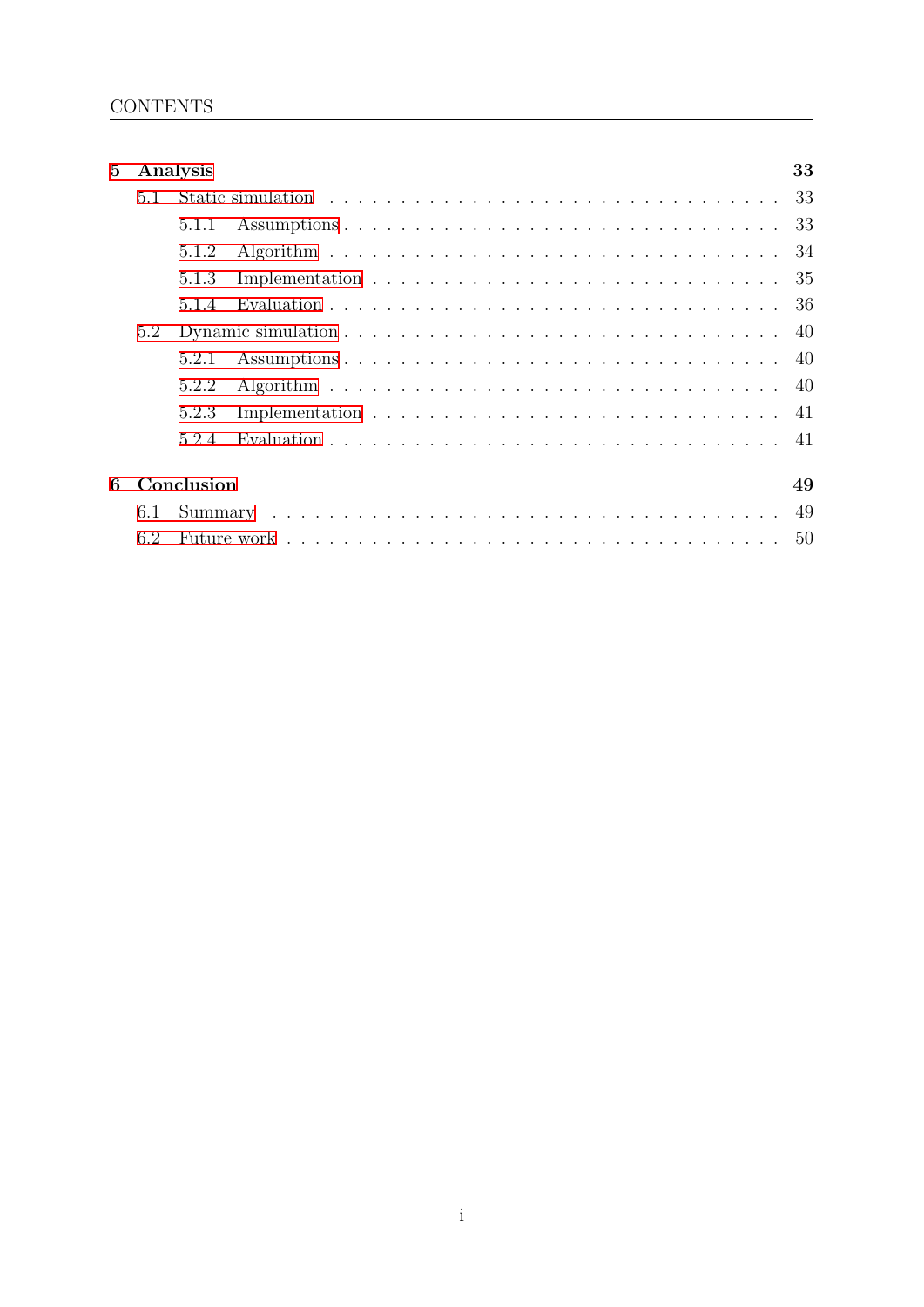# **List of Figures**

| 2.1  |                                                                                           | $\overline{5}$ |
|------|-------------------------------------------------------------------------------------------|----------------|
| 2.2  | An example of a quantum circuit $\ldots \ldots \ldots \ldots \ldots \ldots \ldots$        | 9              |
| 2.3  |                                                                                           | 11             |
| 2.4  | The units for error correction $\ldots \ldots \ldots \ldots \ldots \ldots \ldots \ldots$  | 12             |
| 2.5  |                                                                                           | 13             |
| 2.6  |                                                                                           | 14             |
| 2.7  | Examples of closed error cycle                                                            | 14             |
| 2.8  |                                                                                           | $15\,$         |
| 2.9  |                                                                                           | 16             |
| 2.10 | Logical gates for a logical qubit of the surface code $\dots \dots \dots \dots$           | 17             |
| 3.1  | Lattice example with faulty data qubits $\dots \dots \dots \dots \dots \dots \dots$       | 19             |
| 3.2  |                                                                                           | 19             |
| 4.1  | Physical description of stabilizers around faulty qubits $\ldots \ldots \ldots$           | 24             |
| 4.2  | Circuit for applied stabilizers in Figure 4.1 $\ldots \ldots \ldots \ldots \ldots \ldots$ | 25             |
| 4.3  |                                                                                           | 25             |
| 4.4  |                                                                                           | 26             |
| 4.5  | Simplest error cycles around superplaquettes $\dots \dots \dots \dots \dots \dots$        | 27             |
| 4.6  | Measurement lines through a error cycle element(a) $\ldots \ldots \ldots \ldots$          | 28             |
| 4.7  | Six possible cases for the intersection of a line of measurements with a                  |                |
|      |                                                                                           | 29             |
| 4.8  |                                                                                           | 29             |
| 4.9  |                                                                                           | 29             |
| 4.10 |                                                                                           | 30             |
| 4.11 | Analysis of error syndrome of connected stabilizers                                       | 31             |
|      | 4.12 Analysis of error syndrome of larger connected stabilizers                           | 32             |
| 5.1  | The lattice situation for static analysis $\ldots \ldots \ldots \ldots \ldots \ldots$     | 34             |
| 5.2  |                                                                                           | 36             |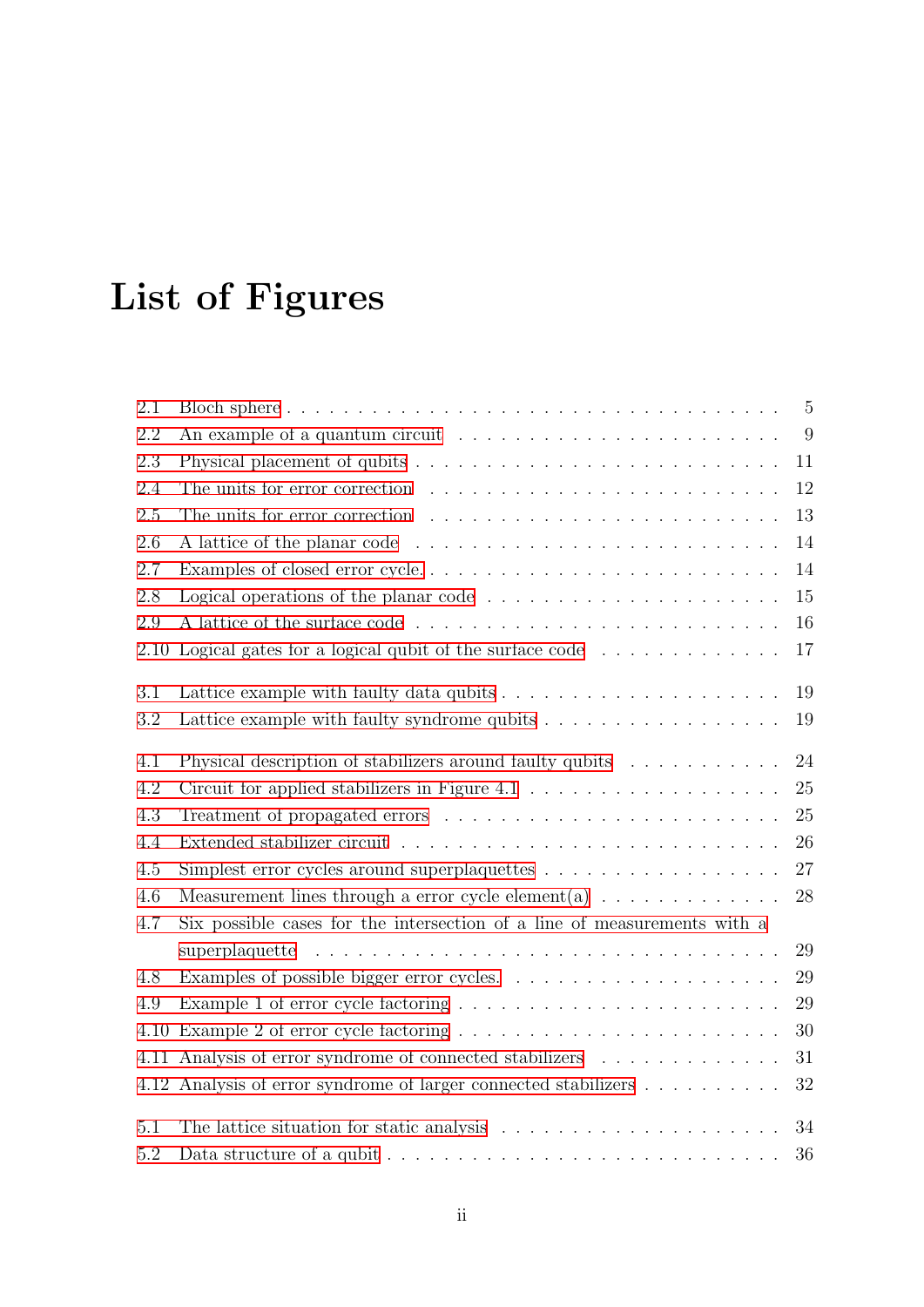| 5.6 Data structure of a qubit for the lattice circuit maker $\dots \dots \dots \dots$ 42   |  |
|--------------------------------------------------------------------------------------------|--|
|                                                                                            |  |
| 5.8 Data structure for gate operations to ship to error simulator $\dots \dots$ .          |  |
| 5.9 The graph of physical error rate versus logical X error rate in yield 1.0 . 45         |  |
| 5.10 The graph of physical error rate versus logical Z error rate in yield $1.0 \ldots$ 46 |  |
| 5.11 The graph of physical error rate versus logical X error rate for yield 0.9 . 47       |  |
| 5.12 The graph of physical error rate versus logical Z error rate for yield 0.9 . 48       |  |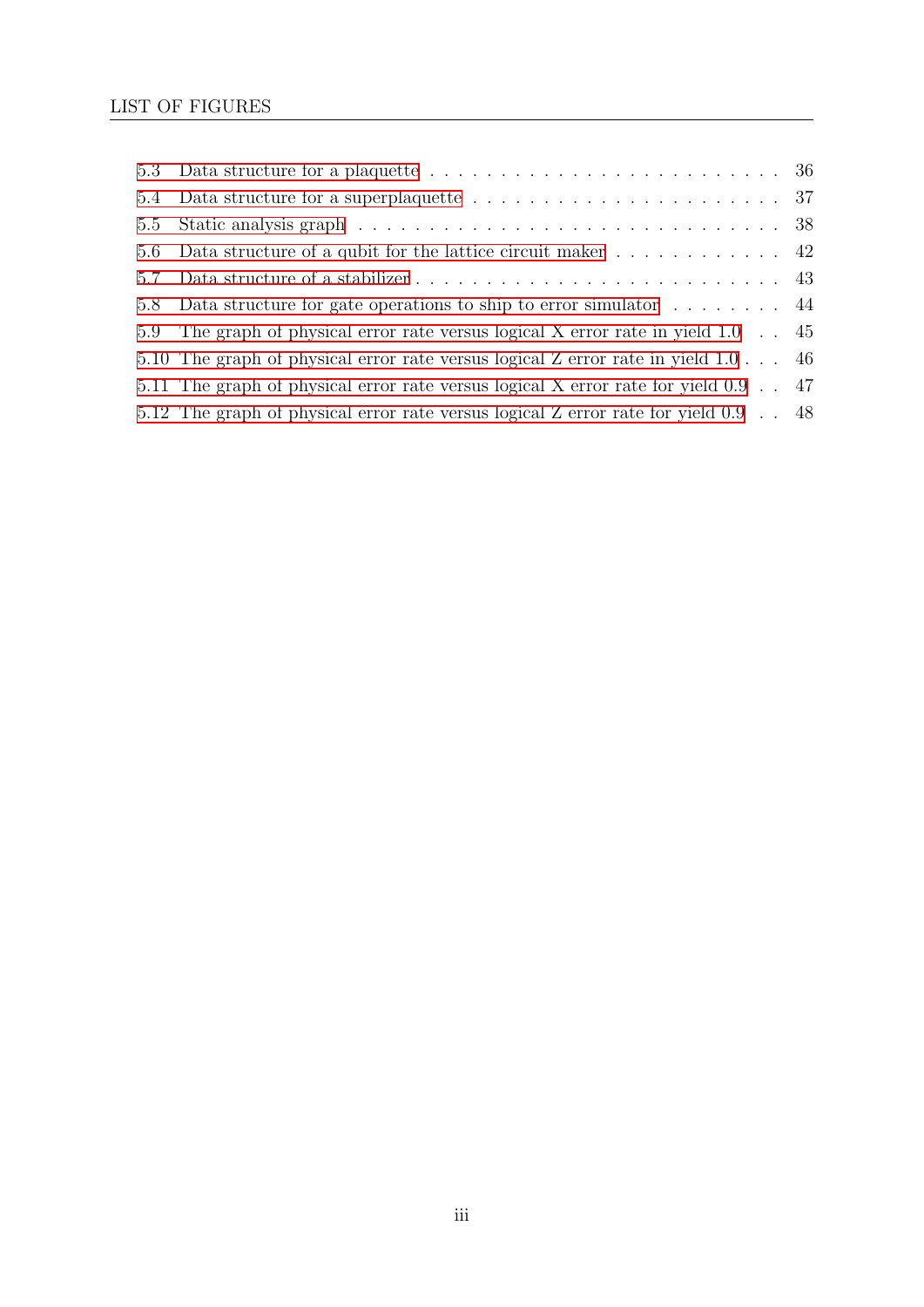# **List of Tables**

| 2.1 An example of the state and probability table of two qubits $\dots \dots \dots$ 7            |  |
|--------------------------------------------------------------------------------------------------|--|
| 2.2 The truth table of the CNOT gate $\ldots \ldots \ldots \ldots \ldots \ldots \ldots \ldots$ 8 |  |
|                                                                                                  |  |
|                                                                                                  |  |
|                                                                                                  |  |
| 5.1 Table of the shapes of superplaquettes and its ID. $\ldots$ 37                               |  |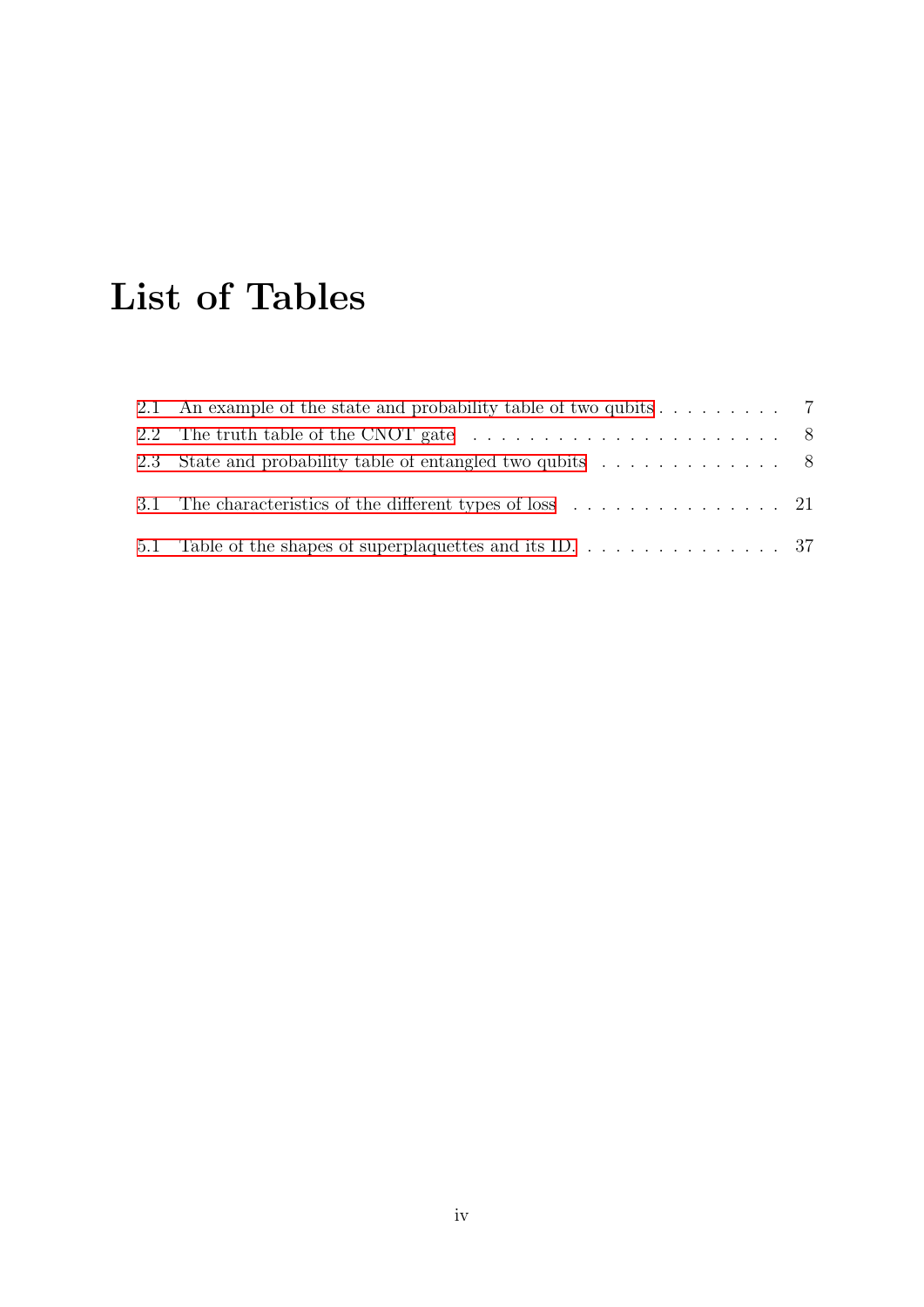# <span id="page-8-0"></span>**Chapter 1**

# **Introduction**

Computation today is about to reach the limits of improvement. There are two main directions in which computer technology continues to evolve; composing calculation units (CPUs or GPUs or full sets of a computers) in parallel or fabricating more transistors on a computation chip. Parallelization will have overhead, and it will cause a limit to improvement [1]. To fabricate more and more transistors on a chip, the transistors are fabricated smaller and smaller. Moore's law predicted the improvement of the number of transistors and it has been improved along the law[2]. The line width in VLSI fabrication processes has [rea](#page-59-0)ched 22nm and it is not so large from the point of view of quantum effects and molecular structure. For example, the crystal lattice cell size of silicon is about 0.5nm. Quantum effect will cause fatal errors on the classi[ca](#page-59-0)l, traditional computers we are using today, thus Si lattice size limits the improvement of computation today. The tunnel effect and the probabilistic nature of quantum behavior cannot be tolerated by classical methods. Quantum computation is one possible solution against this problem. It uses quantum effect to compute.

### **1.1 Quantum Computation Today**

Research on quantum computation became exciting when Shor's algorithm was found in 1994. Shor's algorithm can effectively factor large numbers into prime numbers in polynomial computational complexity, while no method is known for factoring in polynomial time on classical computers[3].

Toward quantum computation, many research projects have been done from the point of view of both physics and computer science and of both theory and experiment. The largest obstacle to quantum [co](#page-59-0)mputation is called "decoherence". Decoherence is a quantum effect that changes the quantum state along time, caused by the susceptibility of quantum state to noise. Several methods has been considered to deal with decoherence,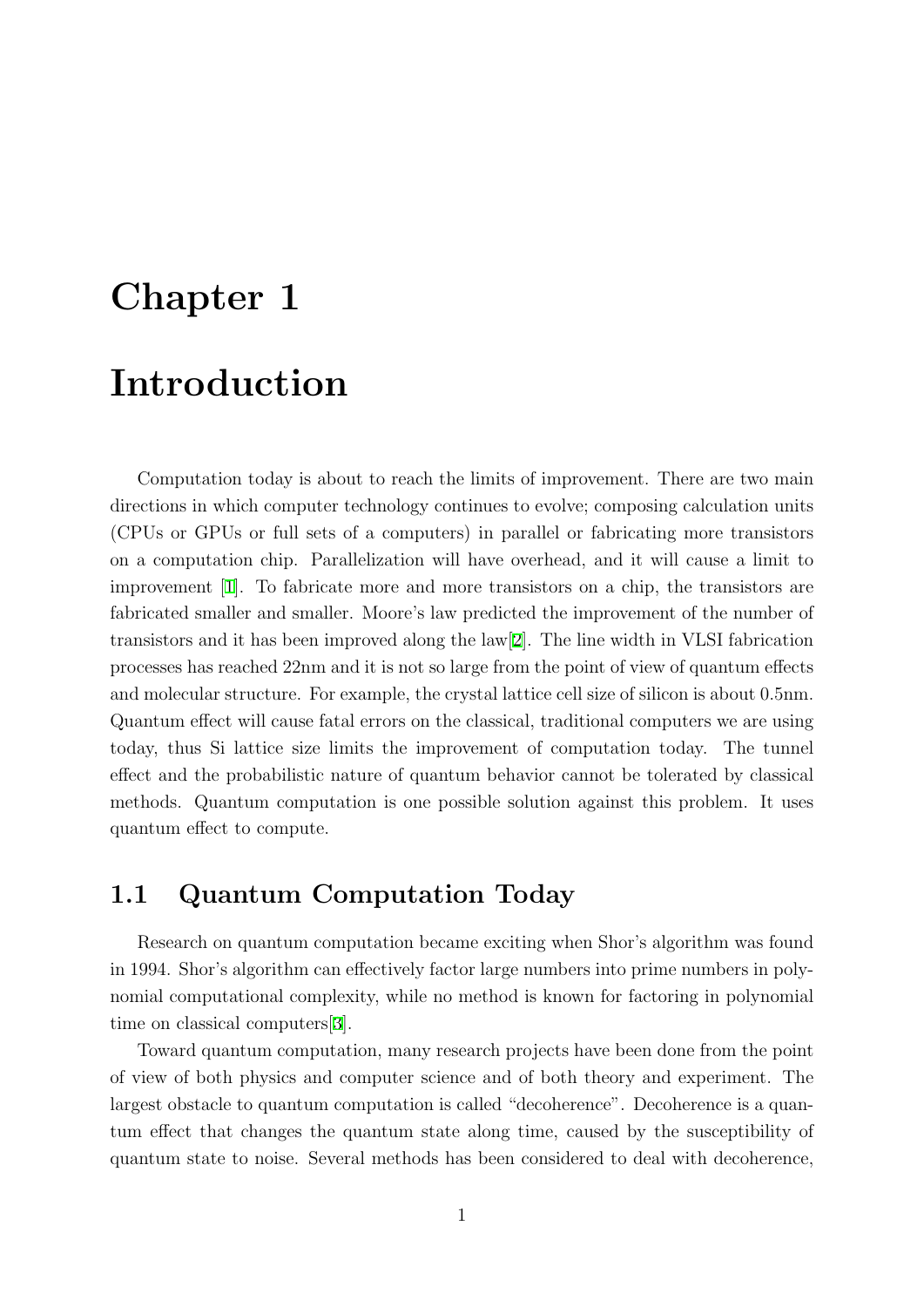for example, quantum error correction, dynamic decoupling, and decoherence free subspaces. Overall, the study of these methods is called *fault tolerant quantum computation*  $(FTQC)[4]$ .

Fully scalable quantum computers are required to solve meaningful problems because small scale quantum computers with only a few qubits cannot process large programs. For exa[mp](#page-59-0)le, processing Shor's algorithm to factor a number represented with 2048 bits needs 10<sup>5</sup> near-perfect qubits [5]. Many architectures have been proposed for a scalable quantum computer. Their feasibility depends on the physical systems in which they are implemented and the physical operations they use.

The surface code is one of [t](#page-59-0)he most feasible current proposals for FTQC, requiring a special type of entangled quantum state known as a 2-D cluster state  $6\frac{|7|}{8}$ . This scheme defines the cluster state in terms of "plaquettes" which consist of four qubits on the lattice and are the unit for a stabilizer (error syndrome) measurements. Errors on the qubits are watched by the stabilizer. The surface code defines logica[l](#page-59-0) q[ubit](#page-59-0)s using pairs of defects in the lattice. A *defect* is a region of the lattice where the physical qubits are measured and not stabilized. This leaves a degree of freedom which can be used as a qubit. Error syndromes are measured for each of these plaquettes. If errors are detected on two separate plaquettes, by connecting the two plaquettes with a chain of the same operation as the error, the lattice can recover from the error. In the surface code the longer the distance between these defects is, the more tolerant the error correction is, because an error chain connecting two holes will be a logical error.

In fact, the problems we face concerning errors are not only that qubits can easily be changed but also that some qubits may be lost completely. Some examples of loss mechanisms are: hard faults in the devices when trapping qubit carriers such as single electron; and photon generation failure. The surface code is robust against unintended changes of quantum state, assuming complete construction of qubits, but as originally defined did not take into account these loss errors.

The required cluster state can be made with a nearest neighbor architecture. The nearest neighbor architecture uses quantum interactions only between nearest-neighboring qubits, so it has high feasibility and gives the quantum processor easy extendability by adding one more set of qubits and control devices along an edge. There are many proposals for the architecture to make cluster state on which surface code runs. However, each of them suffers from the problems we mentioned above: if an existence problem occurs, there will be a hole in the cluster state. Jones et al. proposed an architecture for scalable quantum computation with quantum dots[9]. When they work, self-assembled quantum dots are used to trap electrons which are used as qubits. Unfortunately there will be defective quantum dots which cannot trap electrons, leaving holes in the cluster state. Lindner et al. showed cluster state generati[on](#page-59-0) by a device they called the photon machine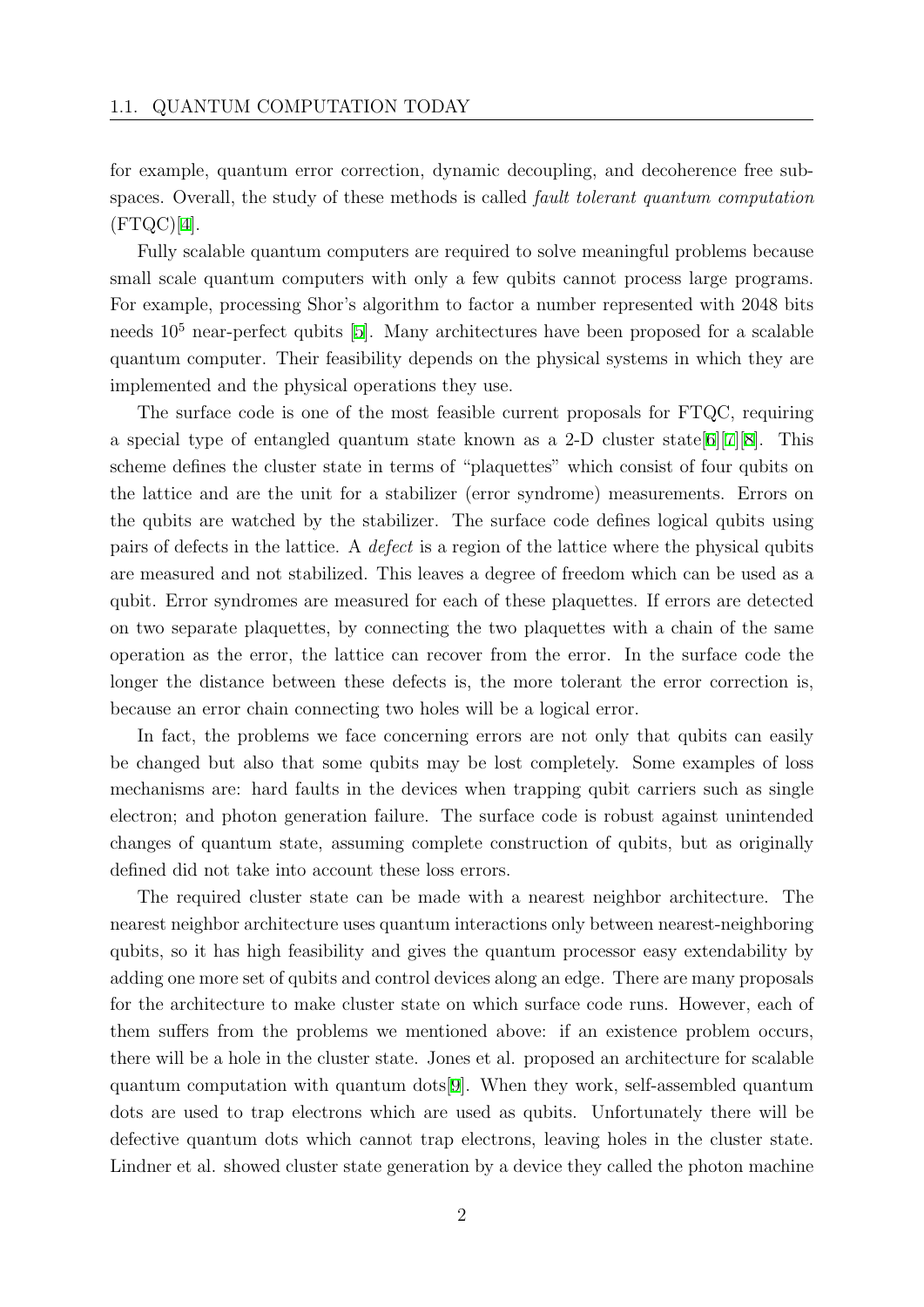<span id="page-10-0"></span>gun[10]. Their idea is to have a quantum dot emit photons continuously with certain operations, they will then form cluster state in 3-D. If a quantum dot fails to emit a photon at a certain time step, there will be a hole in the cluster state. Finally, Devitt et a[l.](#page-60-0) proposed an efficient design for constructing photonic topological cluster state with photon-photon coupling. There will be a hole in the cluster state because of the less-than-perfect probability of the coupling cite.

It has recently been shown by Stace et al that qubit loss is acceptable when performing the surface code quantum computation  $[11][12]$ . The lattice can be fixed by restoring lost qubits, but this approach cannot be achieved if the devices to trap the quantums does not work at all. The research of Stace et al. adjusted the surface code to the sudden loss of qubits during processing but counte[rmeasu](#page-60-0)res against the absence of qubits from the start to the end of the computation are required.

# **1.2 Contributions**

In this thesis, we define the concept of a "superplaquette" which consists of several plaquettes around faulty lattice qubits, and the concept of a "donut plaquette" which is a defective plaquette whose syndrome qubit is faulty. We show the acceptability for such special plaquettes by describing some stabilizer circuits and a graph of the relationship among the yield, code distance and effective code distance when the logical error rate of the actual code distance is compared to a defect-free processor. To show the acceptability, we checked error chains around superplaquettes to see whether they generate undetectable error chain terminations and revealed the relationship between the code distance and the effective code distance. This was done by adaptation of the dynamic error management code of Fowler.

### **1.3 Thesis architecture**

This thesis is composed of 7 chapters. Chapter 1 is this introduction. Chapter 2 explains basic technologies around the surface code. The physical implementations are mentioned in it. Chapter 3 states the problem solved in this thesis. Chapter 4 describes the solution against the problem. Chapter 5 describ[es](#page-8-0) tools built in this research an[d](#page-11-0) shows the evaluation with graphs output by the tools. Chapter 6 summarize the result of this thesis and states futu[re](#page-25-0) works.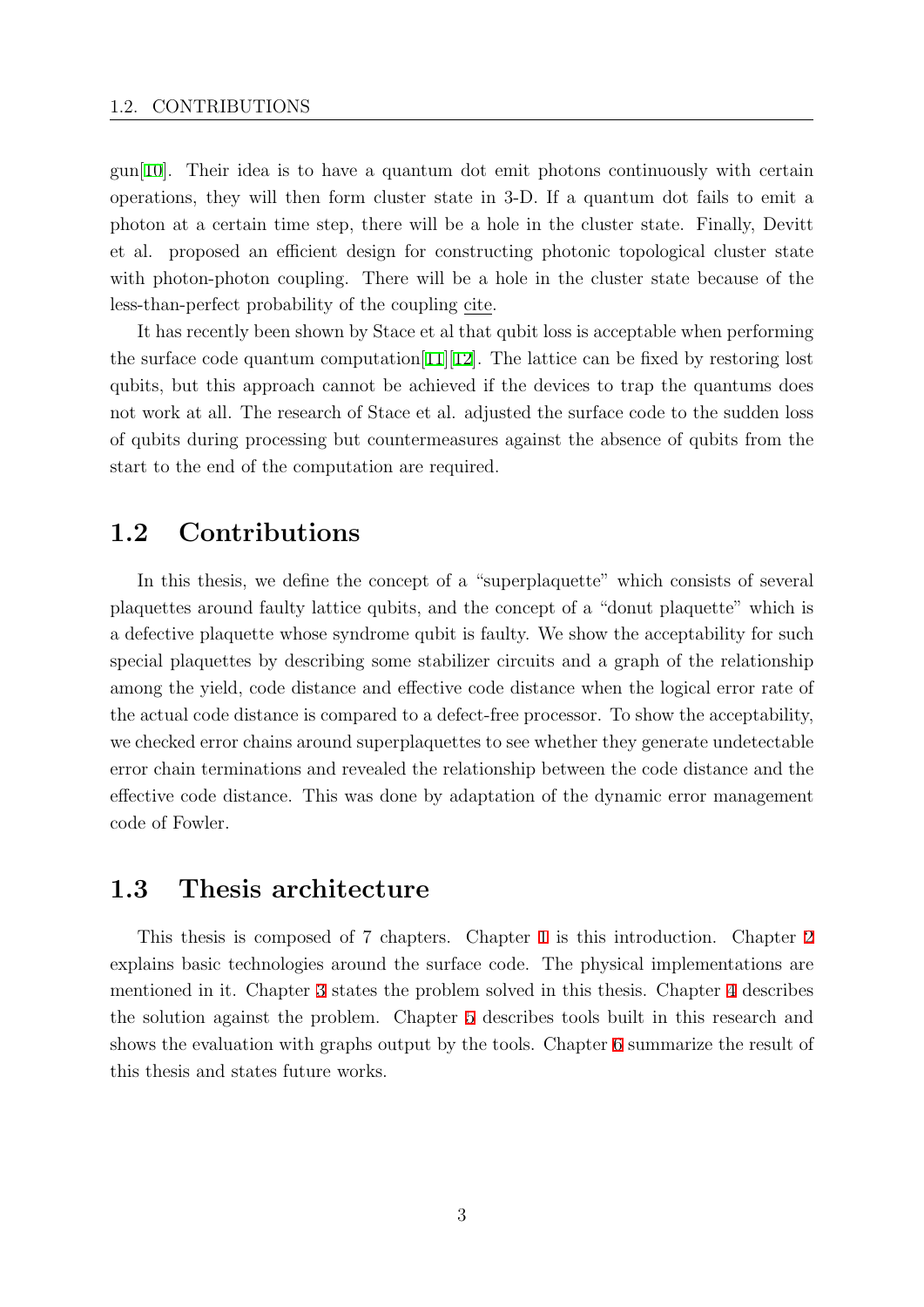# <span id="page-11-0"></span>**Chapter 2**

# **Surface code quantum computation**

Surface code quantum computation is regarded as a promising technique for fault tolerant quantum computation. It is robust against physical quantum state error and it has been shown that the threshold (a physical error rate where the logical error rate rises above the physical error rate) is nearly  $1\%$ . In this chapter, the logic of the surface code is described from the point of view of the necessary operations.

# **2.1 Basics of quantum computation for error correction**

### **2.1.1 Qubit description**

Quantum mechanics has been revealed and defined that the measured values of quanta will be determined through a probabilistic way and the states of a quantum is described with the probability, involving imaginary number. When we measure a quantum, a value will be determined depending on the probability and it will be observed. It also means that a quantum state cannot be reproduced from the measured value, because we cannot know the probability from the measured value. For a qubit encoded on such a quantum state, the wave function of the qubit can be described using the state vector or Dirac ket notation,

$$
|\Psi\rangle = \alpha |0\rangle + \beta |1\rangle = \begin{pmatrix} \alpha \\ \beta \end{pmatrix}.
$$
 (2.1)

Here,  $| 0 \rangle =$  $\sqrt{1}$ 0  $\setminus$  $, | 1 \rangle =$  $\sqrt{0}$ 1  $\setminus$ and  $\alpha$  and  $\beta$  are imaginary numbers. This quantum state has two degrees of freedom called the value and the phase. Figure 2.1 shows the visualization of the state space. The quantum state will be a point on the surface of the sphere, called the Bloch sphere. Because each point on the surface represents a quantum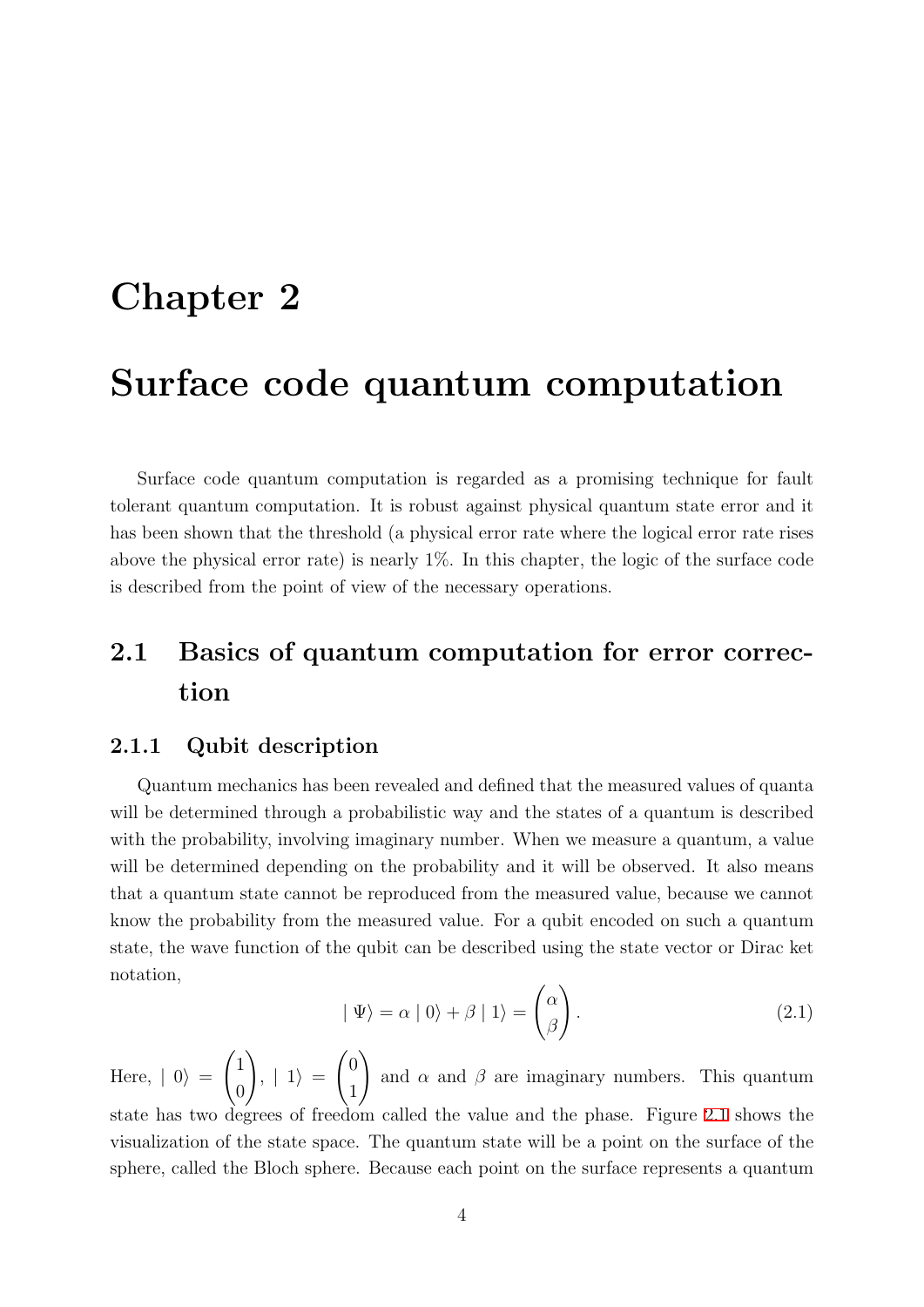<span id="page-12-0"></span>

Figure 2.1: A visualization of the state space of a qubit known as the Bloch sphere. The X-Z plane is real and the Y-Z plane is imaginary. For any state represented by a vector on the sphere, the vector pointing in the opposite direction is the orthogonal state.

state, the number of states a qubit can be in is infinite. We can choose any axis to measure a qubit, though by convention we limit our choice to one of the three axes, X, Y or Z, without loss of generality. When we measure a qubit along an axis, a value which corresponds to the maximum or minimum value of the axis in the state space will be measured probabilistically. There are three matrices, one corresponding to each axis.

$$
X = \begin{pmatrix} 0 & 1 \\ 1 & 0 \end{pmatrix},\tag{2.2}
$$

$$
Y = \begin{pmatrix} 0 & -i \\ i & 0 \end{pmatrix},\tag{2.3}
$$

and

$$
Z = \begin{pmatrix} 1 & 0 \\ 0 & -1 \end{pmatrix} . \tag{2.4}
$$

The eigenvectors of *Z* are

$$
|0\rangle = \begin{pmatrix} 1 \\ 0 \end{pmatrix} \tag{2.5}
$$

$$
|1\rangle = \begin{pmatrix} 0 \\ 1 \end{pmatrix} \tag{2.6}
$$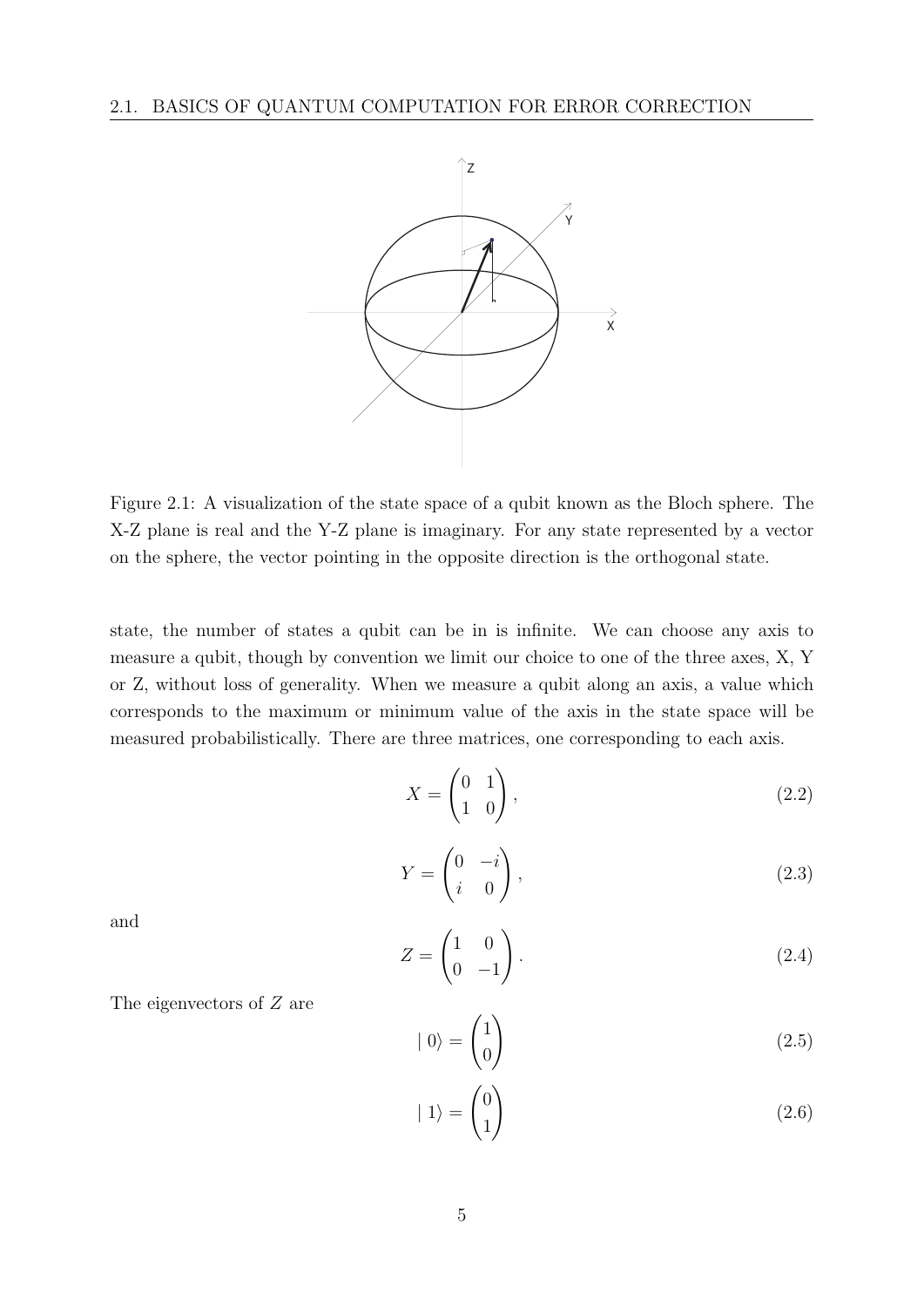<span id="page-13-0"></span>and the probability that 0 will be measured value if we measure  $|\Psi\rangle$  can be calculated as

$$
\langle 0 | \Psi | 0 \rangle = | \alpha |^2, \qquad (2.7)
$$

similarly, the probability of 1 can be calculated as

$$
\langle 1 | \Psi | 1 \rangle = | \beta |^2 \tag{2.8}
$$

Since there are only two possible outcomes,  $| \alpha |^2 + | \beta |^2$  must be 1. To keep this relationship, all qubit operations must be unitary. Each base can be described with other two basis so that *X* and *Z* are chosen generally.

The notation for a single qubit is described above. The notation for multiple qubits is similar.

$$
|\Phi\rangle = \alpha |0_a 0_b\rangle + \beta |0_a 1_b\rangle + \gamma |1_a 0_b\rangle + \omega |1_a 1_b\rangle
$$
  
= 
$$
\begin{pmatrix} \alpha \\ \beta \\ \gamma \\ \omega \end{pmatrix},
$$
 (2.9)

where  $a$  is the first qubit and  $b$  is the second qubit. As above, the square of each coefficient is the probability of the state being measured. The sum of the squares of coefficients is 1. For example, one possible state is written as

$$
\begin{aligned}\n|\Phi\rangle &= \frac{1}{\sqrt{2}} (|\ 0_a \rangle + | 1_a \rangle) \times \frac{1}{\sqrt{2}} (|\ 0_b \rangle + | 1_b \rangle) \\
&= \frac{1}{2} |0_a 0_b \rangle + \frac{1}{2} |0_a 1_b \rangle + \frac{1}{2} |1_a 0_b \rangle + \frac{1}{2} |1_a 1_b \rangle \\
&= \frac{1}{2} \begin{pmatrix} 1 \\ 1 \\ 1 \\ 1 \end{pmatrix},\n\end{aligned} \tag{2.10}
$$

the possible measured values and the corresponding probabilities are shown in table 2.1.

### **2.1.2 Qubit operation**

#### **Single qubit operations**

The three matrices described above also act as basic operations on a single qubit. For example, *X* exchanges the coefficients of  $|0\rangle$  and  $|1\rangle$ .

$$
X | \Psi \rangle = \begin{pmatrix} 0 & 1 \\ 1 & 0 \end{pmatrix} \times (\alpha | 0 \rangle + \beta | 1 \rangle) = \beta | 0 \rangle + \alpha | 1 \rangle \tag{2.11}
$$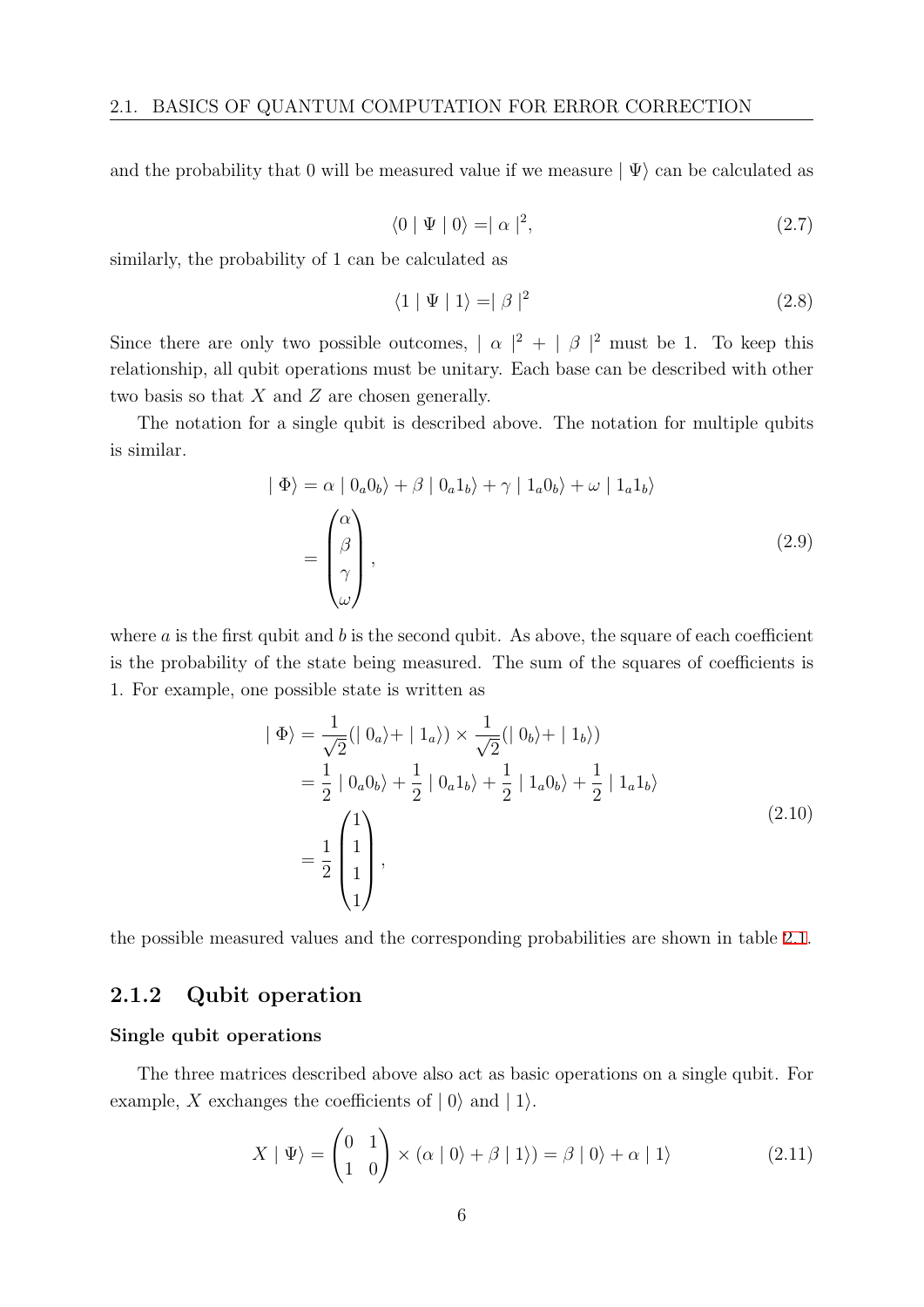| state        | probability |
|--------------|-------------|
| $ 00\rangle$ | $25\%$      |
| $ 01\rangle$ | $25\%$      |
| $10\rangle$  | $25\%$      |
| $11\rangle$  | $25\%$      |

Table 2.1: An example of the state and probability table of two qubits

Because  $|0\rangle \rightarrow |1\rangle$  and  $|1\rangle \rightarrow |0\rangle$ , this is also called a NOT gate.

*X*, *Y* , *Z* and *I* are called Pauli operators. *I* is the identity gate

$$
I = \begin{pmatrix} 1 & 0 \\ 0 & 1 \end{pmatrix}.
$$
 (2.12)

Another basic gate known as the Hadamard gate is

$$
H = \frac{1}{2} \begin{pmatrix} 1 & 1 \\ 1 & -1 \end{pmatrix} . \tag{2.13}
$$

Here, the eigenstates of *X* are  $| + \rangle = \frac{1}{\sqrt{2}}$ 2  $\sqrt{1}$ 1  $\setminus$ and  $| - \rangle = \frac{1}{\sqrt{2}}$ 2  $\left( \begin{array}{c} 1 \end{array} \right)$ *−*1  $\setminus$ . With this *H* and the eigenvalues of *Z* and *X*,

$$
H \times (\alpha | 0 \rangle + \beta | 1 \rangle) = (\alpha | + \rangle + \beta | - \rangle)
$$
\n(2.14)

is derived. *H* swaps the relative relationships of the state with Z axis and with X axis.

These five single qubit gates are often used in quantum error correction.

#### **CNOT gate**

The easiest two qubit gate to understand is controlled-not (CNOT) gate:

$$
CNOT gate = \begin{pmatrix} 1 & 0 & 0 & 0 \\ 0 & 1 & 0 & 0 \\ 0 & 0 & 0 & 1 \\ 0 & 0 & 1 & 0 \end{pmatrix}
$$
 (2.15)

This gate exchanges the coefficient of  $| 0 \rangle$  and  $| 1 \rangle$  of the second qubit, only if the first qubit is *|* 1*i*. Table 2.2 shows the truth table of the CNOT gate.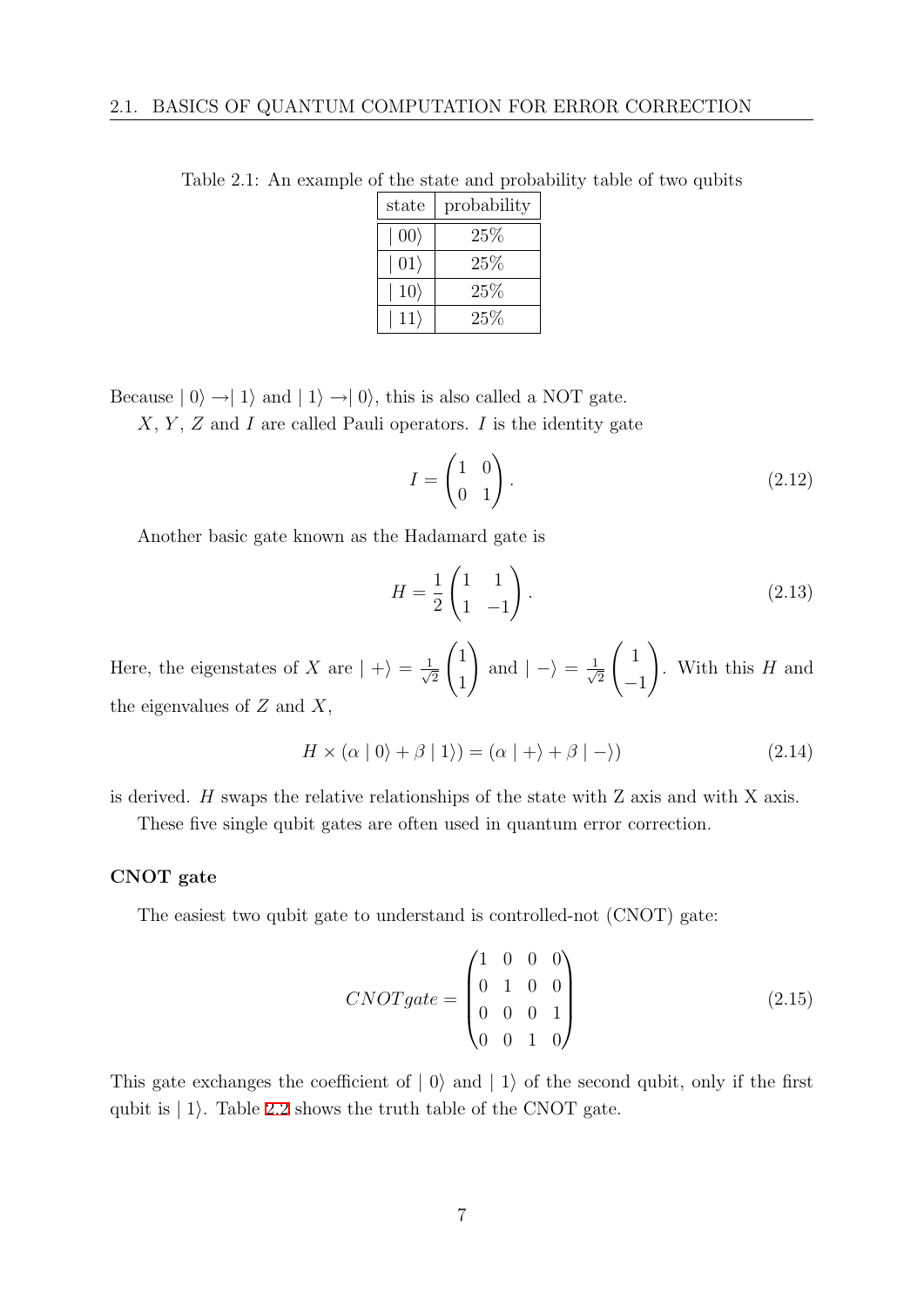| $\boldsymbol{a}_{in}$ | $b_{in}$ | $a_{out}$ | $b_{out}$ |
|-----------------------|----------|-----------|-----------|
| ( )                   | 0        | 0         | 0         |
| 0                     |          | 0         |           |
|                       | 0        |           |           |
|                       |          |           | 0         |

<span id="page-15-0"></span>Table 2.2: The truth table of the CNOT gate

Table 2.3: State and probability table of entangled two qubits

| state        | probability |
|--------------|-------------|
| $ 00\rangle$ | 50%         |
| $ 01\rangle$ | $0\%$       |
| $10\rangle$  | $0\%$       |
| $11\rangle$  | $50\%$      |

#### **SWAP gate**

The SWAP gate also often appears.

$$
(SWAPgate) = \begin{pmatrix} 1 & 0 & 0 & 0 \\ 0 & 0 & 1 & 0 \\ 0 & 1 & 0 & 0 \\ 0 & 0 & 0 & 1 \end{pmatrix}
$$
 (2.16)

This operation swaps the state of the first qubit and the second qubit completely.

### **2.2 Entanglement**

What we can find from the notation of two qubits is that the probabilities of the two qubits can be dependent like:

$$
|\Phi\rangle = \frac{1}{\sqrt{2}} |0_a 0_b\rangle + 0 |0_a 1_b\rangle + 0 |1_a 0_b\rangle + \frac{1}{\sqrt{2}} |1_a 1_b\rangle,
$$
 (2.17)

The probabilities in table 2.3 correspond to this state. In this state, 0 must be measured on the second qubit if 0 is measured on the first qubit and 1 must be measured on the second qubit if 1 is measured on the first qubit. The opposite is also true. This characteristic is called *entanglement* and it is one of the critical effects that distinguishes quantum systems from classical ones. The entangled state cannot be described in the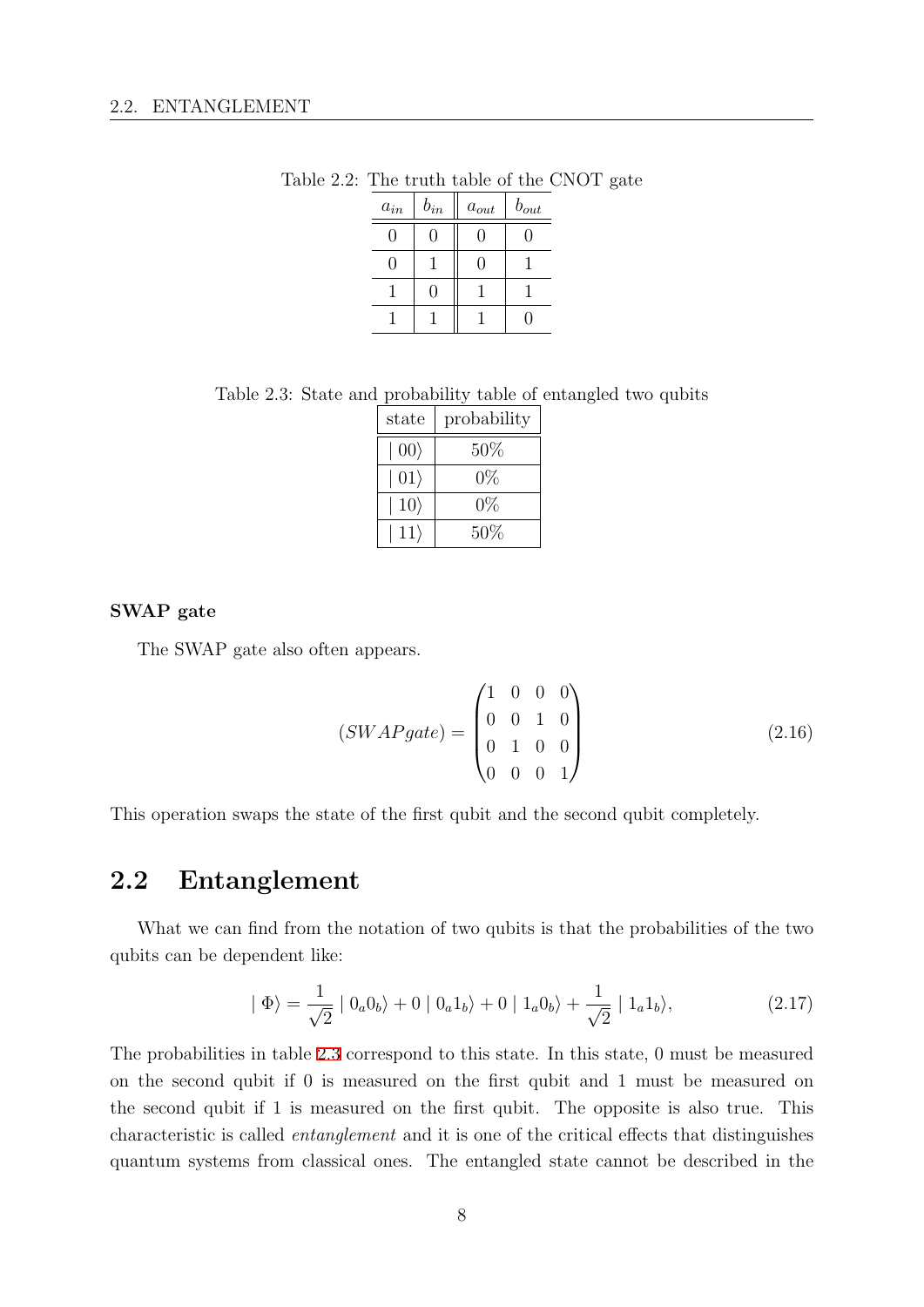<span id="page-16-0"></span>

Figure 2.2: An example of a quantum circuit. (1) Initialization gate. (2) CNOT gate. The dot marks the controlled qubit and the circle marks the target qubit. (3) SWAP gate. (4) Hadamard gate. (5) Measurement in Z basis.

product of single qubit state as in equation 2.10. This is the reason why the probabilities of the two qubit is dependent. More and more qubits can be connected by entanglement.

### **2.2.1 Quantum circuit**

Figure 2.2 shows the quantum circuit. Each horizontal line describes a physical qubit. Gates are sequentially operated from the left to the right like a music notation. The symbols of remarkable gates for this research are described in Figure 2.2.

### **2.3 Possible errors**

Errors can be factored into two types of errors; X errors and Z errors. Actually, decoherence changes the probability of measured values. Thus, quantum errors should be analog. However, quantum error correcting codes are designed to measure whether or not an error occurs. Decoherence occurs in analog fashion, but after error correcting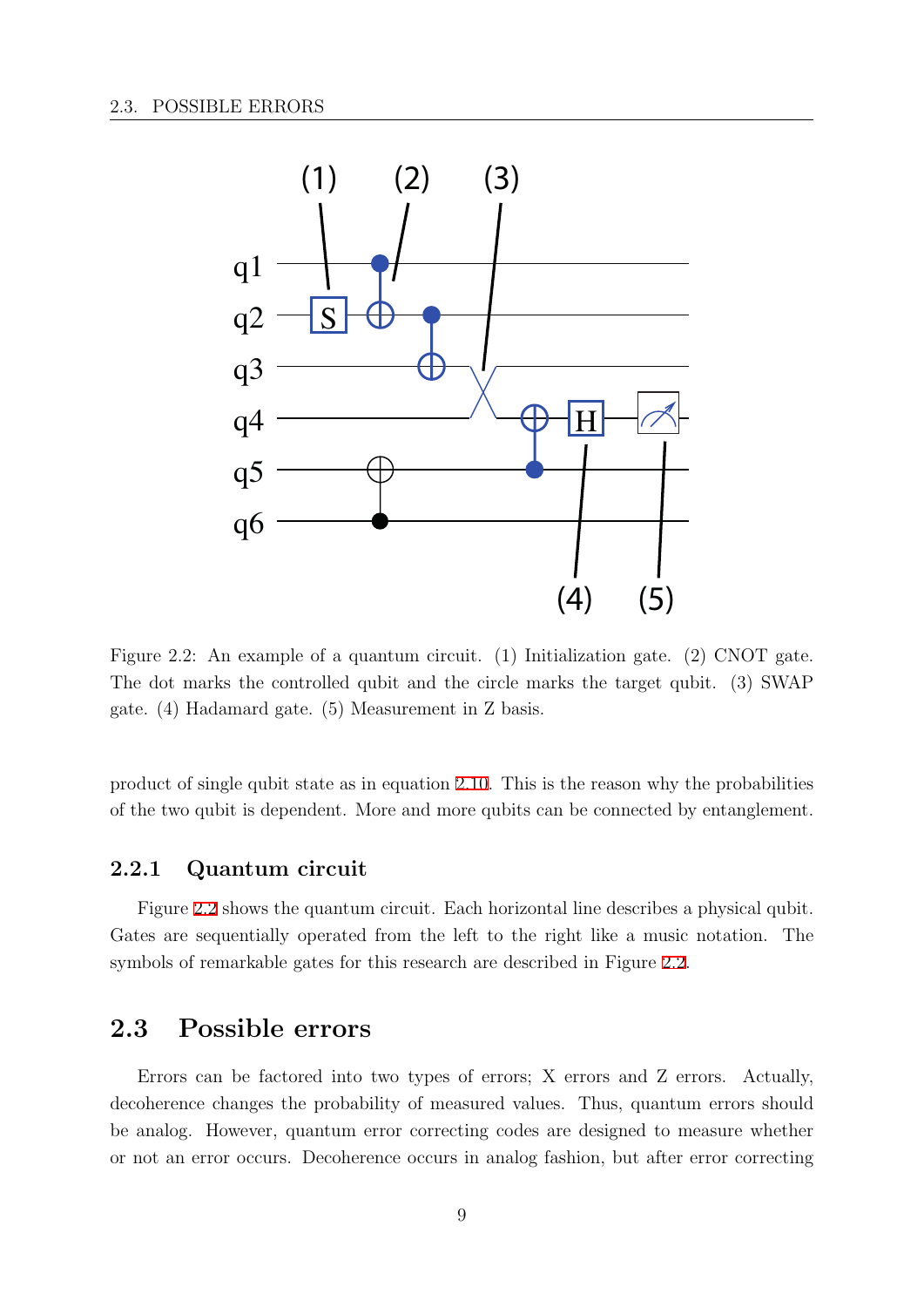<span id="page-17-0"></span>operations, there will be only two possibilities; either the qubit is in error and we have detected the error, or it has returned to the original state. We say that this process "projects" the system into one of the states.

# **2.4 Stabilizer code**

There are operators which do not change certain qubit states. For example, *X* does not change *<sup>√</sup>* 1 2  $\sqrt{1}$ 1  $\setminus$ :

$$
X \times \frac{1}{\sqrt{2}} \begin{pmatrix} 1 \\ 1 \end{pmatrix} = \begin{pmatrix} 0 & 1 \\ 1 & 0 \end{pmatrix} \times \frac{1}{\sqrt{2}} \begin{pmatrix} 1 \\ 1 \end{pmatrix} = \frac{1}{\sqrt{2}} \begin{pmatrix} 1 \\ 1 \end{pmatrix}
$$
(2.18)

Such operators are called stabilizer generators of the state. A full set of stabilizer generators can determine a qubit state so that it can be used as a compact notation for describing quantum states.

Stabilizers also can be used for error correction. A couple of qubits is the smallest set to stabilize. To correct an *X* error on  $\frac{1}{\sqrt{2}}$  $\frac{1}{2}(|0_a0_b\rangle + |1_a1_b\rangle)$ :

1.  $|\Psi_0\rangle = (CNOT gate)_{ac} \times \frac{1}{\sqrt{2}}$  $\frac{1}{2}(|0_a0_b\rangle + |1_a1_b\rangle) \otimes |0_c\rangle$ 

2. 
$$
|\Psi_1\rangle = (CNOT gate)_{bc} \times |\Psi_0\rangle
$$

3. measure qubit *c* in  $|\Psi_1\rangle$  in the *Z* basis

This process is an applied usage of the stabilizer. By repeating these operations, we can detect *X* error either on qubit *a* or on qubit*b* by finding the change of measured value of qubit *c*.

To correct a *Z* error:

1.  $|\Psi_0\rangle = (CNOT gate)_{ca} \times \frac{1}{\sqrt{2}}$  $\frac{1}{2}(|0_a0_b\rangle + |1_a1_b\rangle) \otimes |+_c\rangle$ 

2. 
$$
|\Psi_1\rangle = (CNOT gate)_{cb} \times |\Psi_0\rangle
$$

3. measure qubit *c* in  $|\Psi_1\rangle$  in the *X* basis

With this process we can detect a *Z* error either on qubit *a* or qubit *b*, the same as above.

Only a single qubit is stabilized in this example, but in the surface code we will use sets of four qubits.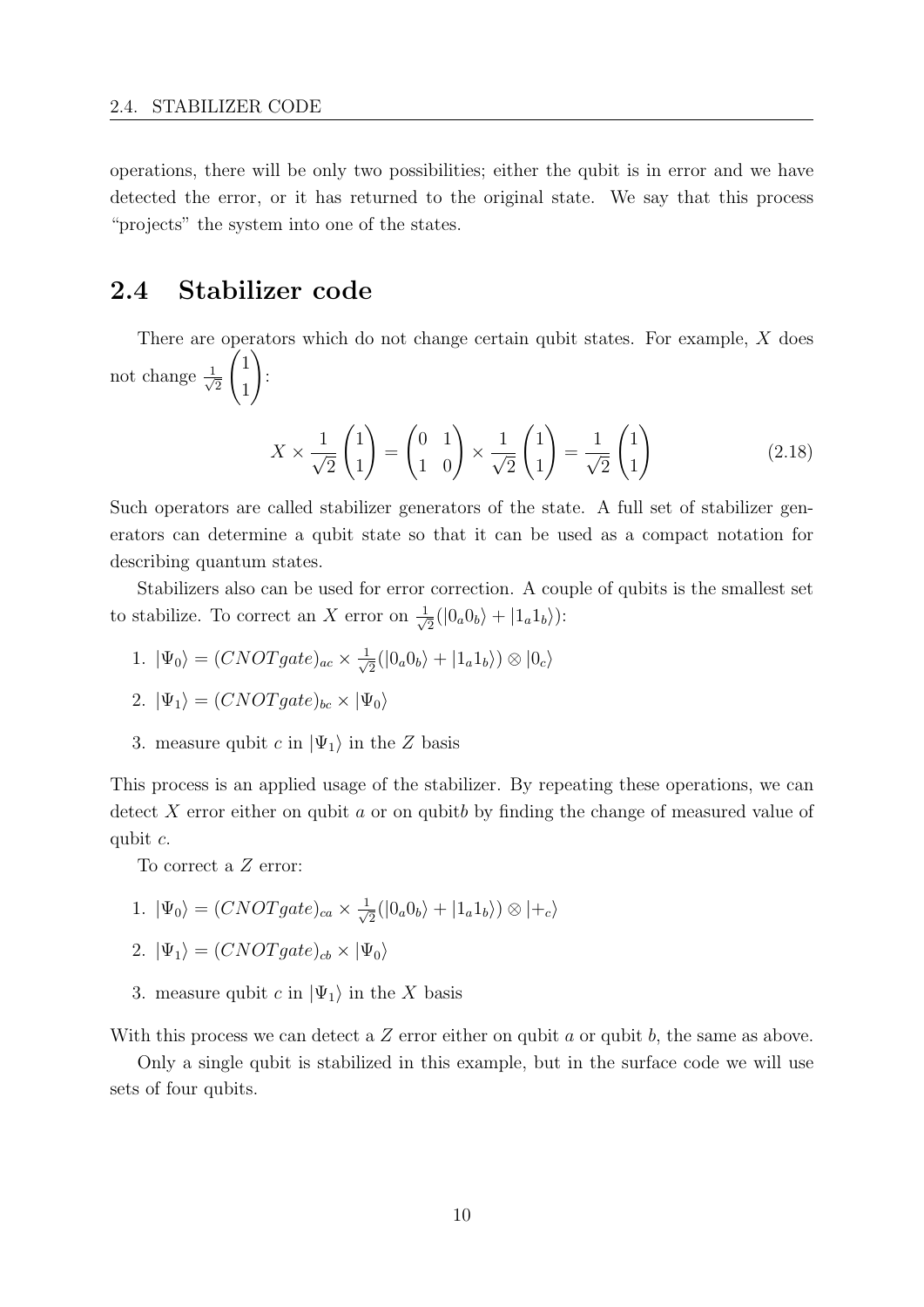<span id="page-18-0"></span>

Figure 2.3: Physical placement of qubits on a lattice. Here, color has no meaning.

# **2.5 Surface code**

In this section, I describe the surface code from the point of view of operations. The surface code has two advantages:

**High feasibility** Requires only nearest neighbor interaction.

**High threshold** Can tolerate relatively high probability of physical state errors

For simplicity, a specific surface code called the planar code, which encodes a single qubit on a lattice is described at first.

### **2.5.1 Cluster state**

Surface code is a way to encode logical qubits on a form of cluster state[13]. A generic cluster state consists of many qubits. In a regular lattice, each qubit is entangled with its neighbors giving a specific large, entangled state. The surface code is characterized by how to encode the logical qubits and how to fix the physical errors [whic](#page-60-0)h occur on physical qubits on the cluster state. Figure 2.4 is an example of a quantum computation chip for the surface code. Qubits are placed on a lattice on which two-qubit operations can be executed between neighboring qubits.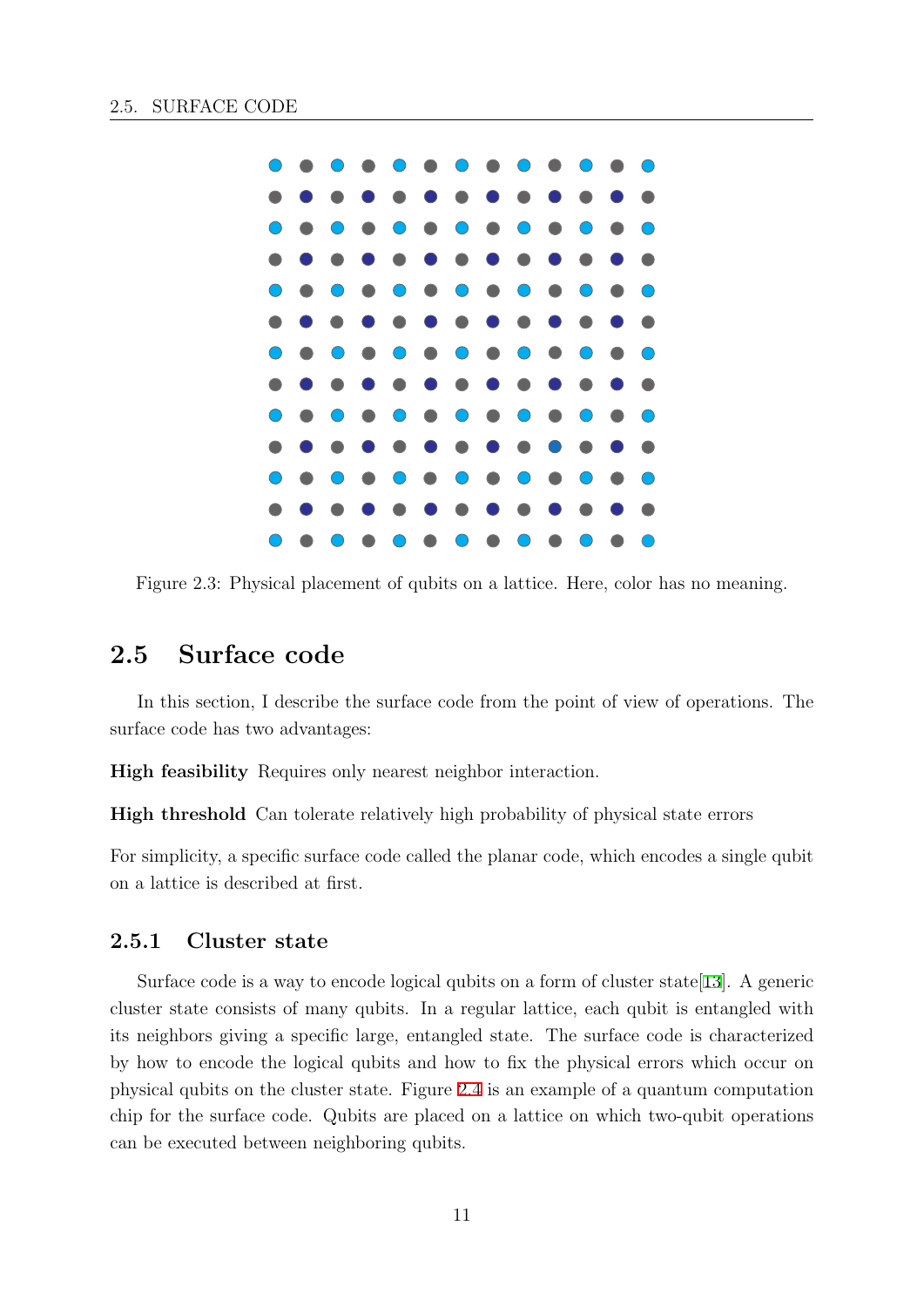<span id="page-19-0"></span>

Figure 2.4: The units for surface code error correction. Gray qubits are data qubits. Blue qubits are syndrome qubits. There are two types of units, faces and vertexes. Each unit is composed of five qubits with the syndrome qubit at the center. Each data qubit belongs to two face units and two vertex units.

### **2.5.2 The units for error correction**

Figure 2.5 shows the roles of qubits and the units for the error correction. Gray qubits are data qubits, which hold the information of the logical qubit. Blue qubits are syndrome qubits, used to stabilize data qubits. There are two types of stabilizers, Z-stabilizer and Xstabilizer. [Th](#page-20-0)e lines divides the lattice into many units, faces and vertexes. In each unit, either a Z-stabilizer or an X-stabilizer is repeatedly executed. Deep blue qubits gather the X error syndrome of the surrounding four data qubits and will be measured. Pale blue qubits gather the Z error syndrome of the surrounding four qubits, and will be measured. Each data qubit is normally stabilized by two Z-stabilizers and two X-stabilizers.

#### **2.5.3 Planar code**

#### **Logical qubit encoding**

The planar code encodes a logical qubit on a lattice. The complete lattice has no degrees of freedom; a lattice with *N* physical qubits has *N* stabilizers, and hence is a fully-specified quantum state. Figure 2.6 shows a planar code whose code distance is 4.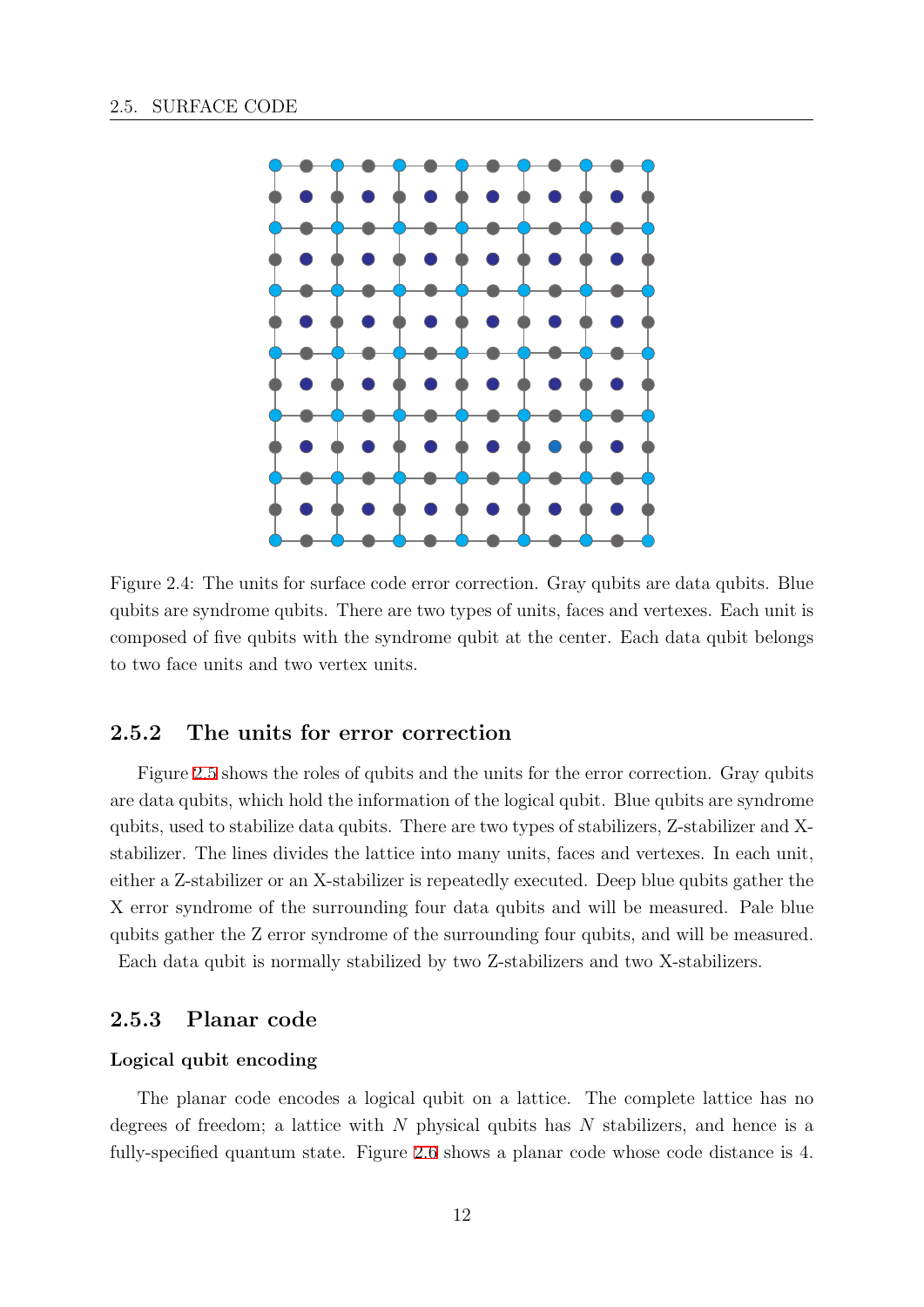<span id="page-20-0"></span>

Figure 2.5: The units for error correction. Gray qubits are data qubits. Deep blue qubits are syndrome qubits used to find X errors. Pale blue qubits are syndrome qubits used to find Z errors.

Each data qubit on the smooth boundaries is stabilized by only one Z-stabilizer. This gives the lattice a degree of freedom for a logical bit. Each data qubit on the rough boundaries is stabilized by only one X-stabilizer. This makes a degree of freedom for a logical phase.

#### **Measurement and robustness**

To measure the logical qubit all of data qubits are measured. As long as each stabilizer is stabilized, the parity of measured value of data qubits on any chain between the two rough boundaries will be the same. This makes the robustness against measurement errors. Additionally, the chain produces the robustness against physical state errors. For example, closed X error cycles do not affect the logical qubit state, shown in Figure 2.7. Any X error cycle pass across any Z operators even number of times. This results in an identity operator to the lattice.

#### **Logical gate and error**

Any chain of bit-flipped data qubits between the two smooth boundaries results in a logical X operator, shown in figure 2.10. This may be done intentionally to execute the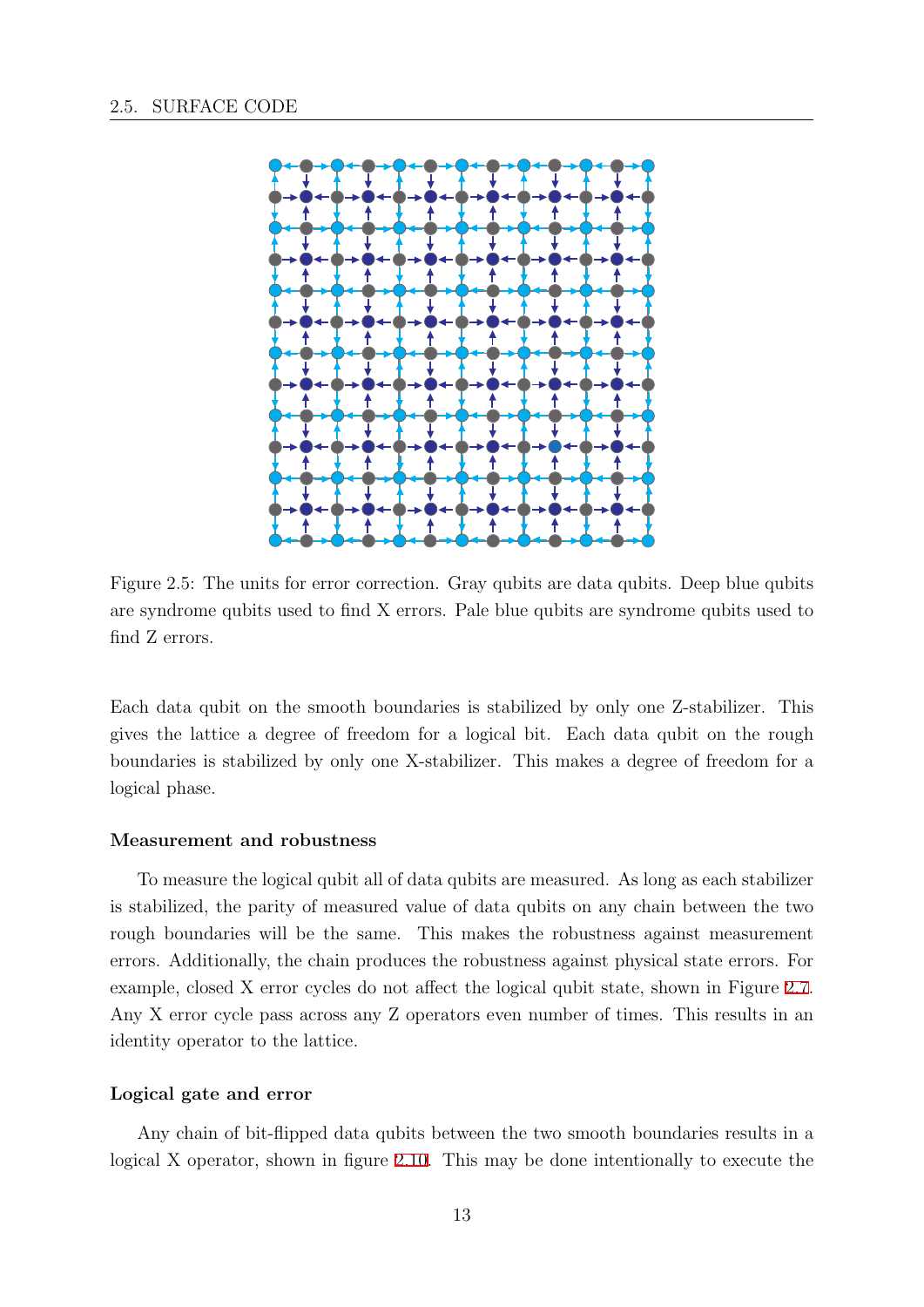<span id="page-21-0"></span>

Figure 2.6: A lattice of the planar code. The degree of freedom is at both types of boundaries.



Figure 2.7: Examples of closed error cycle.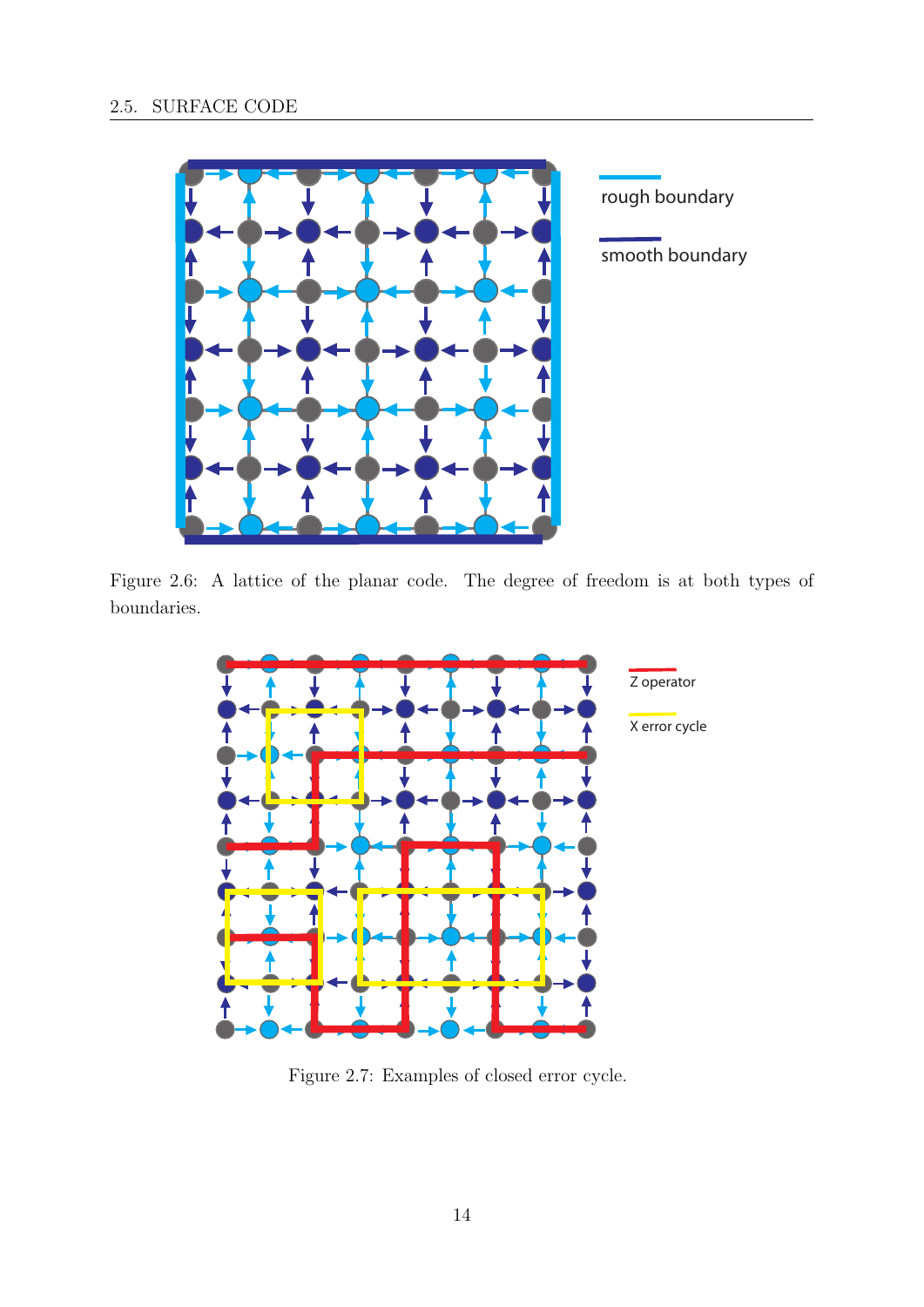<span id="page-22-0"></span>

Figure 2.8: Logical operations of the planar code

logical gate, but if a chain of bit flip errors occurs undetected, a logical error to the state is caused.

Similarly, any chain of phase-flipped data qubits between the two rough boundaries results in a logical Z operation.

### **2.5.4 Surface code**

#### **Logical qubit encoding**

The surface code encodes arbitary number of logical qubits on a lattice. A logical qubit is encoded as two *defect*s of stabilizer operations on the lattice as shown in Figure 2.9. A defect which consists of unstabilized faces has a degree of freedom expressed in the parity of a loop of physical qubits on the boundary of the defect, or any loop of qubits that encircles one of the defects.

#### **Measurement and robustness**

Same as planar code shown in subsubsection , to measure the logical qubit all of data qubits are measured. As long as each stabilizer is stabilized, the parity of measured value of data qubits on any chain between the two defects will be the same. This also makes the robustness against measurement errors. Additionally, the chain produces the robustness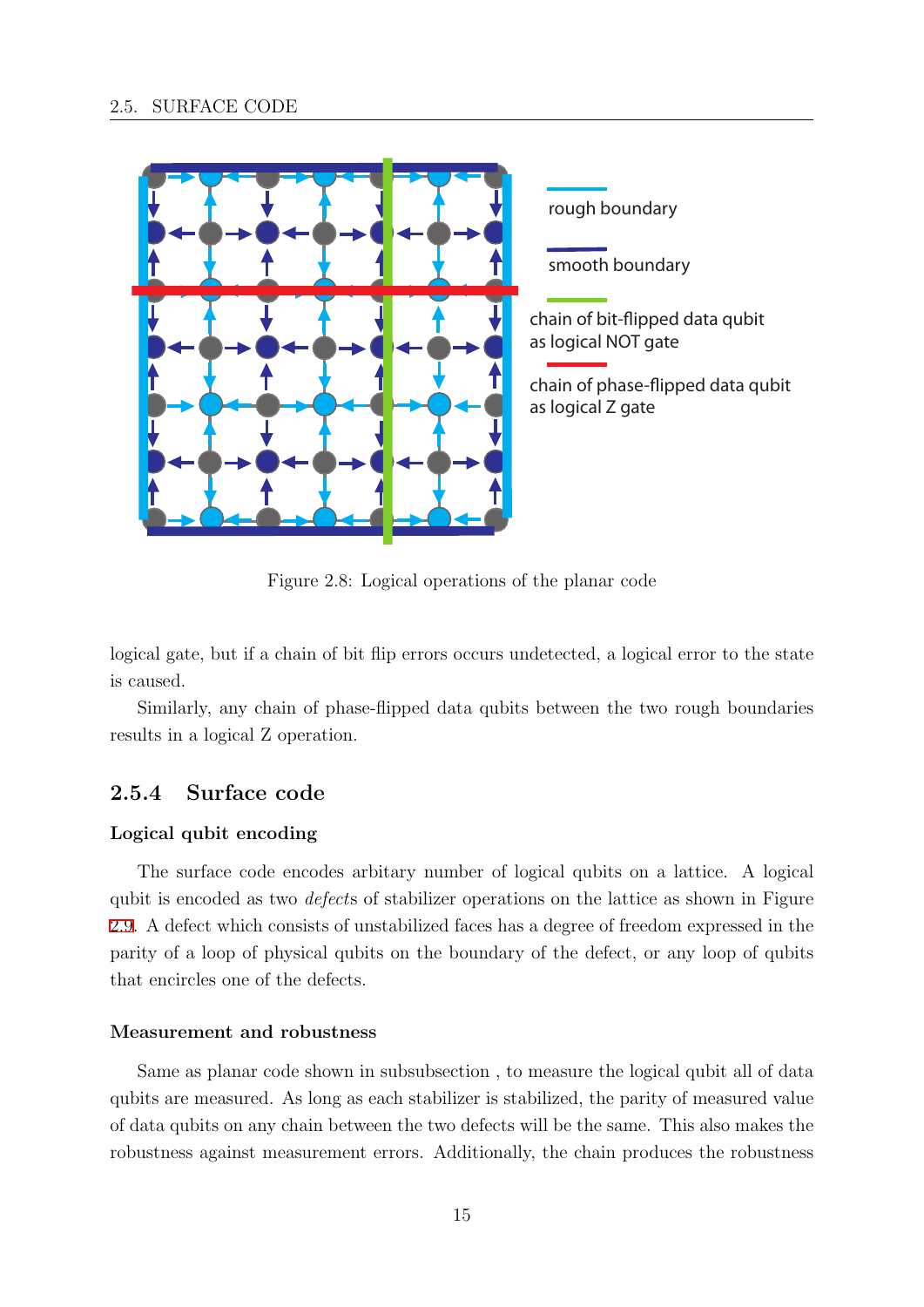<span id="page-23-0"></span>

Figure 2.9: A lattice in which a logical qubit is encoded: there are two defects where the stabilizers are not measured as shown by the missing arrows. The degree of freedom on the boundary of the defects determines the state of the logical qubit and the qubits on each of the four yellow rectangles has the same parity (when the state is not in error). Many possible rectangles circle each defect, which provides the surface code's robustness against measurement error.

against physical state errors. Same as planar code, any X error cycle pass across any Z operators even number of times. This results in an identity operator to the lattice.

#### **Logical gate and error**

Any chain of bit-flipped data qubits between the two defects results in a logical NOT operation, shown in figure 2.10. This may be done intentionally to execute the logical gate, but if a chain of bit flip errors occurs undetected, a logical error to the state is caused.

#### **Logical error**

A change in the error syndrome of a stabilizer indicates that the plaquette (or vertex) includes the termination of an error chain. In the normal case, an isolated bit (or phase) flip, two neighboring plaquettes (vertices) will both show -1 eigenstates, and the error is easily isolated. Multiple errors in a neighborhood can form a longer chain, resulting in a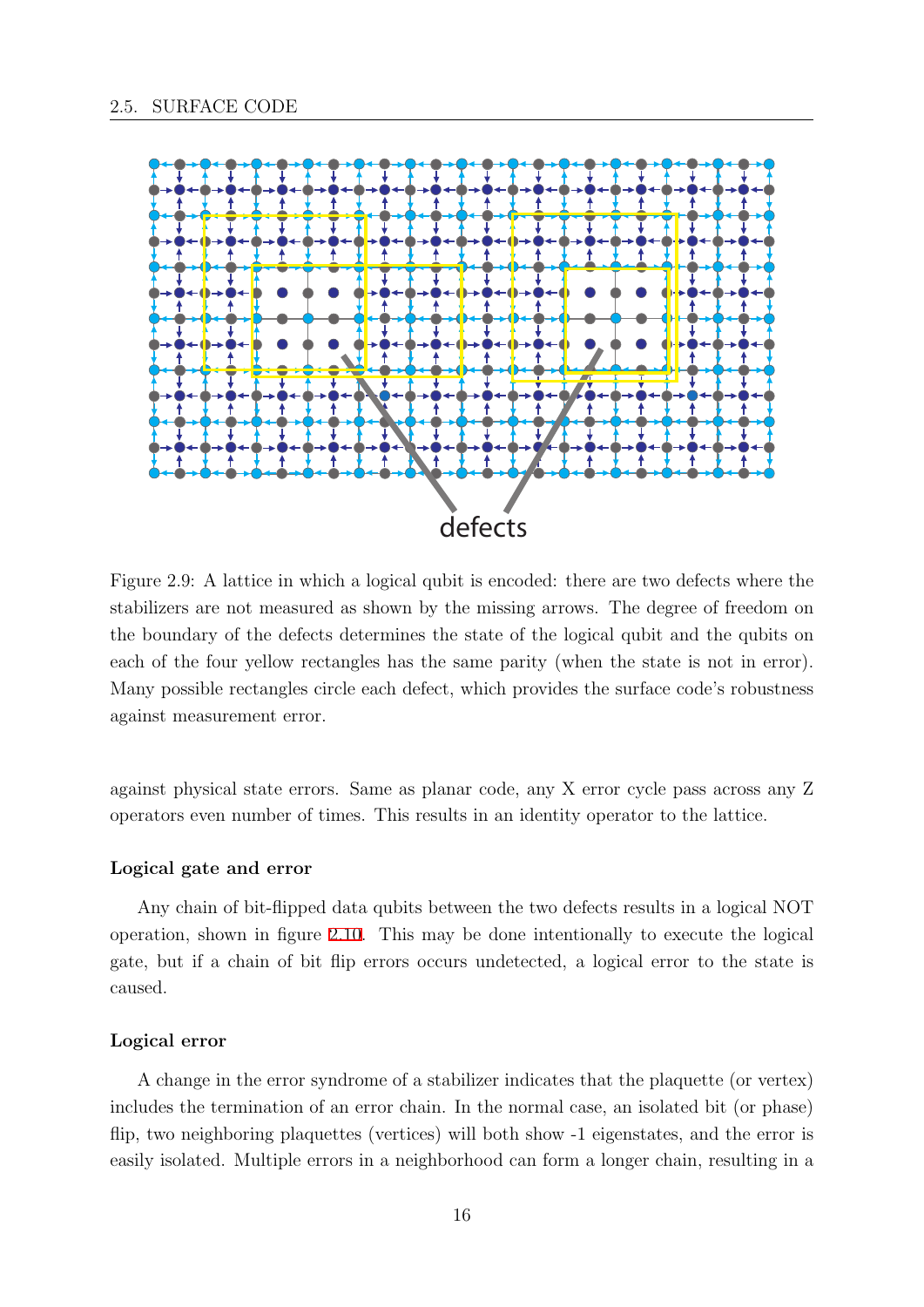<span id="page-24-0"></span>

Figure 2.10: Logical gates for a logical qubit of the surface code. Executing single-qubit physical operations (generally, a bit flip or phase flip) on all of the data qubits along the chain on the green or red path between the two defects will be a logical operation. By definition, a logical error is an unintended logical operation. Logical errors occur all of the change on a path connecting two defects or the boundary of the lattice. We can see the concept of code distance here. The longer the distances between the defects and boundary are, the more fault-tolerant the computer is. This is why surface code is robust against memory error and operation error.

more difficult error analysis problem. If the error chain is connected to the holes of the boundary of the lattice, the termination will be hidden. So, an error chain between holes or the boundary will be a logical error.

#### **2.5.5 Error correction**

To connect the detected error terminations with same flip operation to the error will work as error correction, because it fix the states of each stabilizers. There is an algorithm called Blossom  $V[14]$  to determine the location of qubits to flip. Like the code distance in classical error correction, the distances between the same type of boundaries in the planar code and between the two defects in the surface code are the code distances.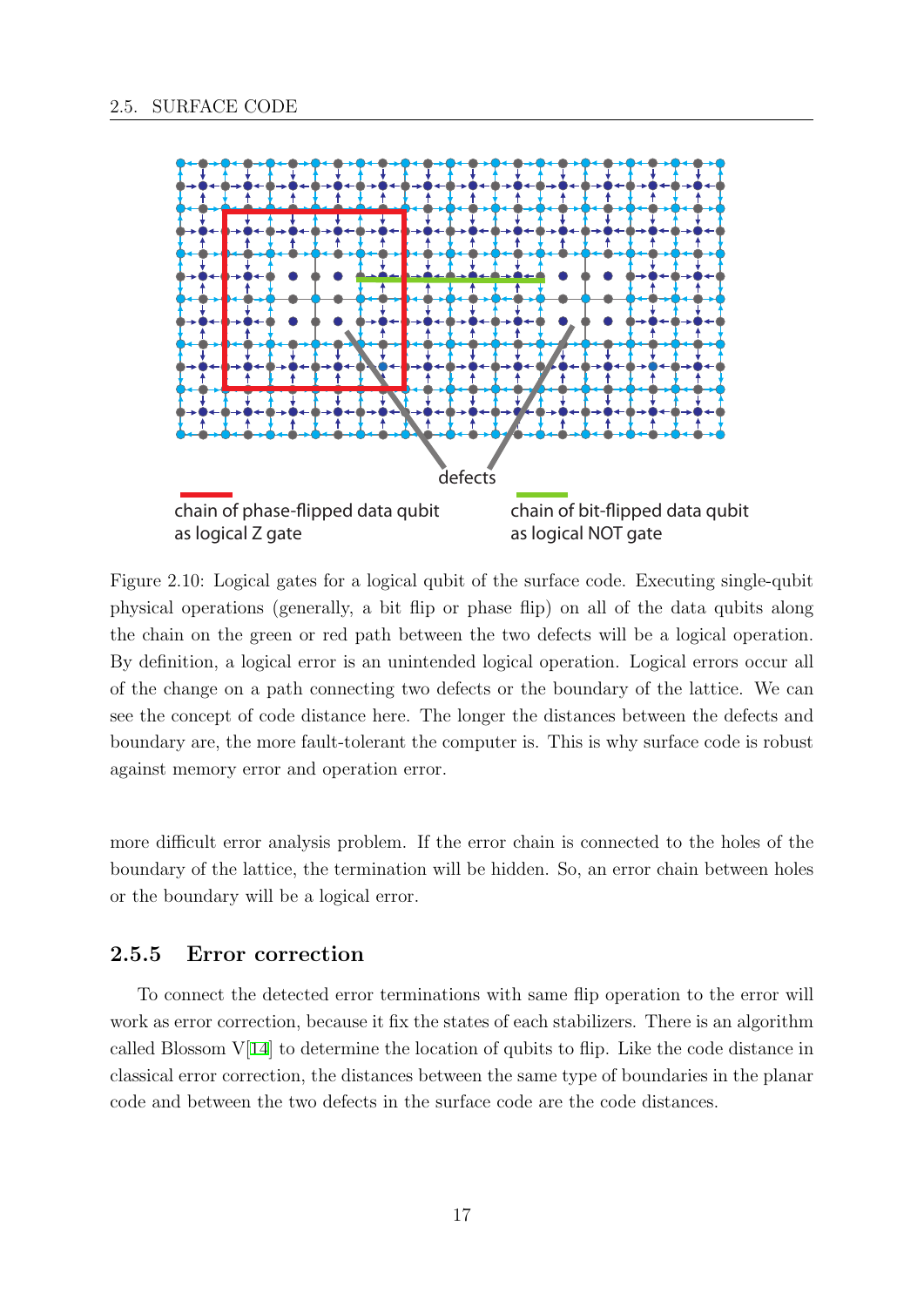# <span id="page-25-0"></span>**Chapter 3**

# **Problem Analysis**

### **3.1 Problem definition**

The problem I focus on is the handling of "faulty devices" on a quantum computation chip. A faulty device is a device which is fabricated imperfectly and cannot hold a quantum to use as a qubit. Devices like this exists on classical computation chips, and the probability that correctly working device is fabricated is called the "yield". In classical systems, chips on which faulty devices affect the operation are often discarded. The yield is so high that the solution to discard works efficiently in the current economic environment. But in quantum computation, the yield is low today and it is said that it will not achieve the level we can discard chips which involves faulty devices, both in research and commercial situation. Thus, we have to deal with faulty devices. In surface code with faulty devices, we will have flaws in the 2-D lattice.

Figure 3.1 shows an example of faulty data qubits. It will break the unit of error correction of the surface code and we need a method to deal with such flaws. Even if we can deal with them, additionally, the threshold of the surface code will be negatively affected. [Note](#page-26-0) that the robustness of the surface code completely depends on the code distance, the number of data qubits between the two defects or between the defect and the boundary of the lattice. We need to calculate how much the threshold will decrease as a result of the lack of qubits.

Figure 3.2 depicts the influence of faulty syndrome qubits. The units which have a faulty syndrome qubit cannot gather their error syndrome onto the central syndrome qubit. They need another approach to measure the error syndrome.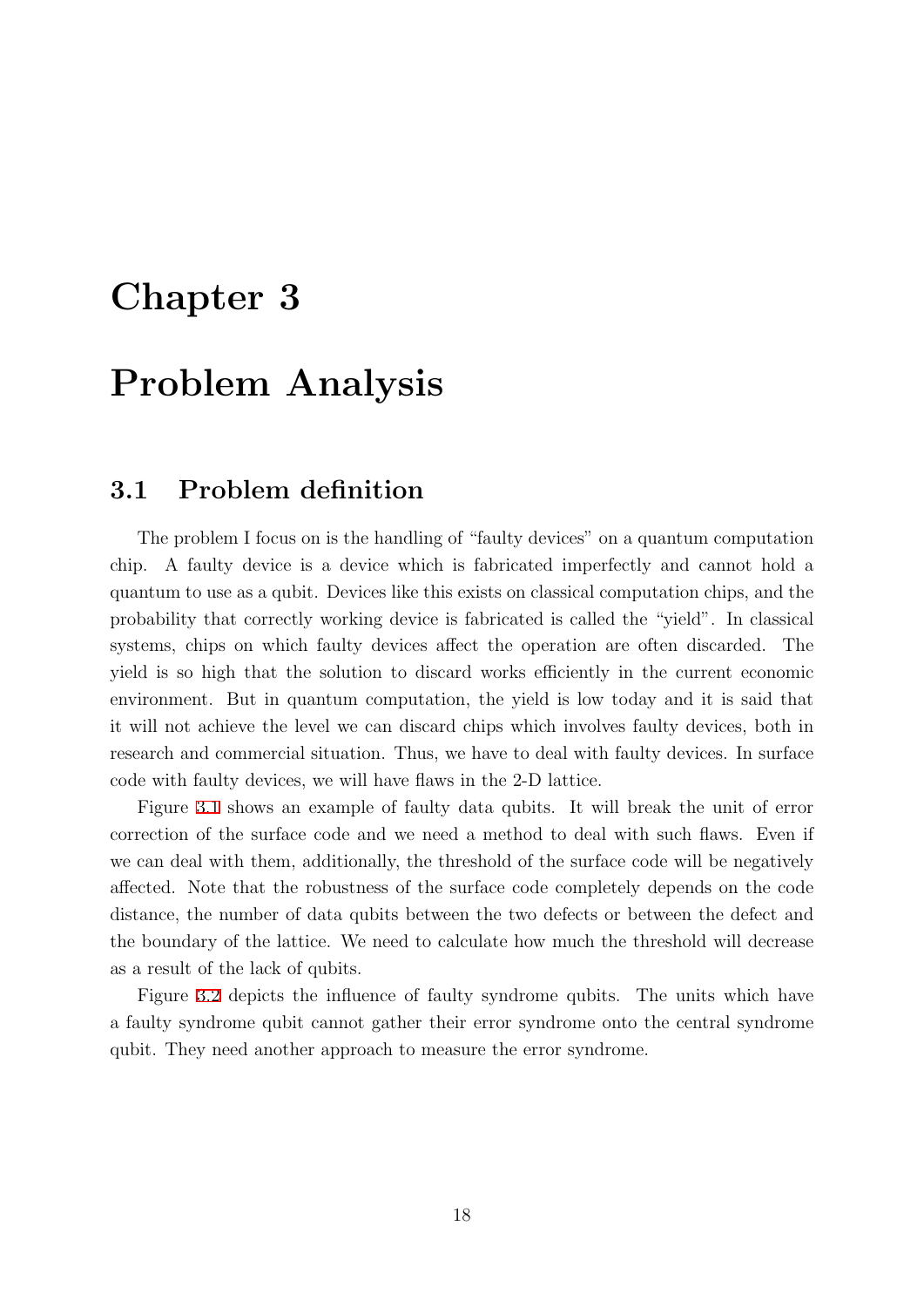<span id="page-26-0"></span>

Figure 3.1: Defective lattice example. Dots describes qubits. Pink crosses mark the faulty device. In this figure, all faulty devices are data qubits. The lines describe the units of error correction and it is seen that faulty data qubits break the units of error correction.



Figure 3.2: Defective lattice example with faulty syndrome qubits. In this figure, all faulty devices are syndrome qubits. It is shown that the units which include faulty syndrome qubits cannot measure the error syndrome.

# **3.2 Related work**

Topological quantum computation, the dimensionally generalized name of the surface code originally became known as Kitaev's toric code[15]. There were multiple qubits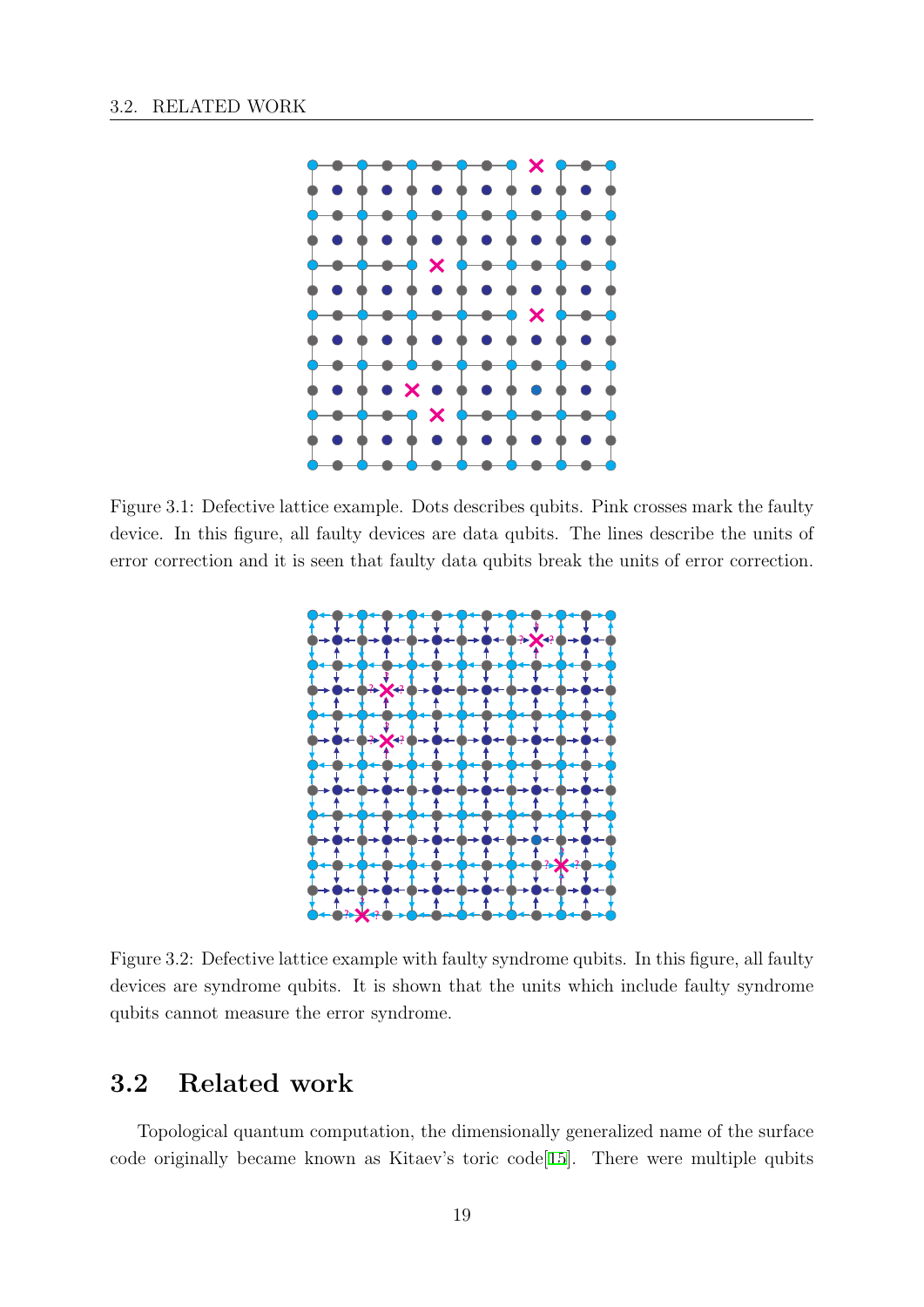<span id="page-27-0"></span>encoding and logical operators. The lattice was on the torus and had no boundaries. It was completely theoretical stage. Boundaries of the lattice were suggested by Bravyi et al.[16]. Logical operators got some more feasible with the two types of boundaries: smooth boundary and rough boundary. Raussendorf et al suggested that the topological quantum error correction can be used for one-way quantum computation[7]. The threshold of to[polo](#page-60-0)gical code is calculated as 0.75%. This work encouraged the research of topological quantum computation. In this paper, the surface code is summarized and explained easily to understand by Fowler et al.[8]. Assuming all errors on op[era](#page-59-0)tion, memory error, measurement error and gate error, not assuming loss, the threshold of the surface code is calculated as 0.6%. Fowler et al. calculated the threshold of the physical error rate as  $0.9\%$ , using improved matching algo[ri](#page-59-0)thm for the error correction [17]. My work fill the gap between this work and the realistic situation of hard fault. In my dynamic analysis, I use the library which is used in this paper.  $<sup>1</sup>$ </sup>

Just by restocking the place of a lost qubit with another quant[um](#page-60-0) and process error correction, loss is tolerable and the tolerability against loss is described with the error rate (*Eerr*) and the loss rate (*Eloss*) as

$$
E_{err} + E_{loss} < 0.7\%.\tag{3.1}
$$

As far as *heralded loss*, the loss which can be found on ahead, Stace et al. discussed that the threshold of qubit loss is

$$
E_{loss} < 50\% \tag{3.2}
$$

with the percolation theory  $[12][18]$ . Their assumptions with problems are:

- 1. The loss can be detected (*heralded loss*).
- 2. Lost qubit can be fixe[d b](#page-60-0)y [re](#page-60-0)storing another new quantum at the place and processing error correction.
- 3. They have perfect error detection and correction, errors don't occur during stabilization or error correction.

Their assumption (1) is practically possible in 3-D topological code using photons, but is not possible in solid system. The assumption (2) has problem both in photonic system and in solid system. In photonic system, photon generators can be faulty. There are two types of loss – dynamic loss and static loss. As long as the devices which loose qubits still have the ability to hold a quantum, the dynamic loss can be fixed by restoring a new quantum in both systems. On the other hand, the static loss can not be fixed because

<sup>&</sup>lt;sup>1</sup>I am deeply indebted to Austin Fowler, both for the loan of the code and unflagging dedication in helping me debug adaptations of the code to faulty lattice.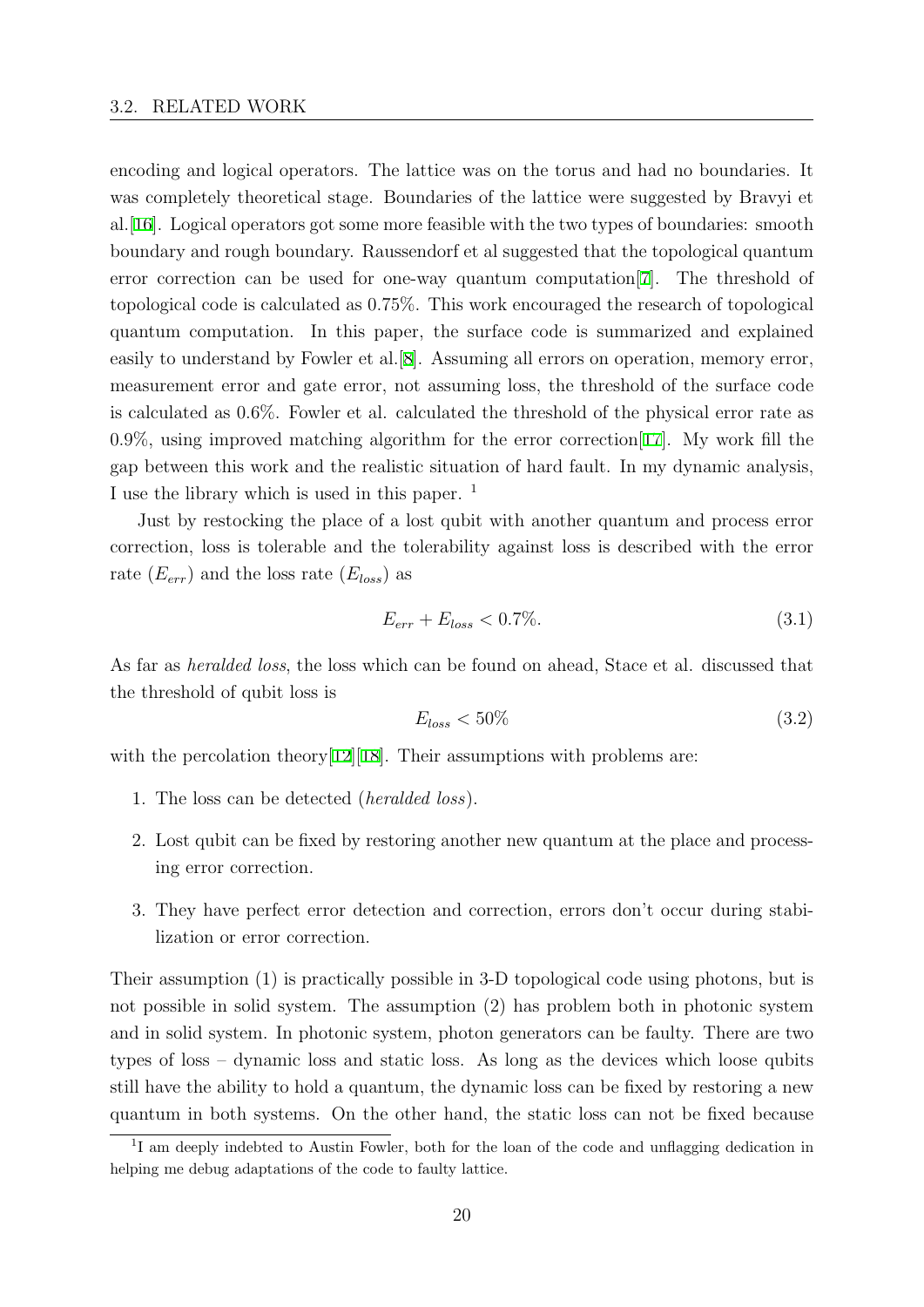|                                            | Dynamic loss   Static loss |            |
|--------------------------------------------|----------------------------|------------|
| 3-D photonic system $\parallel$ Detectable |                            | Detectable |
|                                            | Fixable                    | Unfixable  |
| 2-D solid system                           | Undetectable               | Detectable |
|                                            | Fixable                    | Unfixable  |

Table 3.1: The characteristics of the different types of loss

the devices do essentially not have the ability to hold a quantum. The assumption (3) is completely wrong. The stabilization and error correction are also sets of operations, we cannot avoid errors during them. This assumption makes their analysis which results in equation 3.2 unreasonable. Errors during stabilization causes mis-correction and errors during error correction leave errors still or generate new errors, and they also can be the big source of logical errors. Anymore, no errors occur during restoring new quantum so that *Eerr* [and](#page-27-0) *Eloss* are treated in the same way and the left value of the equation is just the sum of them. Lindner et al. showed cluster state generation by a device they called the photon machine gun<sup>[10]</sup>. Their work aims 3-D topological model and if a device is faulty, there is a loss. Jones et al. proposed an architecture for scalable quantum computation with quantum dots<sup>[9]</sup>. Their self-assembled quantum dots holds a electron to use it as a qubit. If a dot is fau[lty,](#page-60-0) there is a lost qubit. Devitt et al. summarized the requirements of topological quantum computing system. They mentioned about the loss, but they just assumed that loss a[re](#page-59-0) tolerable by referring Stace's work[12].

Previous work does not have completely feasible assumptions and we need a new set of assumptions to analyze precisely the influence of losses to design practically feasible system. We need physically possible assumptions to res[ear](#page-60-0)ch more accurately. At first, state errors must occur anytime during the computation, including during stabilization. The second is loss – dynamic loss and static loss. Table 3.1 summarizes the detectability of the two types of loss. In photonic system, dynamic loss can be detected and fixed, and static loss can be detected but cannot be fixed. In solid system, dynamic loss cannot be detected but can be fixed, and. static loss can be detected but cannot be fixed. These are the practically required assumptions and at last we need full of these assumptions. In this thesis, I focus on the static loss. My assumptions are:

- 1. The dynamic loss does not occur.
- 2. The placement of faulty devices is known (the static loss can be detected in both system by testing the fabricated computer).
- 3. Memory error, measurement error and gate error occur any time, and with the same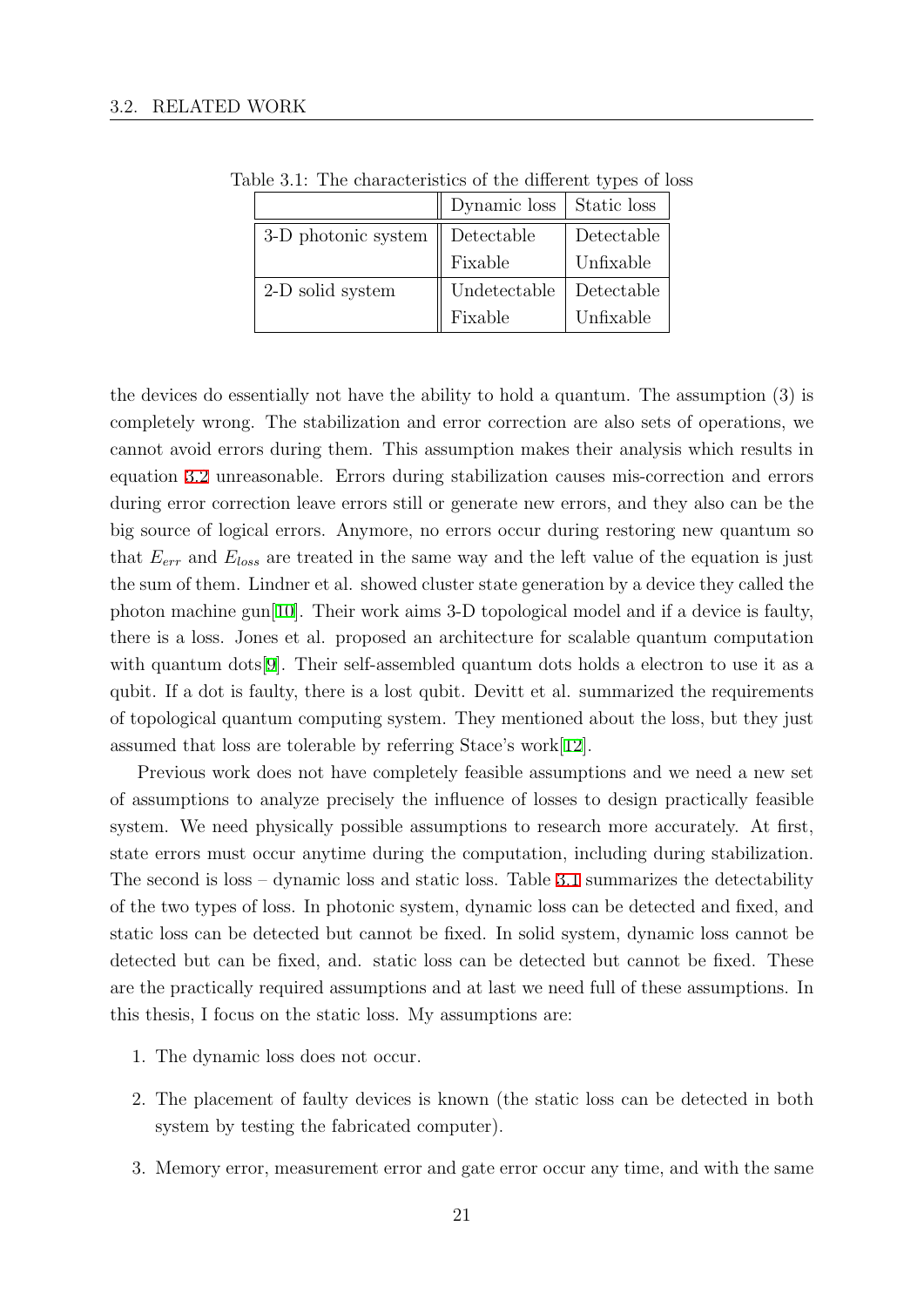# 3.2. RELATED WORK

probability (errors may occur during stabilization).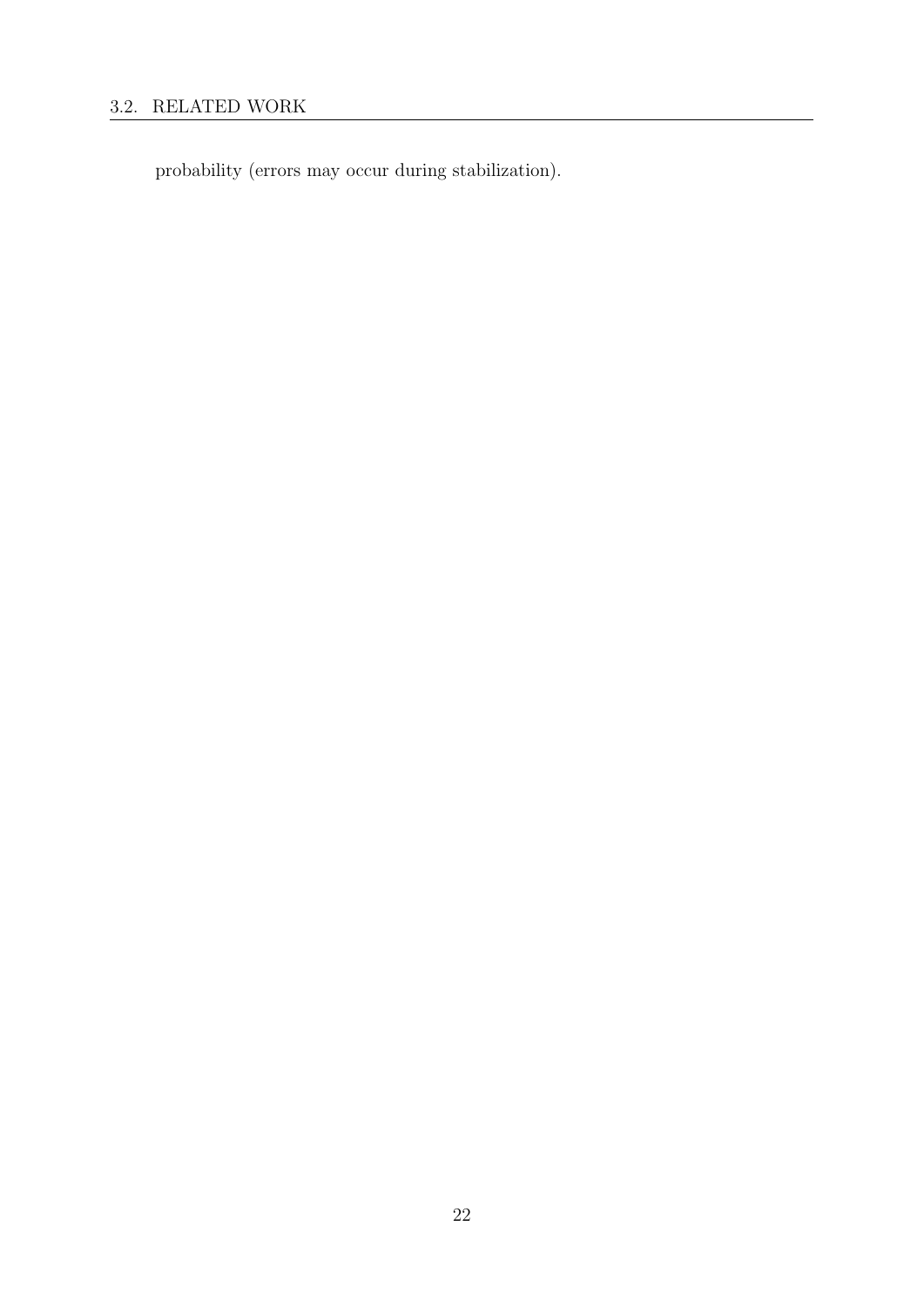# <span id="page-30-0"></span>**Chapter 4**

# **The logic of surface code on a defective lattice**

In this chapter, I describe the theory of treating broken stabilizers due to faulty devices as a superstabilizer from the time the program starts until it ends. Z stabilizer and X stabilizer are symmetric, so we describe Z errors in Z stabilizer especially.

A faulty qubit results in one of two possible types of changes. In either case, the potential problems are the validitiy of the stabilizer circuits and logical measurements and the detectability of physical state errors. Figure  $4.1(a)$  shows the first type of change, a superplaquette which consists of two plaquettes, connected due to a defective lattice qubit (which I call a 2-plaquettes superplaquette). In this case, the shape of the lattice is changed, so we need to take into consideration u[nusu](#page-31-0)al error chains and measurement loops different from the usual rectangles. The stabilizer circuit itself is also changed, so the range of error propagation widens. Additionally we need to pay attention to the influence on neighboring stabilizers. We have to implement operations in a manner that does not break the stabilizer operations of neighboring plaquettes. Figure 4.1(b) shows the second tyep of change caused by faulty qubits. It describes the physical description of a plaquette whose syndrome qubit is defective (donut plaquette). This defective qubit changes the stabilizer circuit, but does not change the shape of the stabilize[r un](#page-31-0)it. So we don't need to mind special error chain and measurement: for donut plaquette, we only need to take care the stabilizer circuit and error propagation.

### **4.1 Stabilizer circuits in special stabilizers**

First, we show the stabilizer circuit in a superplaquette. Figure  $4.2(a)$  shows the stabilizer circuit for a 2-plaquette superplaquette. The indexes of qubits in Figure  $4.2(a)$ and Figure 4.1 (a) correspond and Figure 4.2(b) and Figure 4.1 correspond. We can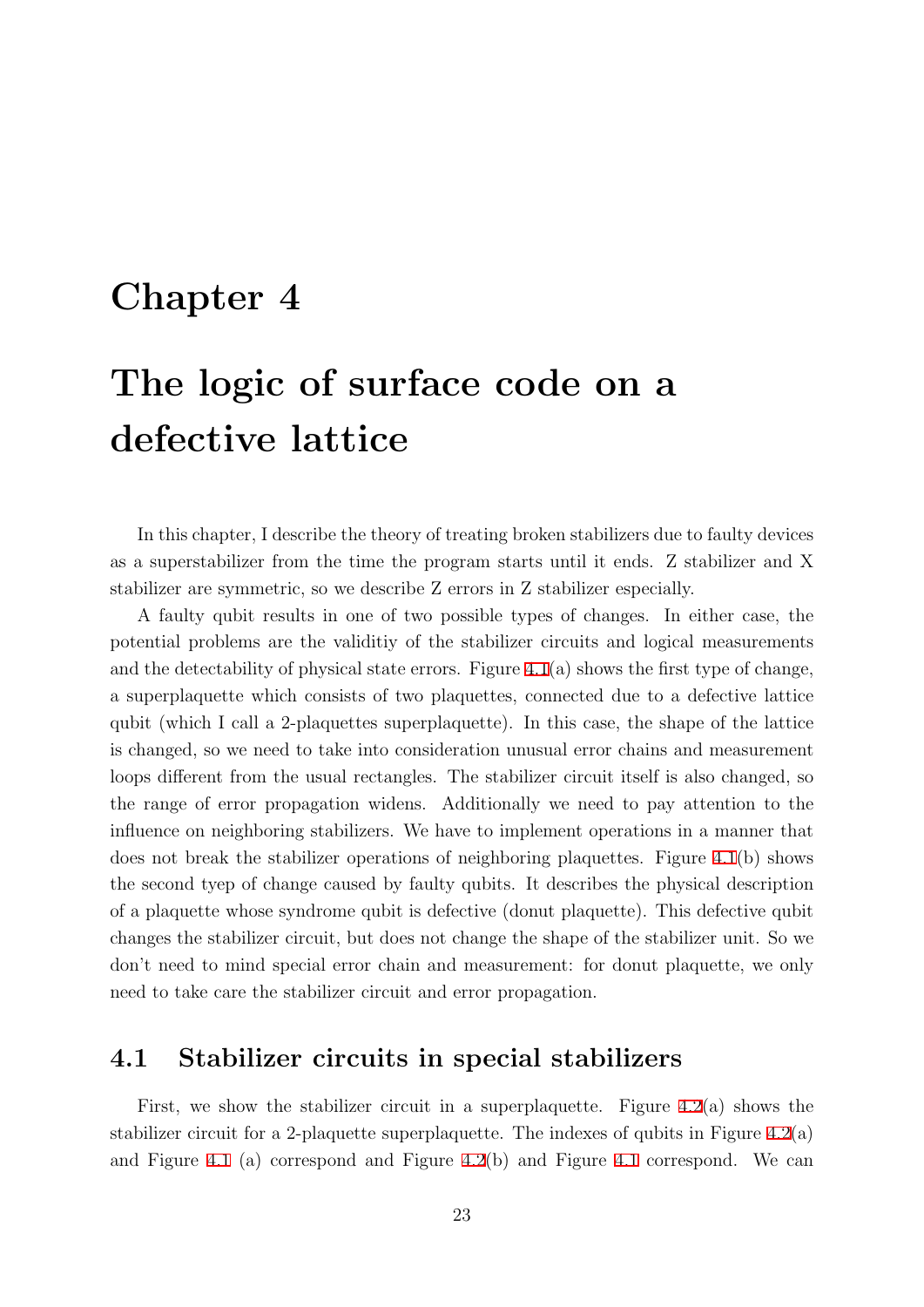<span id="page-31-0"></span>

Figure 4.1: Yellow dots are data qubits and gray dots are syndrome qubits. (a) The physical description of the 2-plaquettes superplaquette. The indexes of the qubits correspond the indexes of qubits in Figure 4.2. The number of arrows are the order of syndromegathering operation (the order for reverse operation is omitted for visiblity in this figure: it is just reverse order operation of gathering operation). Only nearest-neighbor operation is used. (b) The physical descri[ptio](#page-32-0)n of a plaquette whose syndrome qubit is defective. The path to gather the error syndrome is changed but the size of the stabilizer unit is not changed.

expect that the number of circuit steps depends on the distance between the measured qubit and the farthest qubit.

See Figure 4.3. The circuit in Figure 4.3(a) shows an example of error propagation in a superplaquette. The red box labeled "Z" is the original Z error. In this example, the Z error propagates during calculation of a Z stabilizer. A Z error propagates at a CNOT operation fro[m th](#page-32-0)e target qubit to the [con](#page-32-0)trol qubit. The blue box labeled "Z" is the progress of error propagation. The line labeled with blue box indicates that the qubit the line describes has a Z error at the timing by error propagation from the original error. In Figure 4.3(a), an error occurs at  $|q_3\rangle$  during the stabilizer operation. At the end of Z stabilizer operation, four qubits will have Z error by the propagation from  $|q_3\rangle$ . Actually, one of them is syndrome qubit, not lattice qubit so three lattice qubit will have Z errors. This phe[nom](#page-32-0)enon can result in the circuit in Figure 4.3(a) being equivalent to the one in 4.3(b). It describes a circuit in which Z errors occurs after Z stabilizer operation, before operating X stabilizer (showing only the original errors: red box). Clearly these errors can be detected by stabilizer operation of surface c[ode:](#page-32-0) they can be handled by normal [ope](#page-32-0)ration of the X stabilizer normally. Thus they don't misdirect the measurement of error syndrome.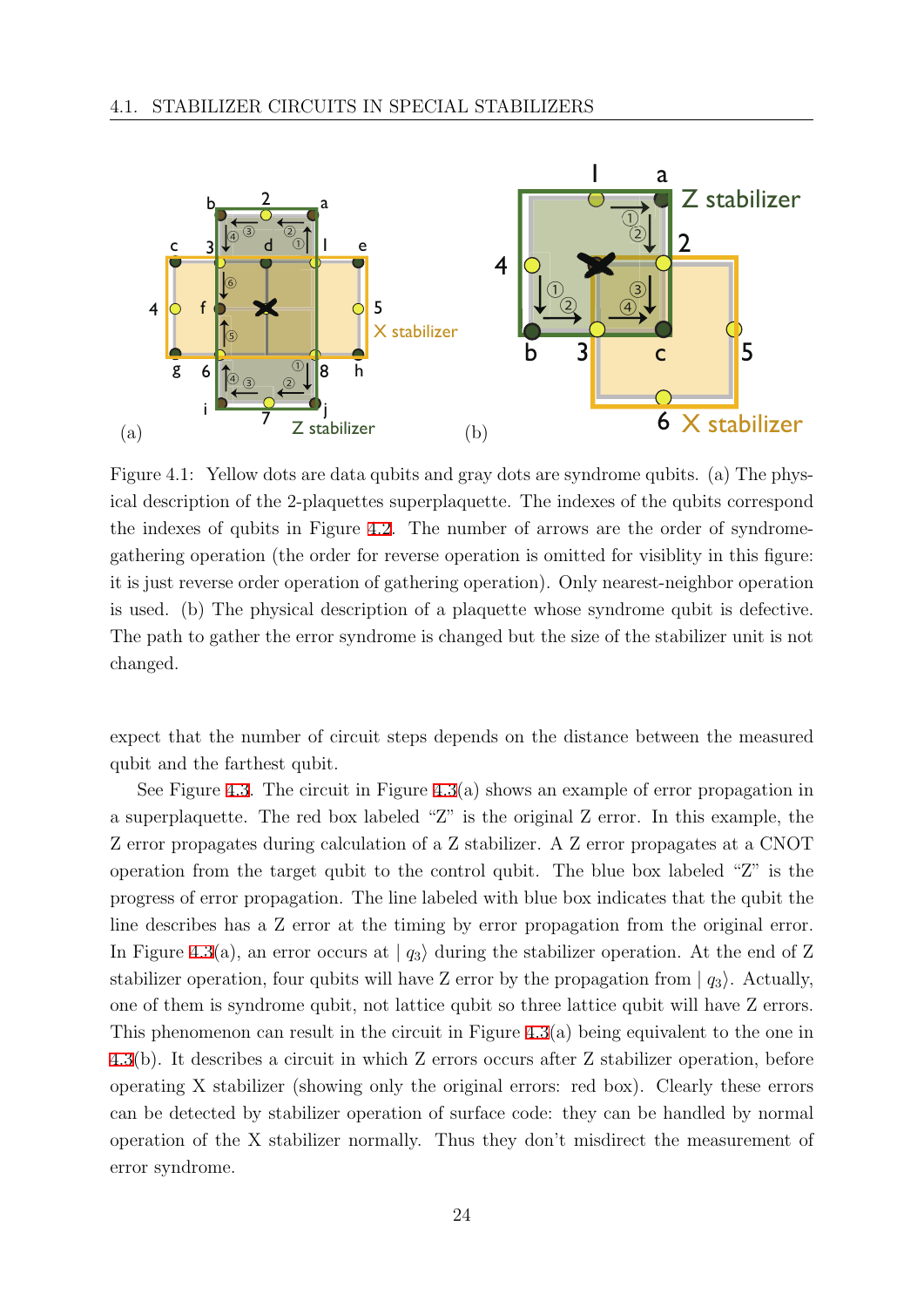<span id="page-32-0"></span>

Figure 4.2: Circuits for stabilizers in Figure 4.1. (a) Stabilizer circuit for a 2-plaquette superplaquette, in Figure  $4.1(a)$ . The error syndrome is gathered in order and after gathering the error syndrome the state of each qubit will be fixed by reverse operation. The shape of this circuit resembles a ripple so [we c](#page-31-0)all this kind of stabilizer circuits and the method ripple syndrome-ga[the](#page-31-0)ring circuit (RSGC) and ripple syndrome-gathering (RSG). (b) The stabilizer circuit for the donut plaquettes, in Figure 4.1(b). It gathers the error syndrome to the syndrome qubit on a vertex which is not used generally in a Z stabilizer, and measure the error syndrome on the vertex qubit. This circuit corrects the state of each qubit.



Figure 4.3: The description how the propagated errors are corrected in RSGC. The white box between Z stabilizer and X stabilizer represents nothing, just to separate the stabilizers clearly. (a) The red "Z" is the original error. It propagates along two qubit operations and at the last of Z stabilizer, three data qubits and a syndrome qubit are errored. (b) The red "Z" are the errors remaining from the previous Z stabilizer. They will be stabilized in this X stabilizer.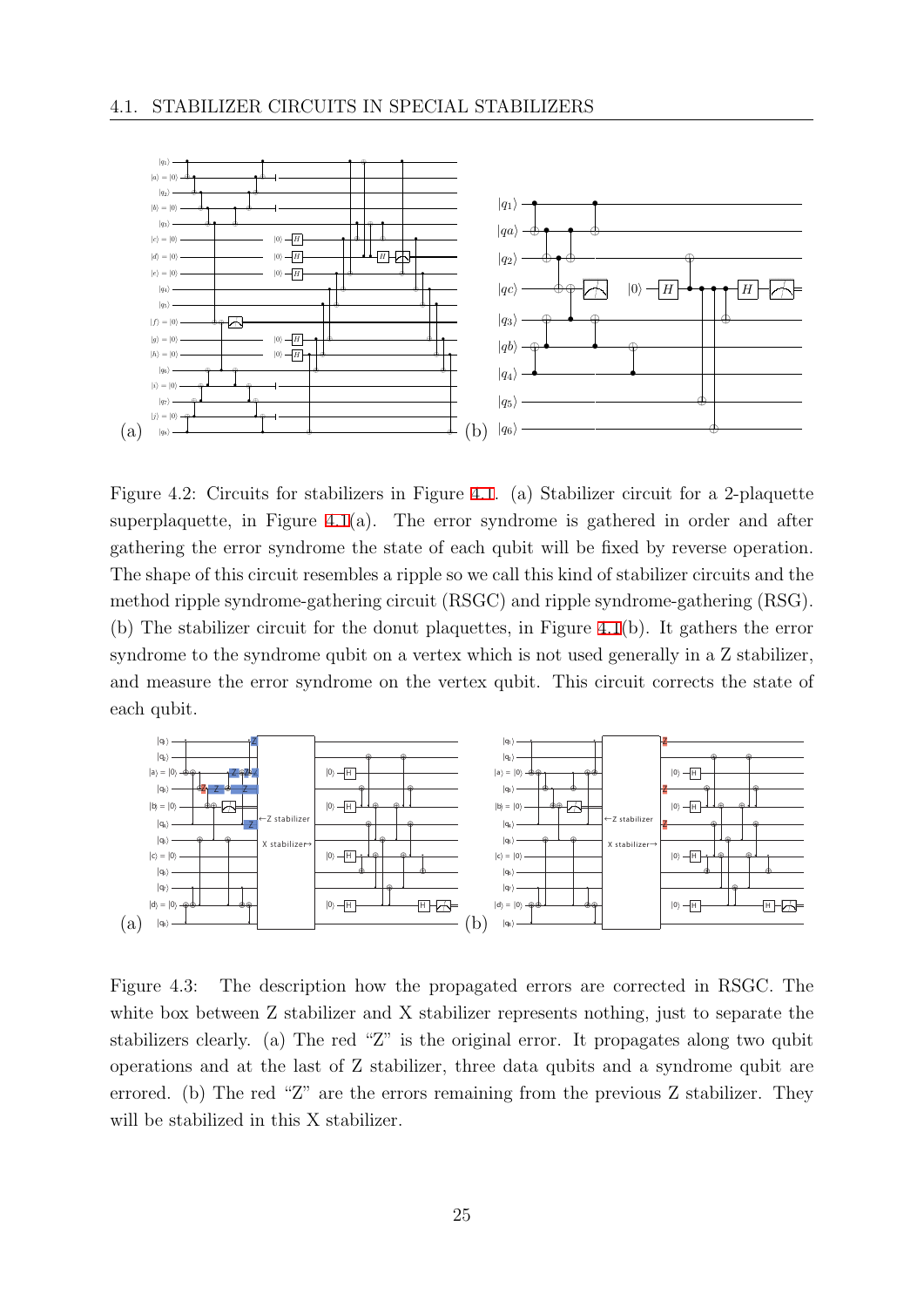<span id="page-33-0"></span>

Figure 4.4: (a) Extended stabilizer circuit of Figure 4.2(a). *|* #2*i* is the new hard fault and  $| \#1 \rangle$ ,  $| \#a \rangle$ ,  $| \#2 \rangle$ ,  $| \#b \rangle$ ,  $| \#3 \rangle$  are the added qubits. (b) The superplaquette description of (a).

.

So far we have shown the validity of a 2-plaquette connected superplaquette. Definitely we have to check whether or not larger superplaquettes can gather error syndrome correctly. See Figure 4.4. Figure 4.4(a) is an extended circuit of Figure 4.2(a). The superplaquette which corresponds to the Figure 4.4(a) is described in Figure 4.4(b). *|* 2*i* is the hard fault making the superplaquette larger forcing the addition of new qubits, marked with "#". The exten[ded](#page-32-0) part of the circuit corresponds to the extended part of the superplaquette. We can see that the size of the circuit can be extended simply, only the ripple will be linearly longer. This shows that the error syndrome of any superplaquette can be gathered at the expense of a larger circuit.

# **4.2 The relationship between errors and measurement**

Figure 4.5 shows the simplest error cycles which can be made around superplaquettes. They shape the smallest square we can see. Clearly, the simplest error cycles in complete lattice occur among four plaquettes. In a defective lattice, some of the four plaquettes will be a s[upe](#page-34-0)rplaquette or several superplaquettes. The situations in Figure 4.6 do not result in any problems. Each measurement line (red line) passes over the flipped qubit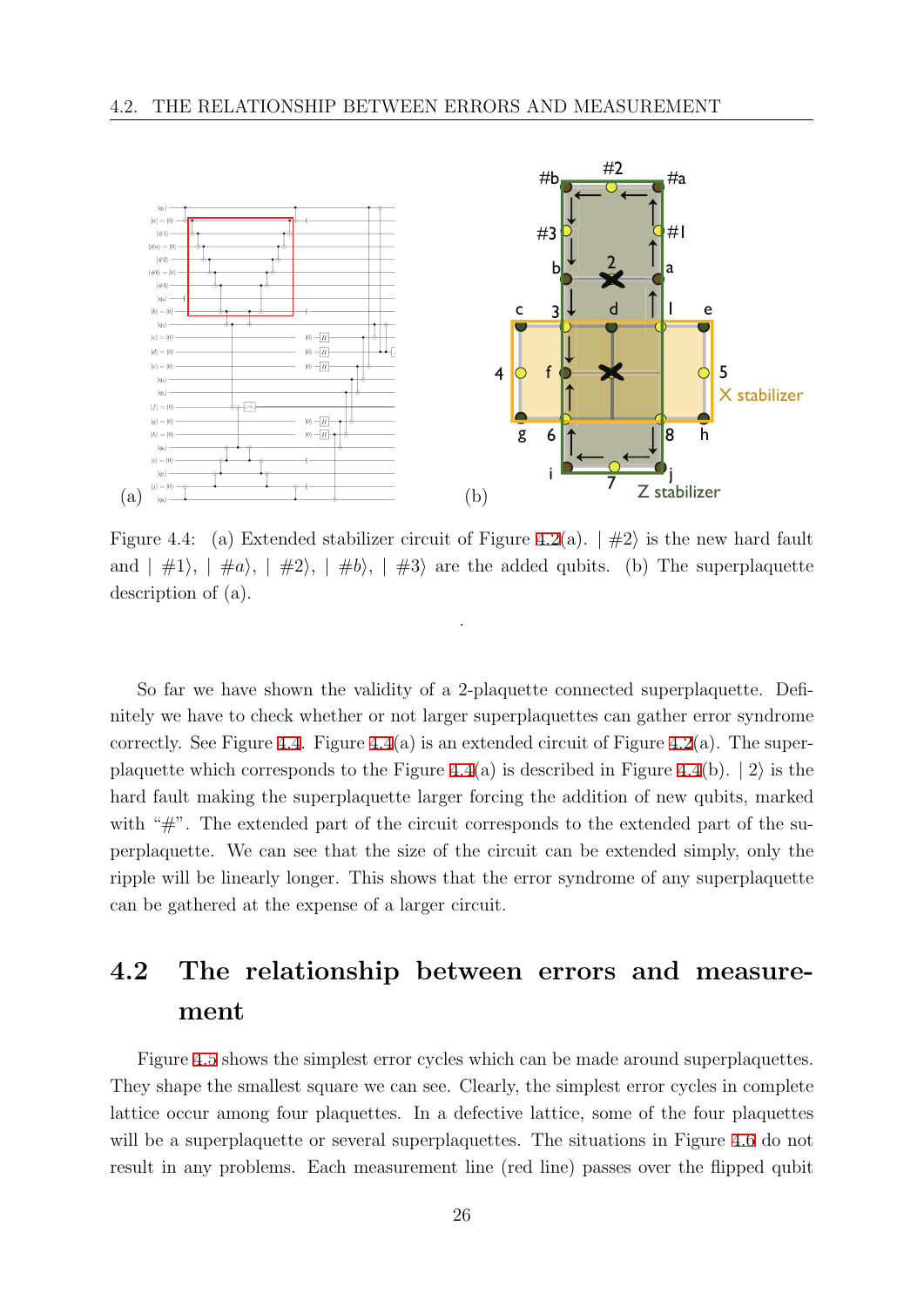<span id="page-34-0"></span>

Figure 4.5: (a) One of the plaquettes is a superplaquette. (b) Two of the plaquettes are superplaquettes neighboring. (c) Three of the plaquettes are superplaquettes. (d) This is the pattern that two of the plaquettes are superplaquettes which are on diagonal position.

twice, so the parity on it will not be changed. This logic is the same as the logic in the complete lattice. Figure 4.5(b), (c) and (d) also do not have any problems. However, we must also consider bigger error cycles, for example, Figure 4.8. Actually, Figure 4.8(a) can be treated as a connected error cycle combining Figure 4.5(a) and Figure 4.5(b). There is a measurement line on the error cycle in figure 4.8(a). Definitely, there should be many other measurement line and we have to check the [rela](#page-36-0)tionship between a[ll su](#page-36-0)ch measurement lines and the error cycle. See Figure 4.9(b). There are two simple error cycles, the one in Figure 4.5(a) and Figure 4.5(b) and [a m](#page-36-0)easurement line on both of the error cycles. Note that an error line is a state flip (the type of flip whether bitflip or phase flip depends on the error cycle type) l[ine](#page-36-0) essentially. Thus, a not-errored qubit can be considered as a qubit flipped an even number times and the set of error cycles in Figure 4.9(b) is essentially same as the one in Figure 4.9(a). The measurement line passes across the error line four times and the number depends on the simple error cycles whom the measurement line itself is on. We already know the relationship between measurement li[nes](#page-36-0) and all simple error cycles and the numbe[r th](#page-36-0)at each measurement line passes across the error line twice. In this way, the number of simple error cycles of whom a bigger error cycle consist can be extended linearly and however big the error cycle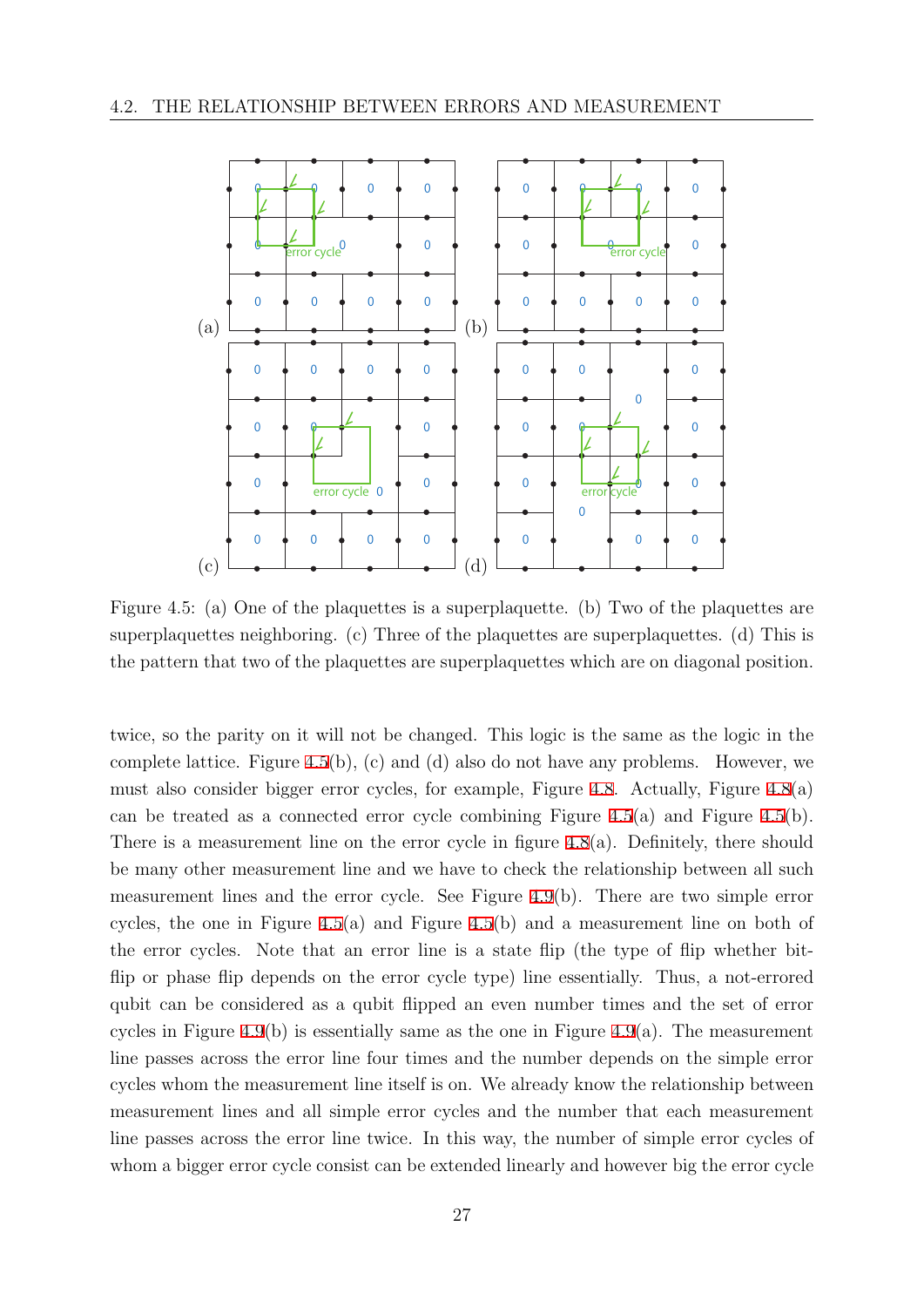<span id="page-35-0"></span>

Figure 4.6: Measurements lines (red lines) on an error cycle described in Figure 4.5(a). Obviously, each measurement line passes across the error cycle twice. This fact means that this type of positional relationship between an error cycle and a superplaquette does not cause any problems.

is, each measurement line passes over the flipped qubit even number times. Thus, any error cycles around superplaquettes won't have any problems in measurement. Another example is described in Figure 4.10 which is for the error cycle described in figure 4.8(b). The measurement line passes across the error line even number times apparently.

## **4.3 Error detecti[on](#page-37-0)**

In this section, I examine about the validity of the superplaquette from the point of view of error detection. The requirements for superplaquette in error detection are:

• The superplaquette must have a stabilizer state which corresponds in error detection to the stabilizer states of plaquettes which should normally, originally exist.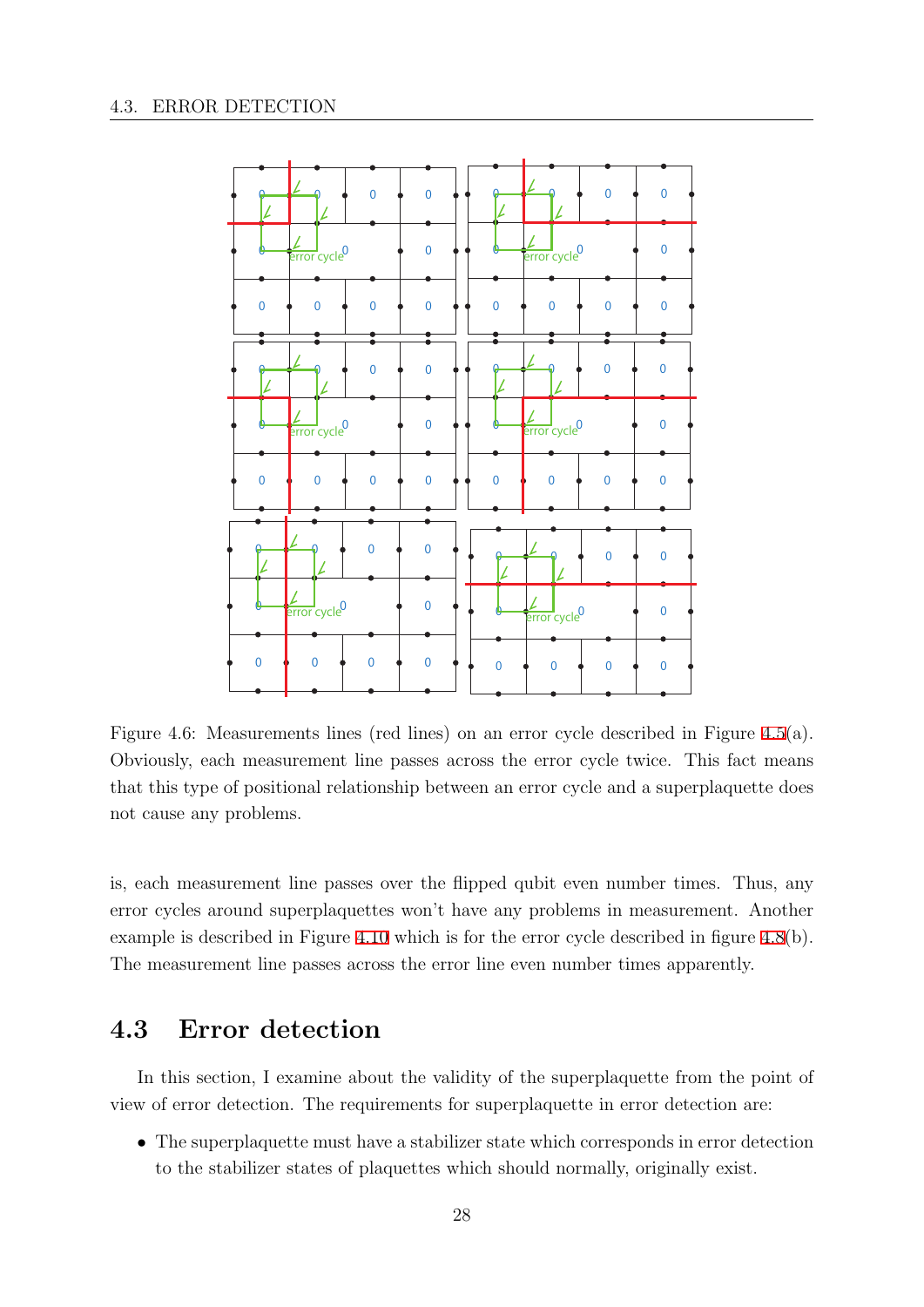<span id="page-36-0"></span>

Figure 4.7: Six possible cases for the intersection of a line of measurements with a superplaquette. Measurement lines (red lines) on an error cycle described in Figure 4.5(b). Each measurement line passes across the error cycle twice. This fact means that this type of positional relationship between an error cycle and a superplaquette also does not result in any problems for correct operation of the surface code.



Figure 4.8: Examples of possible bigger error cycles.

• The stabilizer of the superplaquette must change with flips of an odd number of qubits which belong to the superplaquette.



Figure 4.9: (a) A practically possible error cycle. The measurement line passes across the error line even number times, twice. (b) One way to think of the error cycle in (a). The measurement line passes across the error line an even number of times, four times.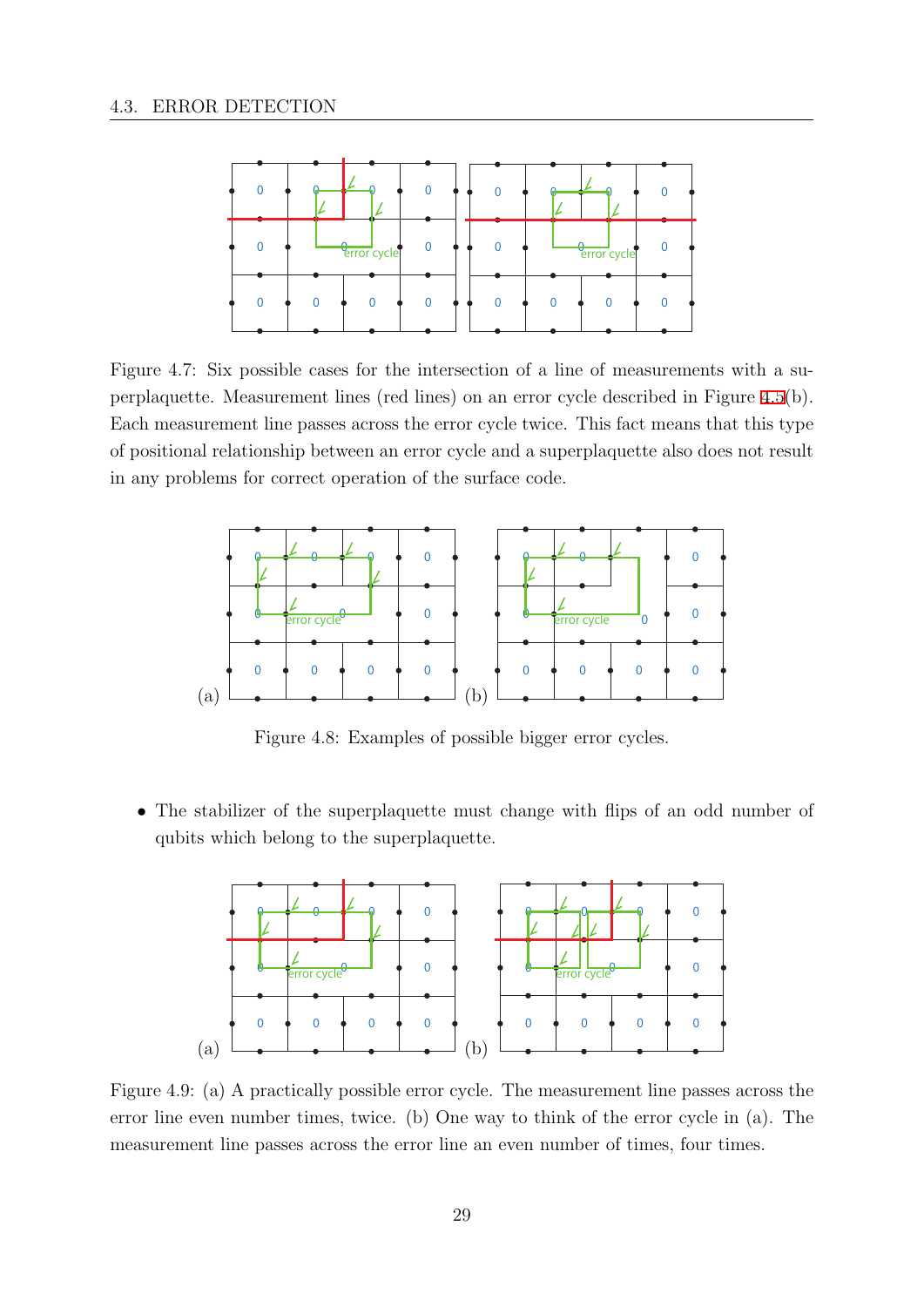<span id="page-37-0"></span>

Figure 4.10: (a) Actually exsitable error cycle. The measurement line passes across the error line even number times, twice. (b) One way to think of the error cycle in (a). The measurement line passes across the error line even number times, four times.

At first, we describe the case of a 2-plaquette connected superplaquette. So we convert the two normally plaquettes into a superplaquette, satisfying the requirements above.

Note that the stabilizer state of normal plaquettes should be in  $+1$  and if it is in  $-1$ , we take that there is an error chain termination. Note also that four physical qubits belong to a plaquette.

The stabilizer states of the normal plaquettes should be  $+1$ . If we measure the stabilizer state of only three qubits of the four qubits in a plaquette, it should be  $+1$  or -1. When it is  $+1$  the other qubit should be in  $+1$  if it is measured with Z operater and when it is -1, it should be in -1. The situation of superplaquette is similar to this. If we measured stabilizer states of two neighboring plaquettes excluding the shared qubit (stabilizers of three qubits each), we would see " $+1$   $+1$ ", " $-1$ -1", " $+1$   $-1$ " (blue lines in Figure 4.11). In case of " $+1$  +1" and "-1 -1", the stabilizer state of the superplaquette will be in  $+1$  and in case of " $+1$ -1", it will be in  $-1$ . Here we have to consider the state of the shared qubit. Actually, if the lattice is a complete lattice, it affects both stabilizers in the [same](#page-38-0) way. When it flips one of the stabilizer states, it flips the other, too. The cases of " $+1$  +1" and "-1 -1" are valid because the stabilizer states of both plaquettes can be in  $+1$  only with controlling the shared qubit, without changing any other plaquettes. In contrast, the case of " $+1$ -1" is invalid because the shared qubit cannot make both stabilizers in  $+1$  simultaneously without any changes on other plaquettes. So being " $+1$ "  $+1$ " or "-1 -1" is the restriction for the six qubits which are the alive qubits if the two plaquettes make up a 2-plaquette connected superplaquette. That the stabilizer states of the two set of three qubits which make up a superplaquette are " $+1$  +1" or "-1 -1" implies that the stabilizer state of the superplaquette should be  $+1$ . In other words, if it is  $+1$ , the first requirement is satisfied.

Now we have to satisfy the second requirement. It is clearly satisfied because the modified stabilizer is also a stabilizer.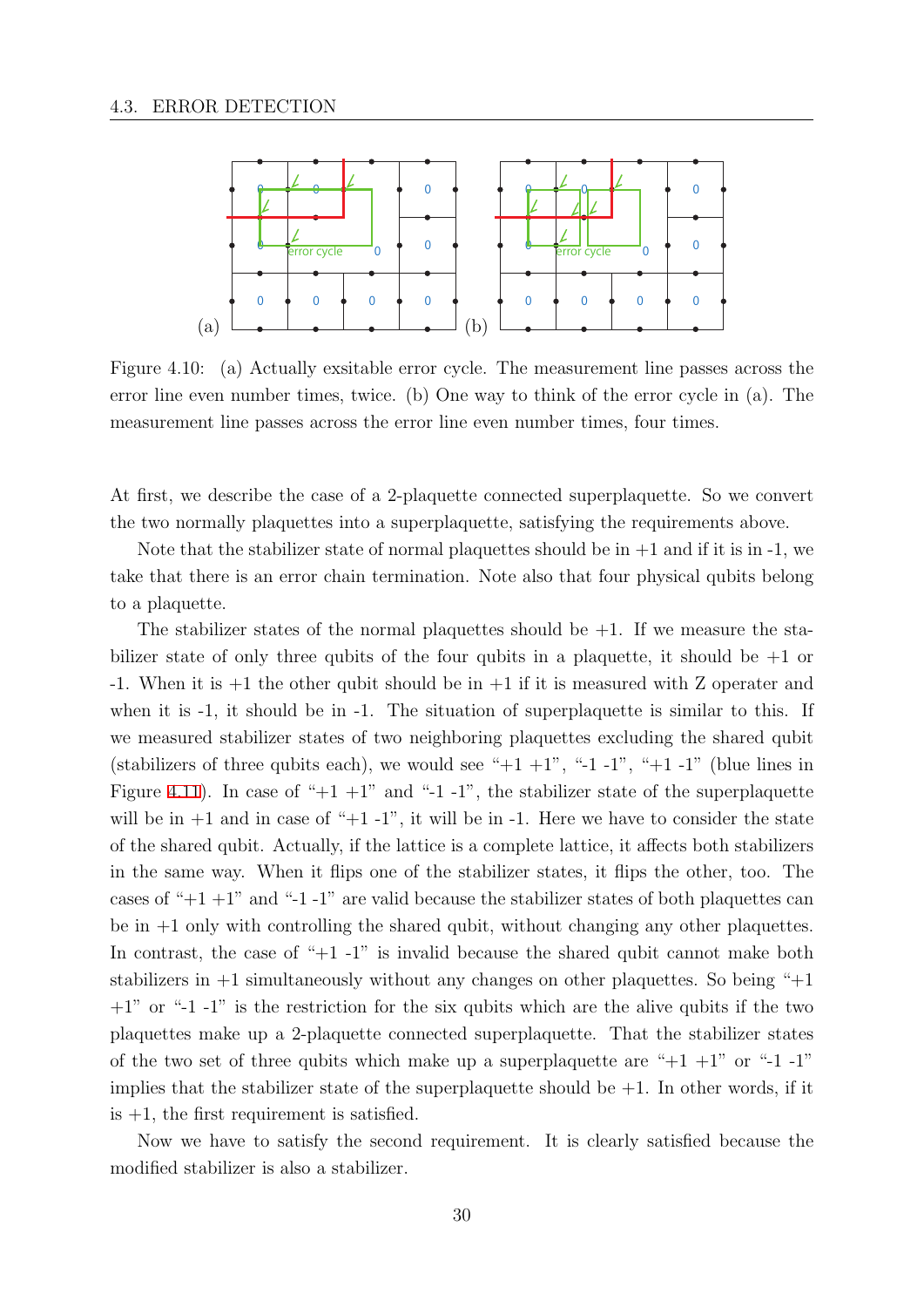<span id="page-38-0"></span>

Figure 4.11: (a) The relationship of two neighboring plaquettes. The two three-qubitstabilizers (blue lines) should be in " $+1+1$ " or " $-1-1$ " to make both four-qubit-stabilizers (red lines) be in  $+1$ . (b) Two neighboring plaquettes when the shared qubit is defective. Not to change any states of other plaquettes, the two three-qubit-stabilizers (blue lines) should be same as (a). (c)(d) In case of "-1 -1" of (a) and (b). (e) The case that threequbit-stabilizers are each in  $+1$  and  $-1$ . In this case, the shared cannot have valid state to make the both four-qubit-stabilizers be in  $+1$  simultaneously.

So we should have the stabilizer state of the superplaquette be in  $+1$ . Then the superplaquette corresponds to two normal plaquettes in error detection.

Next, we have to consider larger superplaquettes. There are three types of plaquettes which have faulty devices: one which has a faulty device, one which has two faulty devices and one which has three faulty devices (Figure 4.12). Figure 4.12(a) has three stabilizers  $(\text{red lines})$  in  $+1$ . If we make a new stabilizer of the stabilizers (shared qubits are counted twice), the new stabilizer will be in  $+1$ , and, if we remove the shared qubits from it,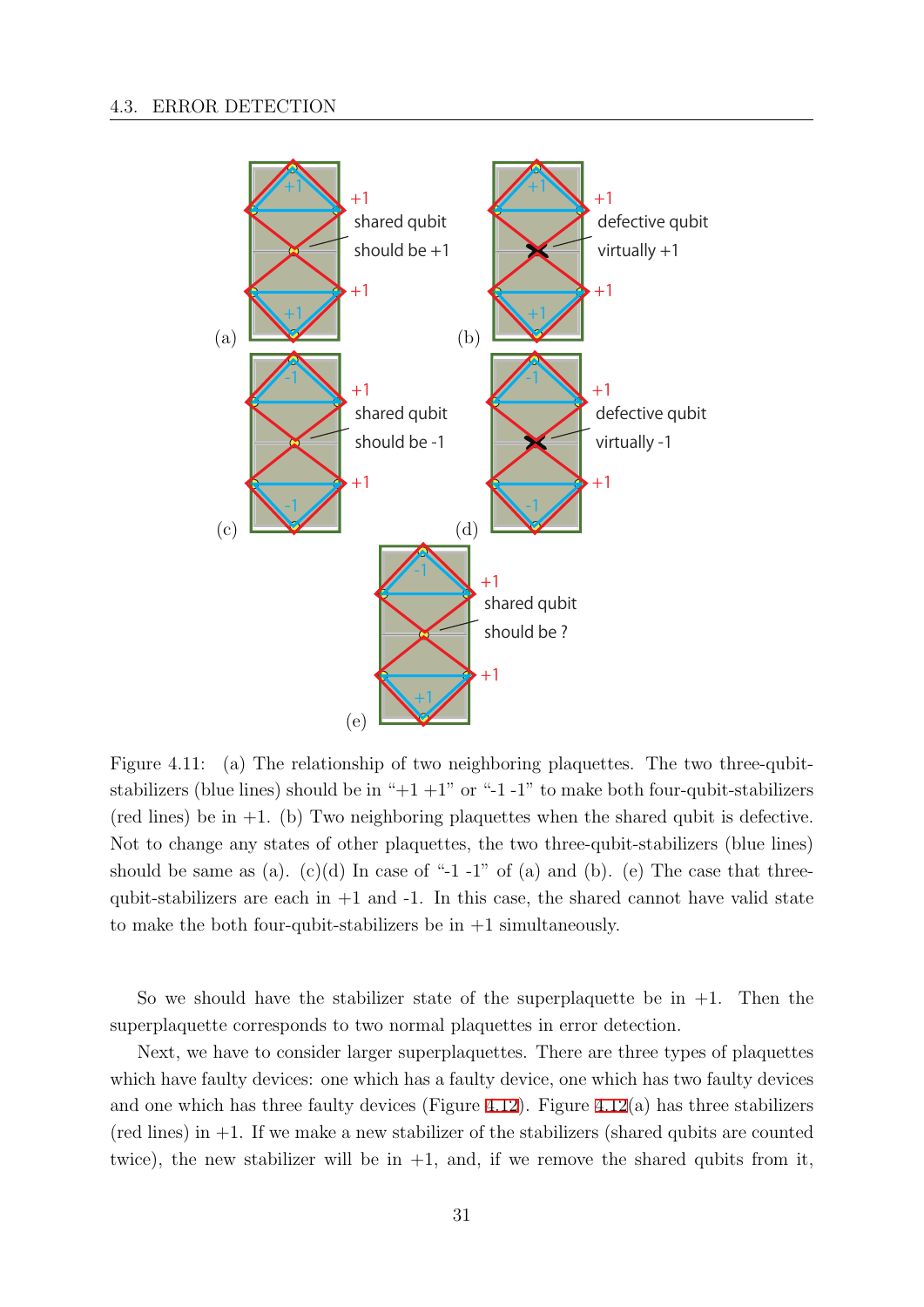<span id="page-39-0"></span>

Figure 4.12: (a) One-defective plaquette and two-defective plaquette. (b) Three-defective plaquette.

the new stabilizer should be still in  $+1$  because the removed qubits are counted twice (flipping twice does not change the stabilizer and not fliping twice does not change it too). Obviously this can be applied to each defective qubits in a plaquette, regardless of the nuber of the defective qubits.

We have a question, what does it imply that the new stabilizer is measured as in  $-1$ ? It implies that odd numbers of stabilizers of original plaquettes are in -1. Of course it must be fixed into  $+1$ . So the stabilizer states of superplaquettes should be in  $+1$  as other normal plaquettes and superplaquettes can detect physical errors as normal plaquettes.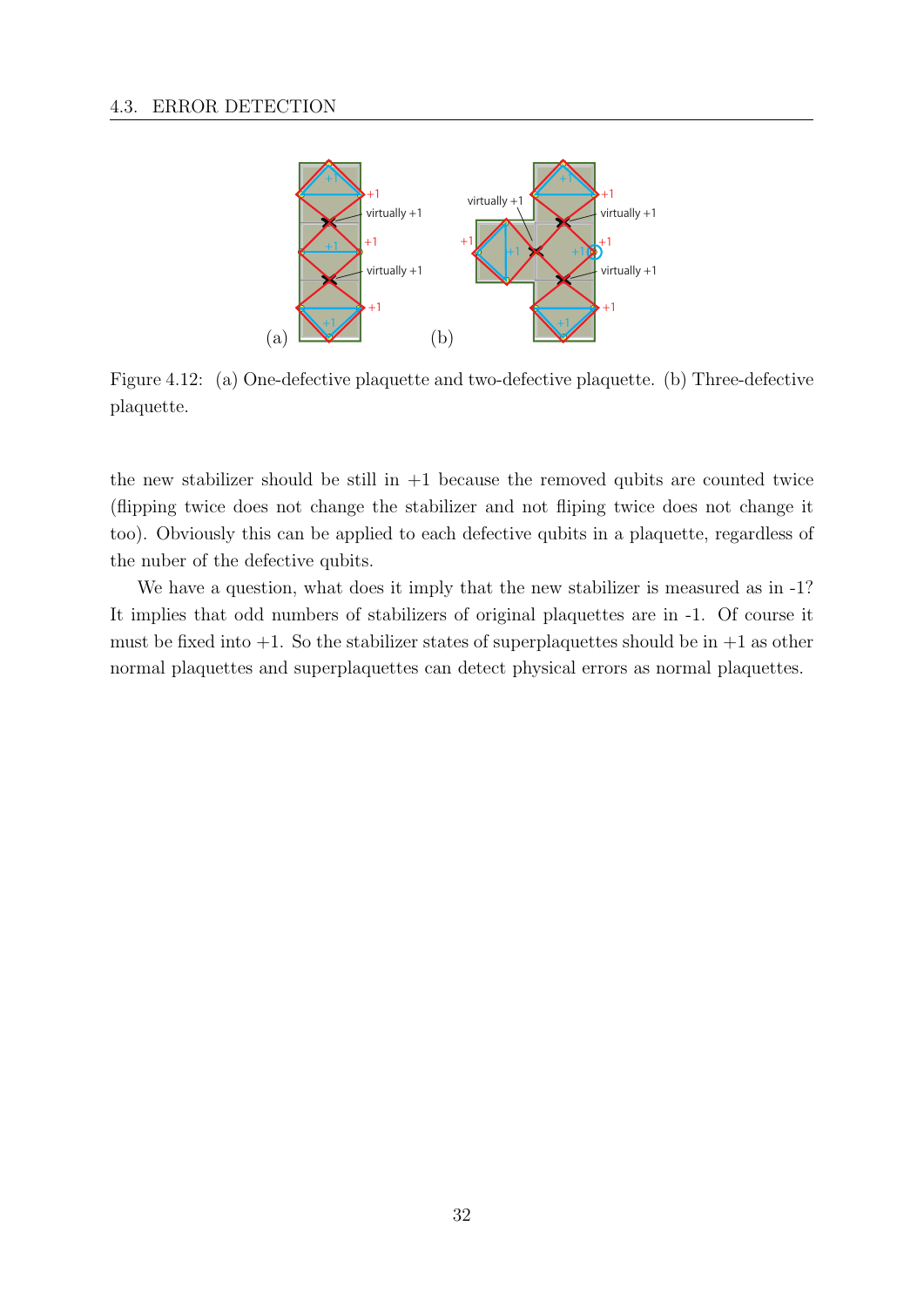# <span id="page-40-0"></span>**Chapter 5**

# **Analysis**

In this section, I will describe the implementation for the two analyses. Both of them first simulate the creation of a physical system with lattice on which faulty devices are placed at random. After that, they have different processes.

### **5.1 Static simulation**

We describe here the specification of the static simulator. It calculates the largest probability that the two defects or one of the defects and the boundary of the lattice are connected via a physical error chain. Data qubits can be faulty with a certain probability, known as the yield. Faulty syndrome qubits are not analyzed (so it calculates the effect of the superplaquettes, not of donut plaquettes). The probability the simulator outputs is the lattice refresh error rate. The lattice refresh error rate is affected by physical error rates like local gate error rate, measurement error rate and memory error rate.

### **5.1.1 Assumptions**

This simulation assumes:

- 1. The placement of faulty devices is known (e.g.) can be determined after fabrication by measuring the device.
- 2. Only data qubits will be faulty.
- 3. Only X errors occur (Z errors can be ignored for the moment because they are assumed to be symmetric).
- 4. A logical qubit is encoded with two defects. Figure 5.1 shows an example of the lattice.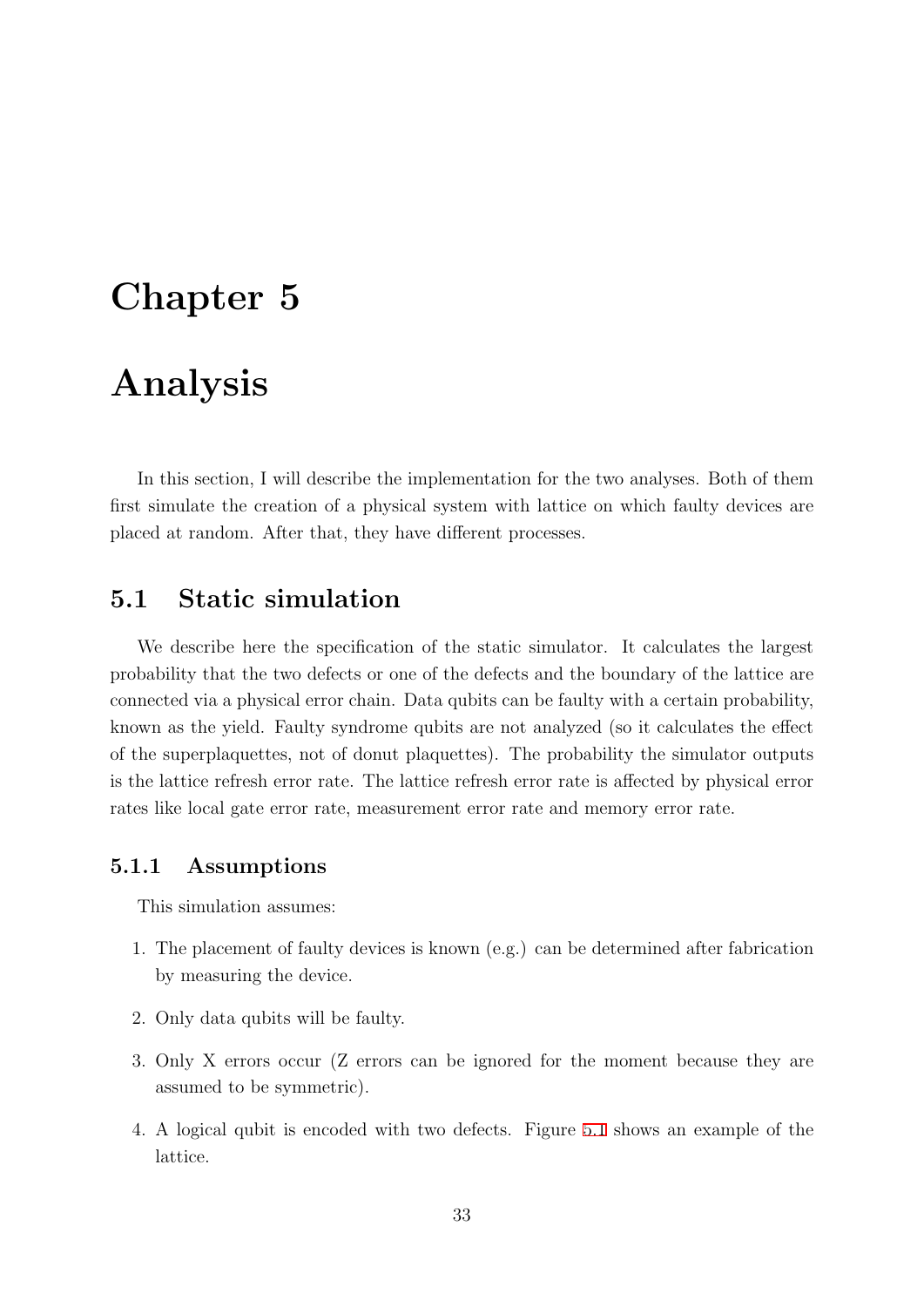<span id="page-41-0"></span>5. All physical error rates are 0*.*0001.



Figure 5.1: The shape of lattice for the simulator in which one logical qubit is encoded. The shaded squares are the holes and the distance between them, between the defects and the lattice boundary, and the length around the defect affect the logical error rate.

We assumed that all physical error rates are 0.0001 in each time step and call them all simply as the physical error rate. We may have error propagation within stabilizer operation. How much the propagation affects is defined by the stabilizer circuit. So we define a new probability called the adjusted error rate with the physical error rate and the KQ of the stabilizer circuit where the K is the depth of the circuit and Q is the number of the qubit. Each different superplaquette has its own adjusted error rate. Adjusted error rates apply the simulation to each error propagation of each superplaquettes. However, the number of superplaquette types is essentially infinite, in this simulation we limit superplaquettes which have a genuine adjusted error rate with the sizes of themselves: under-4-plaquette connected superplaquettes have the genuine adjusted error rate and we give larger superplaquettes same adjusted error rate. The static analysis seeks "the shortest error chain" between the defects or between a defect and the boundary. This is by that the logical error rate depends most on the shortest path.

### **5.1.2 Algorithm**

What the static simulator does is:

- 1. Create a simulated defective lattice.
- 2. Compose of superplaquettes. A weight is given to each plaquette depending on the size / shape of the plaquette. The physical error rate of qubits in the plaquette is timed with the weight. It corresponds to error propagation around the stabilizer of the plaquette.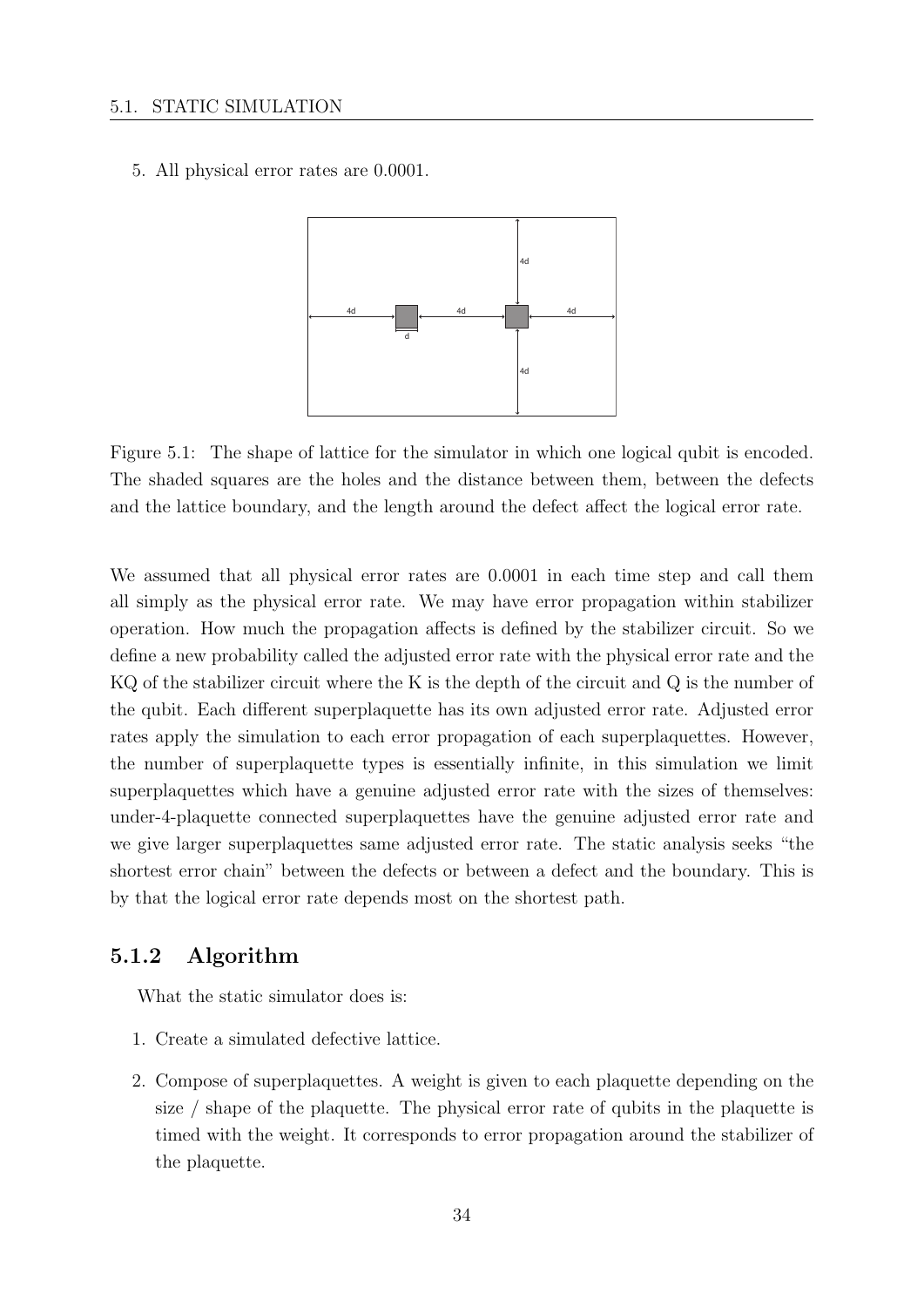- <span id="page-42-0"></span>3. Seek the shortest error chain on the lattice.
- 4. Time the fixed physical error rates of qubits on the shortest error chain. The calculated number is treated as the lattice refresh error rate. This is similar to "Shortest Path First" algorithm, the difference is that the path cost does not pulsed but timed here.

We use Dijkstra's shortest path first algorithm cite in the simulation. There are numbers of nodes, some pairs of which are connected with a link which has a certain link cost. Dijkstra's algorithm searches for the path which has the smallest total link cost between two end nodes. In our simulation nodes are qubits, the cost of each link is the adjusted error rate and the end nodes are the boundary of the defects and that of the lattice. It calculates the largest probability that a defect and the other defect or the boundary of the lattice are completely connected by the physical error chain, using the input values for yield, a code distance and a physical error rate.

### **5.1.3 Implementation**

For the assumption that only data qubits will be faulty and have errors, Figures 5.2 – 5.4 are the only important data structures for this simulation. Figure 5.2 shows the data structure for a data qubit. In this simulation, there is no data structure for a syndrome qubit. Syndrome qubits are incorporated in the plaquette structure.

Figure 5.4 shows the data structure for a normal plaquette. The *p [adj](#page-43-0)* is the adjusted error rate, which is treated as the physical error rate of data qubits which belong to the plaquette. This simulation handles the error chain of two defects of the surface code. *Multi[p](#page-44-0)lied\_p\_l* or *multiplied\_p\_r* holds the "distance value" from either the left defect of the right defect. The "distance value" is calculated by multiplying the *p\_adjs* of data qubits on the path from either the defects. If the plaquette has faulty qubit and composes a superplaquette, the pointer is held in *\*superplaquette*.

Figure 5.4 shows the data structure for a superplaquette. When multiplying a  $p\_adj$ and a multiplied\_p, if the normal plaquette belongs to a superplaquette, the p\_adj and the multiplied\_p of the superplaquette is used instead of those of the normal plaquette.

Table [5.1](#page-44-0) shows the shapes of plaquettes and their corresponding IDs. As described above, under-4-plaquette connected superplaquettes can be distinguished in this simulation. All superplaquettes larger than 5 are treated as belonging to the same class.

$$
p\_adj = (1 - g\_p\_phy)^{KQ} \tag{5.1}
$$

Equation 5.1 is the function to give a p\_adj to each shape of plaquettes. The second argument of p\_adj\_INIT is KQ of each shape of plaquettes.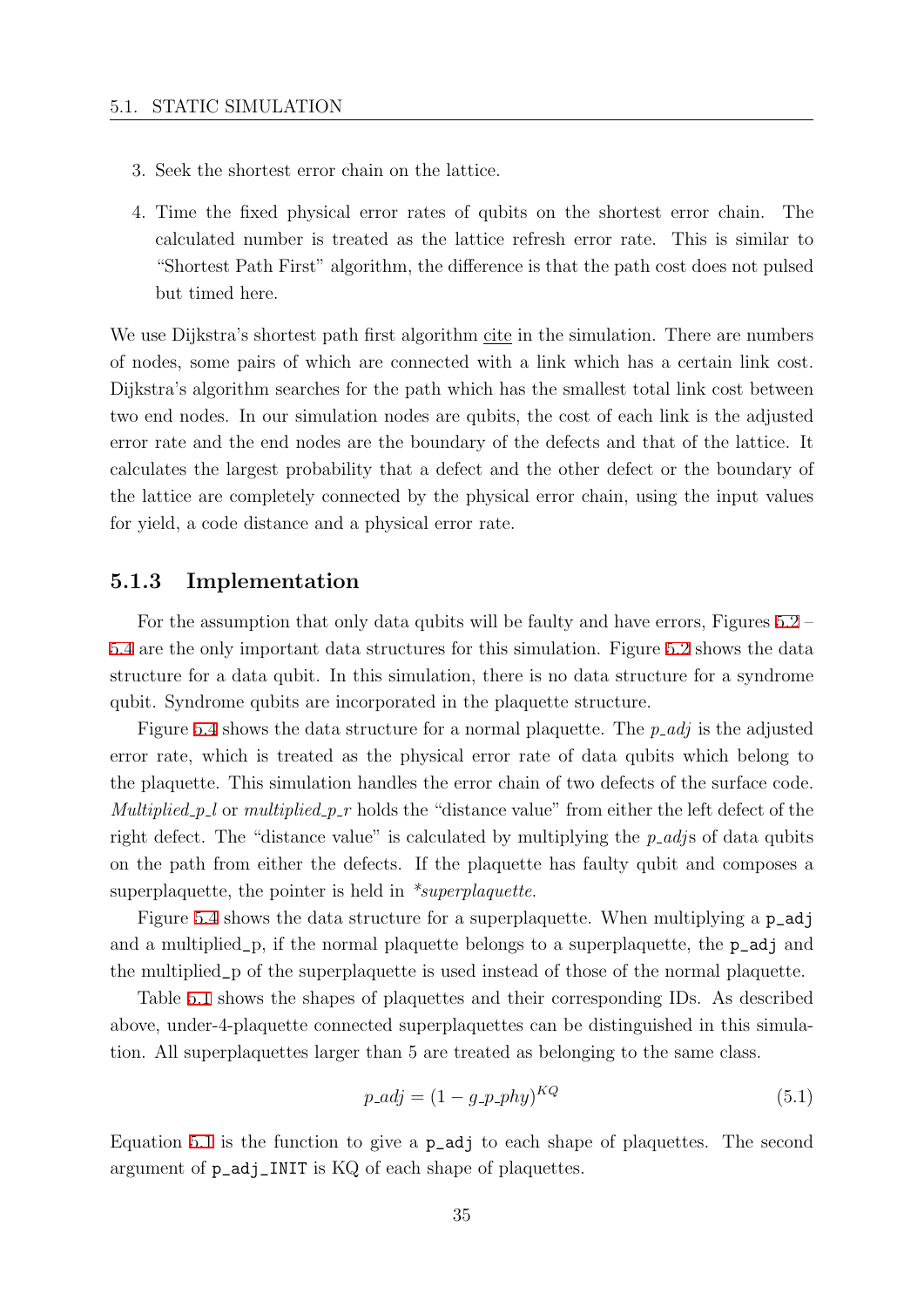```
struct qubit_tag{
 u_int number;
  u_char faulty; // whether faulty or not. 1 is a defect, 0 is not.
  char boundary;
 //if defect, plaq1 and plaq2 are NULL.
 plaquette *plaq1;
 // plaquette this qubit belongs to.
  // The *LEFT* side plaquette, if it is on vertical line.
 // The *UP* side plaquette, if it is on horizontal line.
 plaquette *plaq2;
  // plaquette this qubit belongs to.
  // The *RIGHT* side plaquette, if it is on vertical line.
  // The *DOWN* side plaquette, if it is on horizontal line.
};
```
<span id="page-43-0"></span> $\sqrt{2\pi}$ 

Figure 5.2: Data structure of a qubit

✒ ✑

 $\sqrt{2\pi}$ 

```
struct plaquette_tag{
 u_int number;
  superplaquette *superplaquette; // NULL means not superplaquette
  qubit_list *includes; // qubits it includes.
  int defect;
  double p_adj;
  double multipled_p_r;
  double multipled_p_l;
};
```
Figure 5.3: Data structure for a plaquette

✒ ✑

### **5.1.4 Evaluation**

In this section, the static analysis which describes the relationship between the code distance and the effective code distance is shown. The effective code distance is a rough measure comparing a defective lattice to a perfect one. If the effective code distance of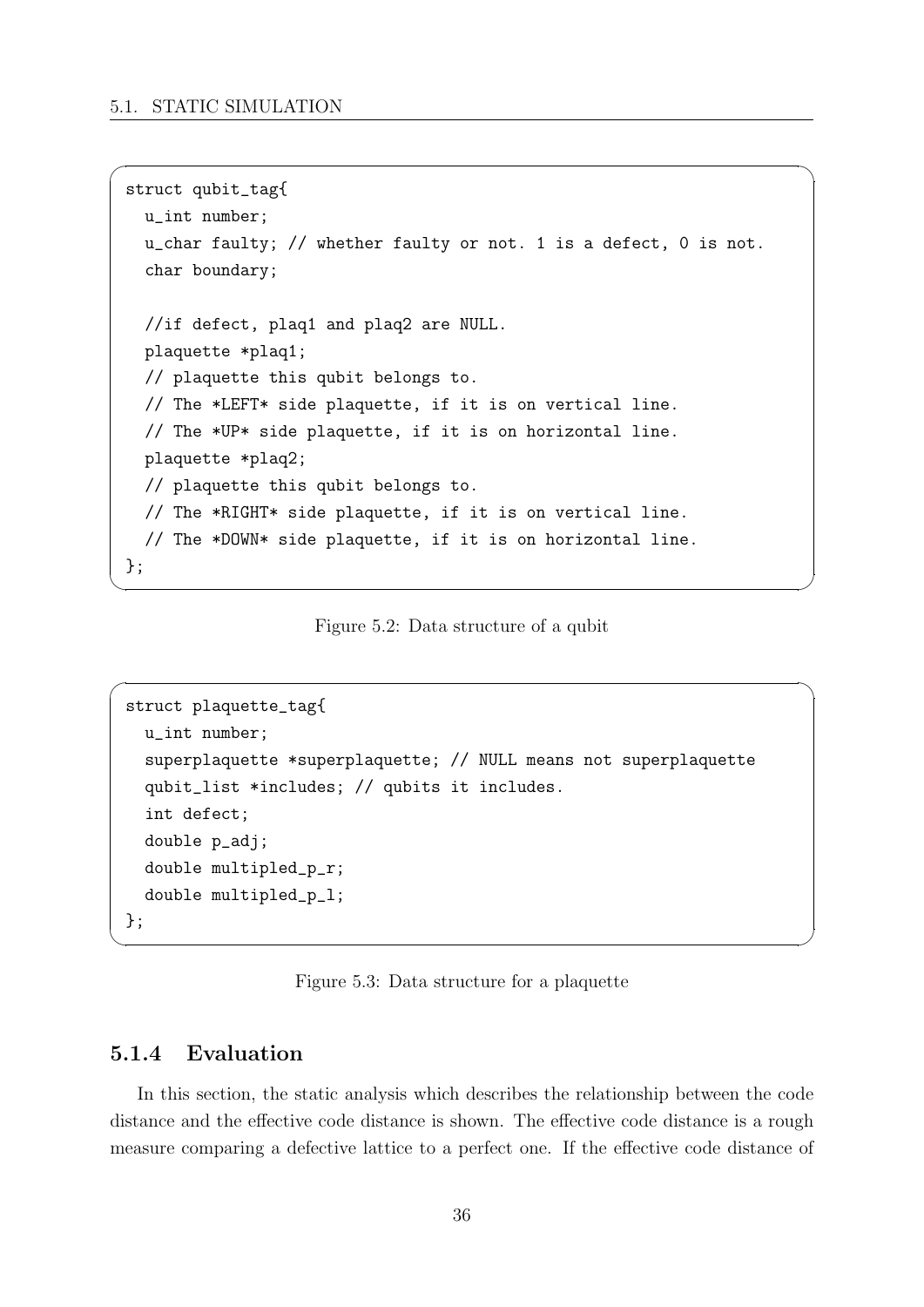```
struct superplaquette_tag{
  plaquette_list *includes;
  double p_adj;
  double multiplied_p_r;
  double multiplied_p_l;
  int superplaquette_type;
};
```
Figure 5.4: Data structure for a superplaquette

✒ ✑

<span id="page-44-0"></span> $\sqrt{2\pi}$ 

| ID             | shape                                                     | КQ      |
|----------------|-----------------------------------------------------------|---------|
| $\overline{0}$ | A normal plaquette                                        | $5*5$   |
| 1              | Not distinguished. Too large. (5-plaquette or larger)     | $20*20$ |
| 2              | A superplaquette, connecting 2 plaquette.                 | $8*9$   |
| 3              | A superplaquette, connecting 3 plaquette straight.        | $13*12$ |
| 4              | A superplaquette, connecting 3 plaquette perpendicularly. | $13*12$ |
| 5              | A superplaquette, connecting 4 plaquette straight.        | $17*12$ |
| 6              | A superplaquette, connecting 4 plaquette like "T".        | $15*12$ |
| 7              | A superplaquette, connecting 4 plaquette like " $\vert$ " | $17*14$ |
| 8              | A superplaquette, connecting 4 plaquette like box.        | $15*14$ |
| 9              | A superplaquette, connecting 4 plaquette like "L".        | $17*14$ |

Table 5.1: Table of the shapes of superplaquettes and its ID.

a defective lattice is e.g. 10, we expect it to be roughly as resistant to logical errors as a distance 10 perfect lattice.

Figure 5.5 shows logical error rate, lattice refresh error rate and effective code distance. This graph has both the lattice refresh error rate and effective code distance on the y-axis. The x-axis is the yield, which is the probability that functional qubit is provided. This graph has [a r](#page-45-0)ange of yield from 0.52 to 1.00 and a range of code distance from 4 to 12, note that *thiscodedistancestands ×*4 stands for the actual number of plaquettes between two defects as shown in figure 5.1.

We can see from the graph that the effective code distance at 0.90 for yield is under half of the actual code distance for any code distance. While the yield goes down 0.1, the effective code distance goes do[wn](#page-41-0) by half. That is, for  $y=0.9$ , we need a code of twice the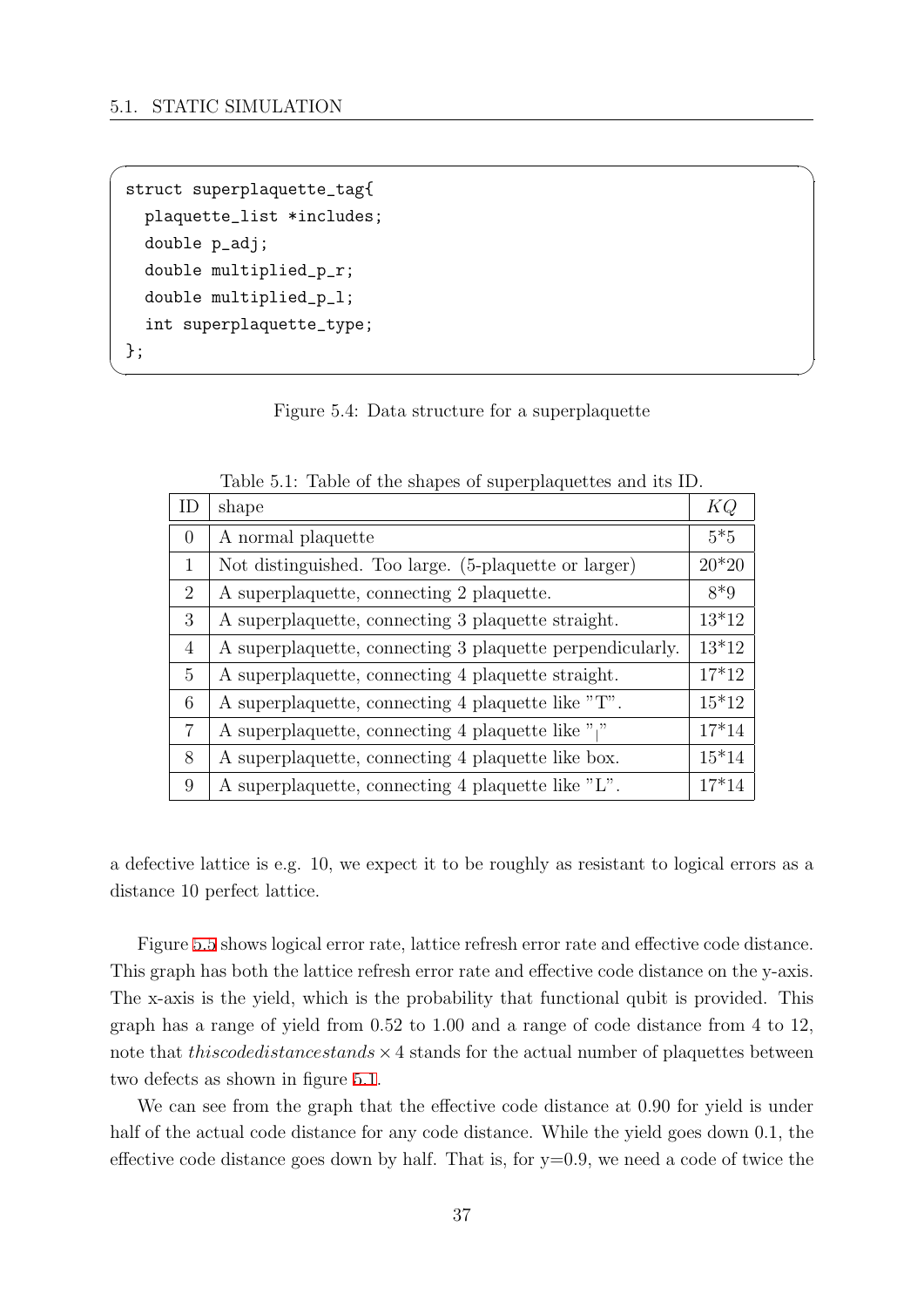<span id="page-45-0"></span>

Figure 5.5: Static analysis of yield, effective code distance and lattice refresh error rate describing the average and the standard deviasion. The assumption of lattice shape is described in figure 5.1. Lattice refresh error rate is the probability that a logical error occurs while the whole lattice is stabilized once. The lattice whose yield is 1 is undefective lattice so its effective code distance and its code distance are equivalent.

distance (four times the area) to achieve the same error resistance. We need 10*−*<sup>15</sup> lattice refresh error rate to successfully factor a 2048 bit number factoring. For example, if we have 0.80 for the yield and 0.001 for the physical error rate we need  $d=11$ . This means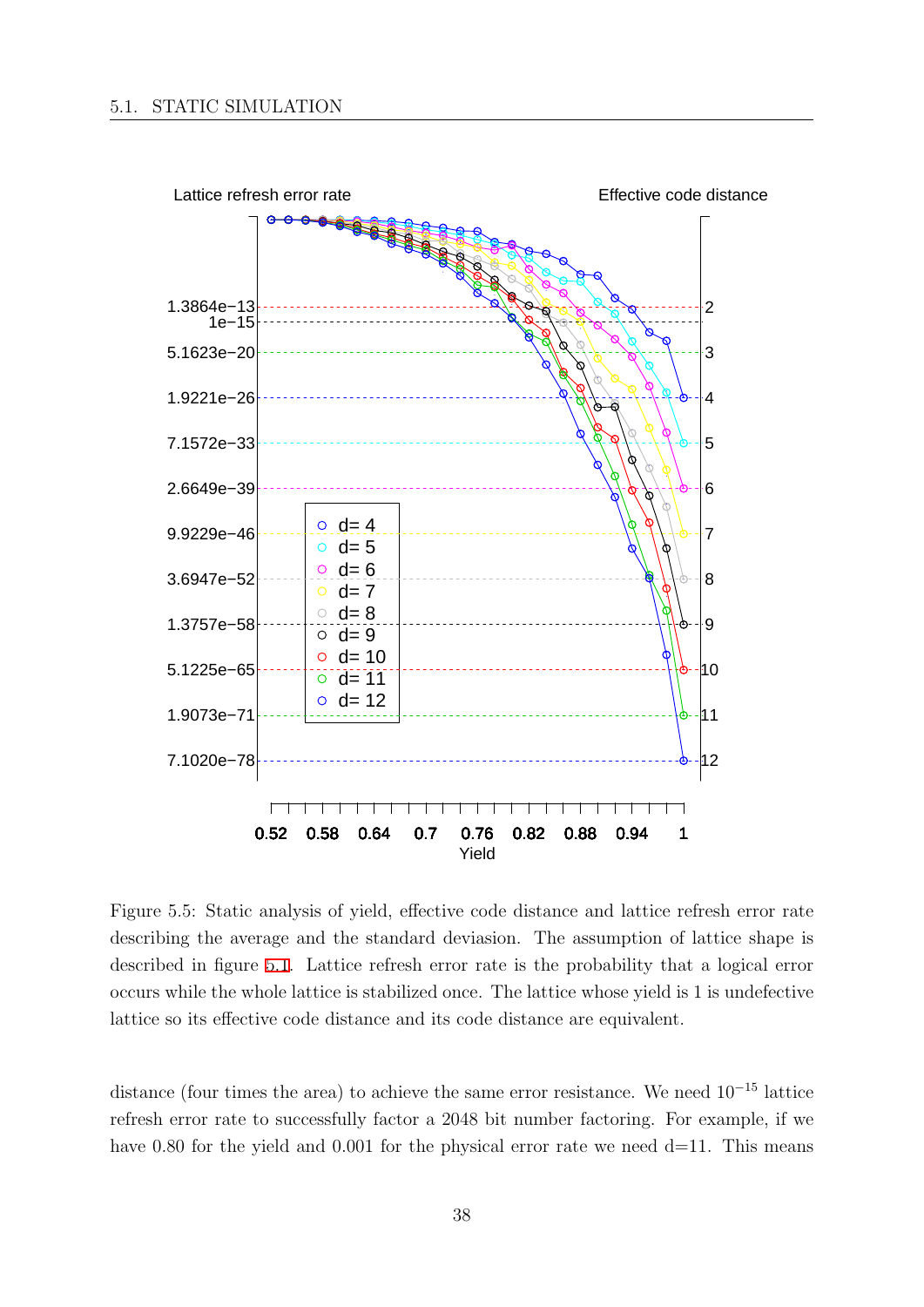that 44 plaquettes are required between the two defects and 30745 physical qubits are required for a logical qubit.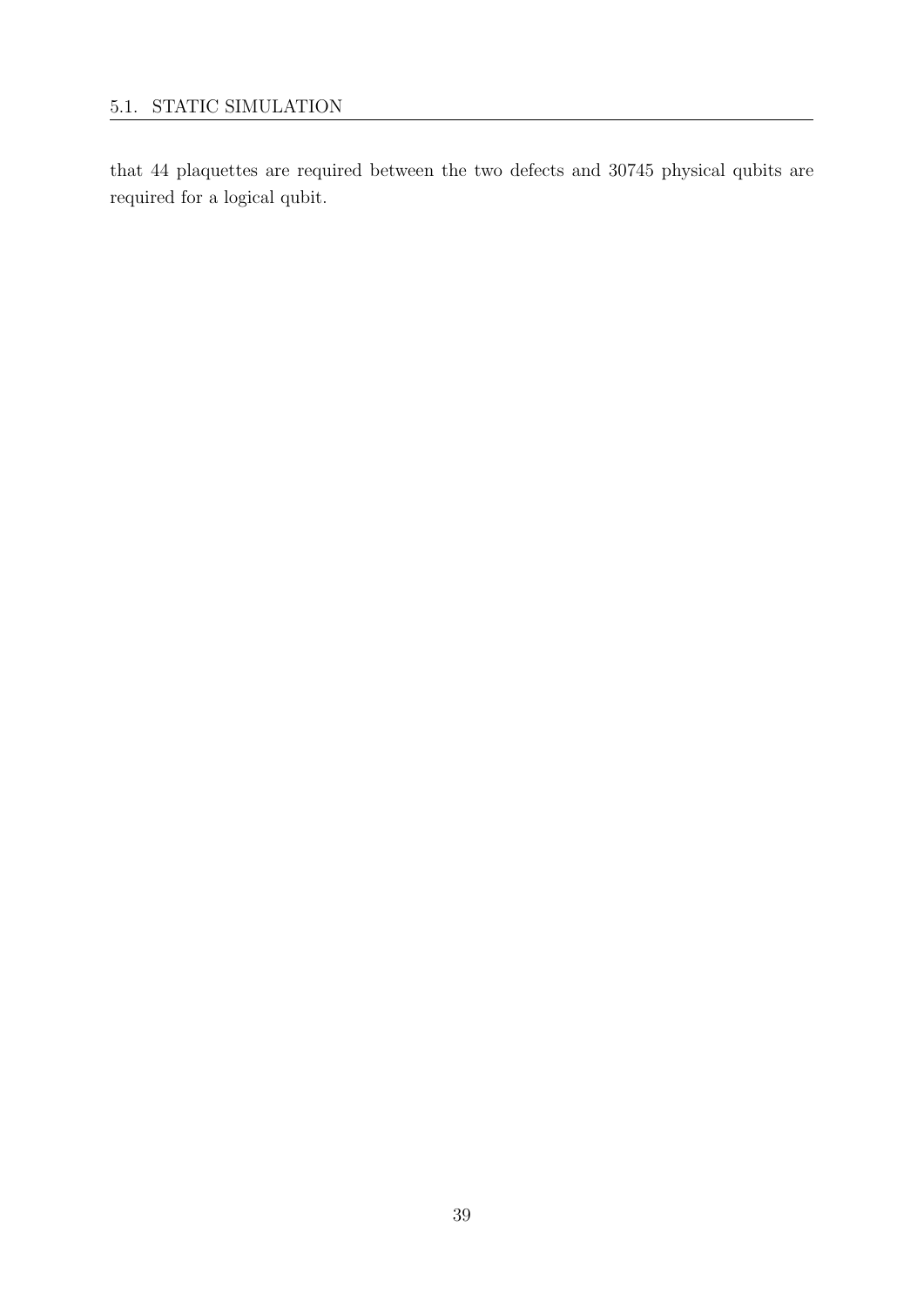### <span id="page-47-0"></span>**5.2 Dynamic simulation**

The static analysis in the previous section gives only a rough indication. For more accurate analysis, dynamic analysis should be used. Dynamic simulation consists of two separate tools. The first one is the defective lattice circuit maker. This makes a error correction circuit for a simulated defective lattice. The second is the surface code error simulator, using the surface code error library called autotune, created by Fowler et al. This reads a circuit and, simulates the error occurrence and emulates error correction along the circuit.

### **5.2.1 Assumptions**

Dynamic analysis assumes:

- 1. The placement of faulty devices is known.
- 2. All qubits may be faulty.
- 3. Both X errors and Z errors may occur.
- 4. All qubit state errors may happen; memory error, gate error and measurement error.
- 5. A logical qubit is encoded with the planar code.

### **5.2.2 Algorithm**

#### **Defective lattice circuit maker**

- 1. Simulate a defective lattice.
- 2. Find the biggest isolated group of qubits which are connected along nearest-neighbor links.
- 3. Compose superstabilizers on the lattice.
- 4. Make the complete stabilizer operation circuit for each stabilizer.
- 5. Schedule the stabilizer operation circuits.
- 6. Output the circuit into a file.

Number 5 and 6 are repeated until the circuit reaches a certain time step.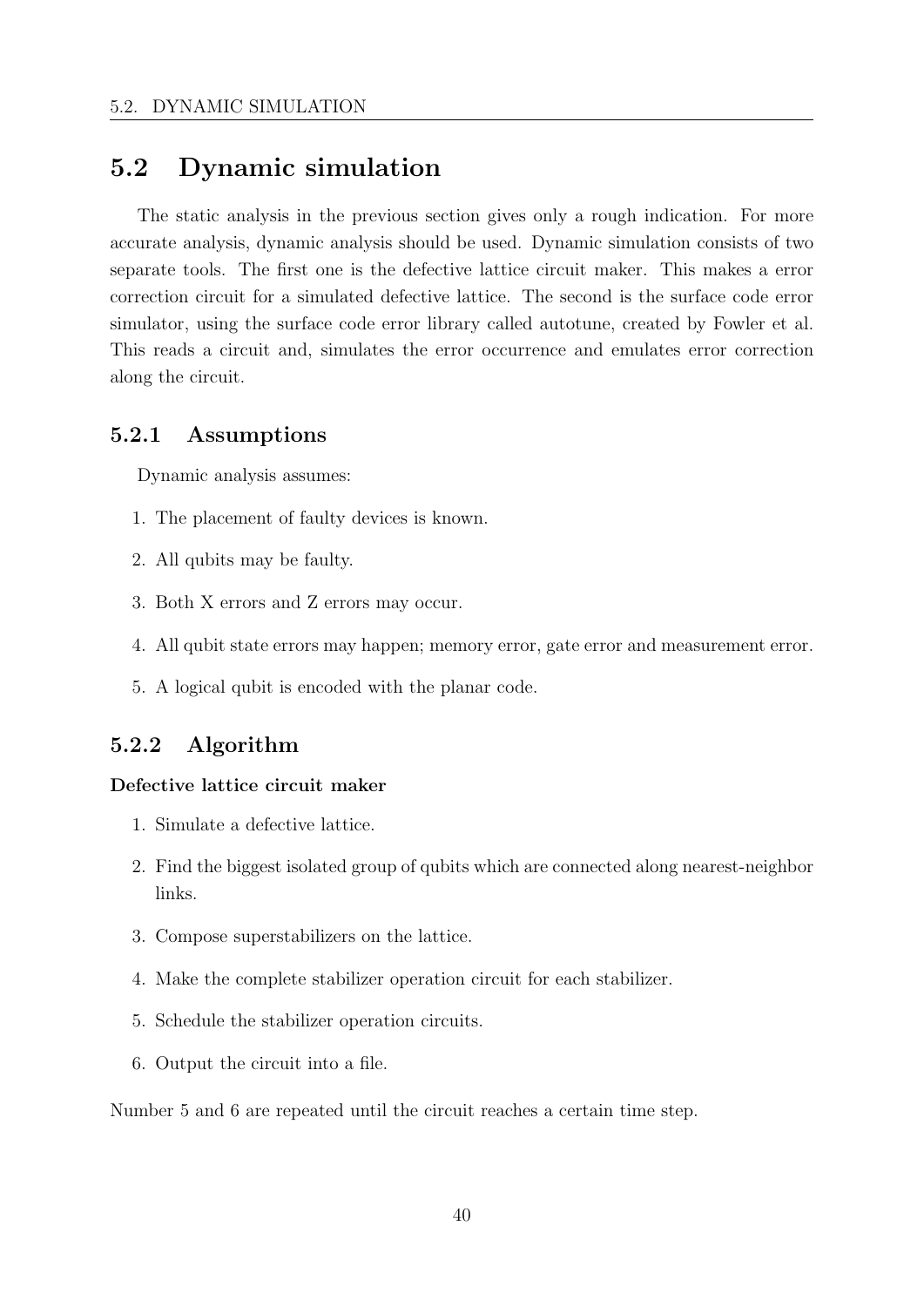#### <span id="page-48-0"></span>**The surface code error simulator**

- 1. Read a circuit from a file.
- 2. Simulate the error occurrence along the gates in the circuit, using a classical stochastic approach (not a full simulation of the quantum state).
- 3. Emulate the error correction.

These are repeated until both logical Z errors or logical X errors occur a certain number of times. If the circuit file ends before enough logical errors accumulate, the simulator restarts the circuit from step 1.

#### **5.2.3 Implementation**

#### **Defective lattice circuit maker**

Figure 5.6 shows the data structure for qubits. The *faulty* flag is given at random and causes superstabilizers. The difference between *lattice* and *used* is; the biggest isolated group of qubits is lattice, but, the shape of the lattice may be arbitrary and the smallest size of sta[biliz](#page-49-0)er is fixed. Thus, some of qubits on the edge of the lattice may not be used.

Figure 5.7 shows the data structure for a stabilizer The *dataq* and the *synq* are linked lists for data qubits and syndrome qubits. The *extq* is tricky. There may be cases that the stabilizer is separated by faulty qubits in the stabilizer itself, though they are connected via outsid[e of](#page-50-0) the stabilizer. Then the superstabilizer needs to use qubits outside of the superstabilizer, to carry a qubit on which the error syndromes are gathered. The extq holds the linked list of the path between the separated areas. When making a stabilizer circuit for the stabilizer, it first composes a tree; nodes are alive qubits and edges are connections between qubits. This tree is used to design the order to gather the error syndromes one by one. Figure 5.8 shows the ID of gate operations, to ship the circuit from the circuit maker to the error simulator.

#### **5.2.4 Evaluation**

In this section, the evaluation of the dynamic analysis is shown. Dynamic simulation simulates the behavior of the real-time classical control of the quantum computer as closely as possible, allowing as to calculate an accurate threshold, The simulations presented here are over 5,000 hours of CPU time on 2.27GHz Intel processors.

Figures 5.9 - 5.12 shows the result of the dynamic analysis. The threshold of physical error rate can be seen where the logical error rates of multiple code distances cross. It has already been shown that the threshold assuming that the yield is 1 and that the error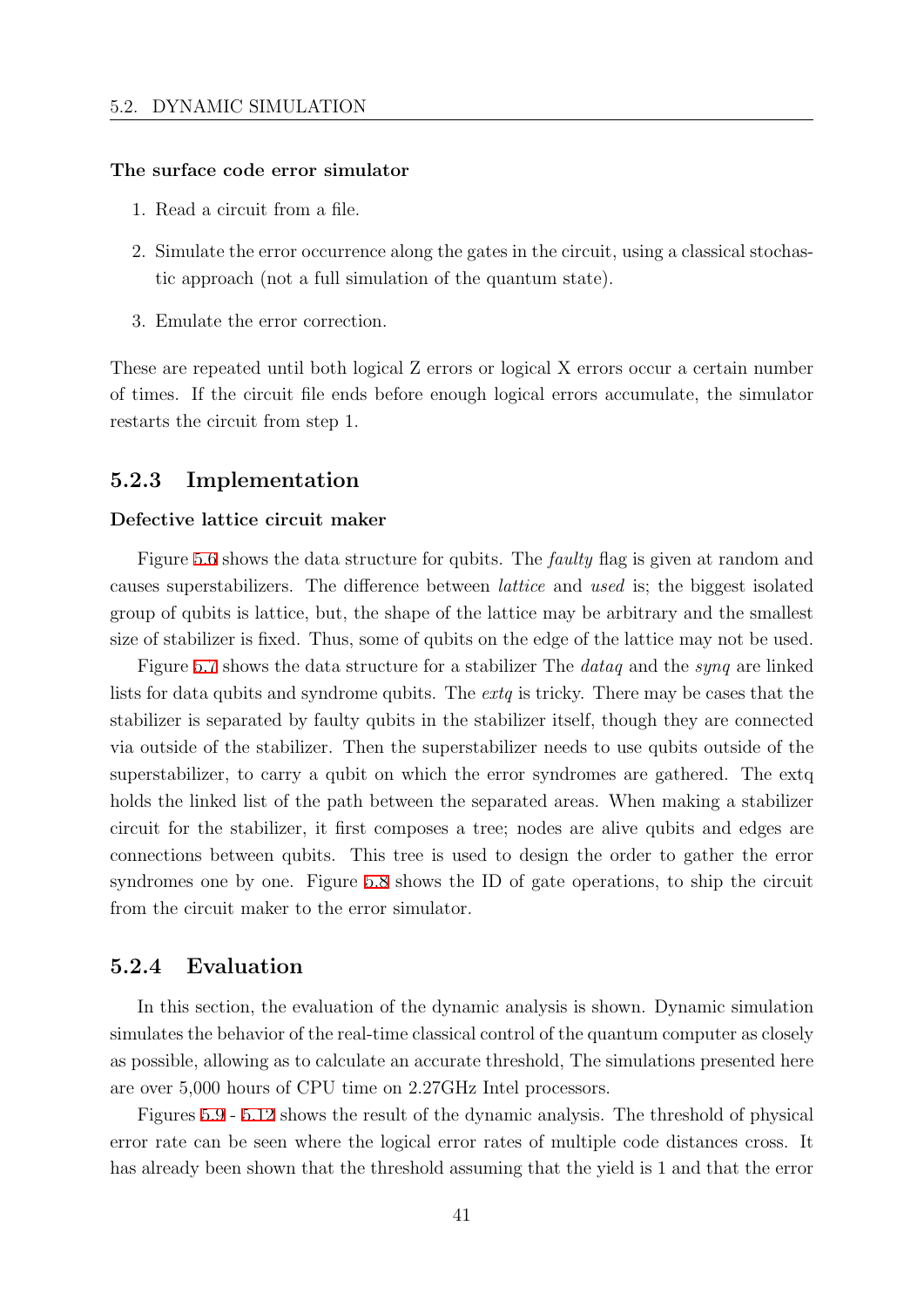<span id="page-49-0"></span>

| struct qubit{ |                      |                                                             |  |  |
|---------------|----------------------|-------------------------------------------------------------|--|--|
|               | int num;             |                                                             |  |  |
|               | int y;               |                                                             |  |  |
|               | int x;               |                                                             |  |  |
|               | u_char faulty;       | $\frac{1}{2}$ 1: faulty                                     |  |  |
|               | int group;           | // to seek the largest isolated qubit group.                |  |  |
|               |                      | // Later, it'll indicate whether this qubit                 |  |  |
|               |                      | // belong to the lattice or not.                            |  |  |
|               | char lattice;        | // qubits in the group and faulty qubits surrounded by sue  |  |  |
|               | u_char used;         | // DATA: This qubit is used for actual surface code.        |  |  |
|               |                      | // SYN : The stabilizer this qubit is on the center of      |  |  |
|               |                      | $//$ is used.                                               |  |  |
|               |                      | u_char smooth_b_north; // 1: smooth boundary of the lattice |  |  |
|               |                      | u_char smooth_b_south; // 1: smooth boundary of the lattice |  |  |
|               |                      | u_char rough_b_east; // 1: rough boundary of the lattice    |  |  |
|               |                      | u_char rough_b_west; // 1: rough boundary of the lattice    |  |  |
|               |                      |                                                             |  |  |
|               | u_char checked_SYNF; |                                                             |  |  |
|               | u_char checked_SYNS; |                                                             |  |  |
|               | int dijkstra_tmp;    |                                                             |  |  |
| }             |                      |                                                             |  |  |
|               |                      |                                                             |  |  |

Figure 5.6: Data structure of a qubit for the lattice circuit maker

correction circuit is optimized is  $0.9\%$ [17]. Figures 5.9 and 5.10 show that the logical error rate of longer code distances is higher where the physical error rate is about 0.6%. On the other hand, the logical error rate of longer code distance is smaller where the physical error rate is under 0.6%. Thus[, w](#page-60-0)hen the p[hysi](#page-52-0)cal er[ror r](#page-53-0)ate is under 0.6%, the error correction works in the desired fashion, suppressing rather than exacerbating errors. Thus, Figure 5.9 and 5.10 shows that the threshold is around 0.6%. This result matches prior work well. Raussendorf et al. at first estimated that the threshold with the same assumption was 0.75%[7]. One problem here is that the logical error suppression is smaller than that of [prev](#page-52-0)ious [work](#page-53-0) for low error rates. Under the threshold, the gradient of the line for code distance 9 should be more steep and the difference of the logical error rate of distance 9 and 5 sh[ou](#page-59-0)ld be bigger, as the physical error rate gets smaller[8].

One possible reason for this is that the error correction library has not been completely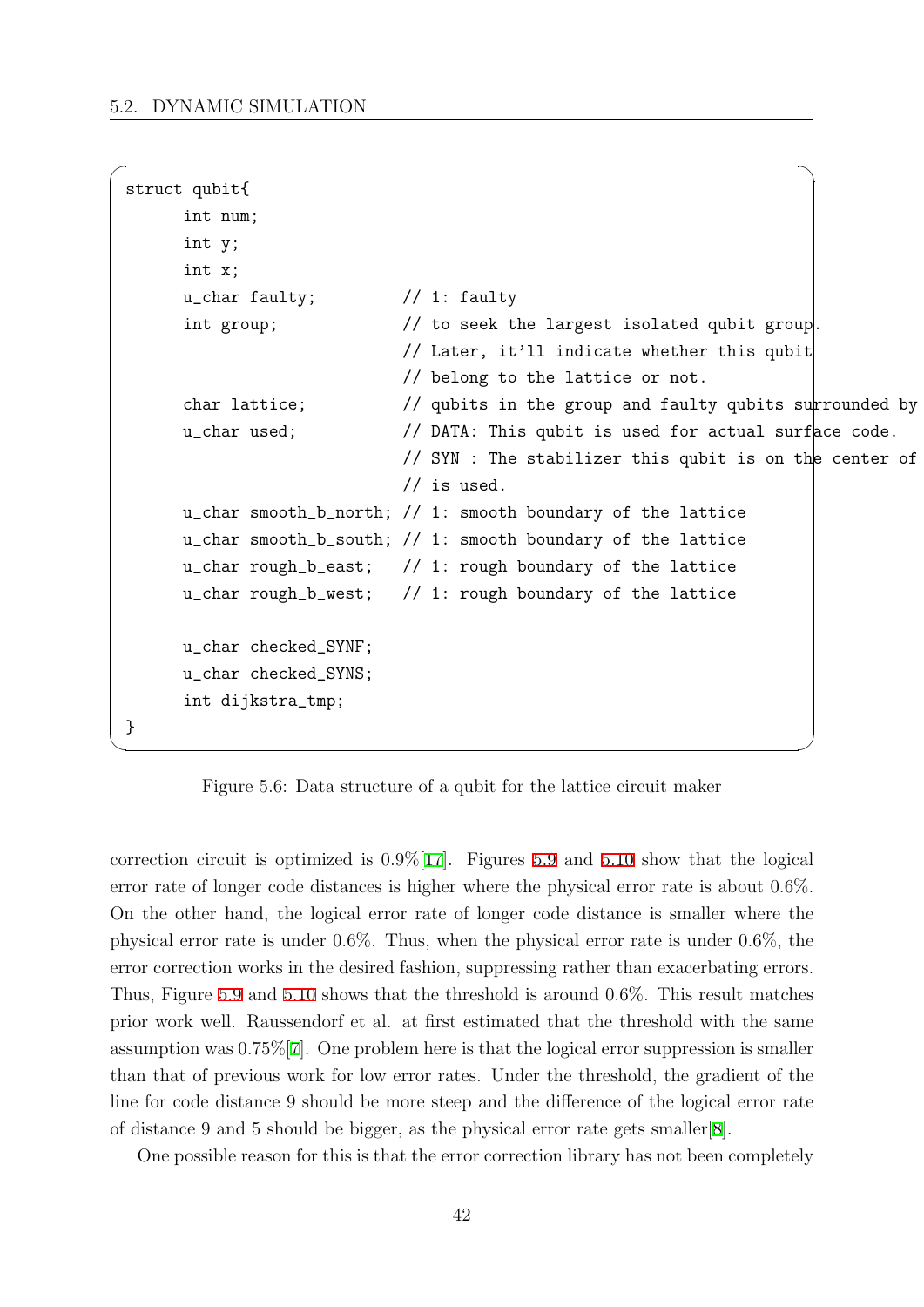```
struct stab{
      u_char type; // ZSTAB or XSTAB
      struct qubitlist *dataq; // qubits, target of stabilizer
      struct qubitlist *synq; \frac{1}{2} qubits, not target of stabilizer
      struct qubitlist *extq;
      struct ctreenode *tree;
      struct circuit *circ;
      u_char finished;
      u_char stabilized; // 1: already stabilized in this phase
      u_char reach_hardmax;
      u_int last_stabilized_step;
      u_char boundary; // ZSTAB or ZSTAB or NORTH or SOUTH or EAST or WEST
      u_char id;
      int central_synq_y;
      int central_synq_x;
      struct stab *next;
 }; ✒ ✑
```
<span id="page-50-0"></span> $\sqrt{2\pi}$ 

Figure 5.7: Data structure of a stabilizer

turned to work with asynchronous stabilizer circuits. Thus, it worked ideally in the previous work, but does not ideally work in my work and some logical errors occur, slipping through the error correction. Since the threshold is found properly, we believe the results are valid, but are continuing to investigate possible sources of differences.

Figures 5.11 and 5.12 show graphs the physical error rate versus the logical Z or X error rate of the three code distances, 5, 7, and 9 for yield 0.9. On both graphs, the logical error rates of distance 7 and 9 cross between 0.01% and 0.1% physical error rates. But they don't [cross](#page-54-0) the l[ogica](#page-55-0)l error rate of distance 5 yet. This indicates that the threshold may be smaller. Such a physical error rate is not practically feasible.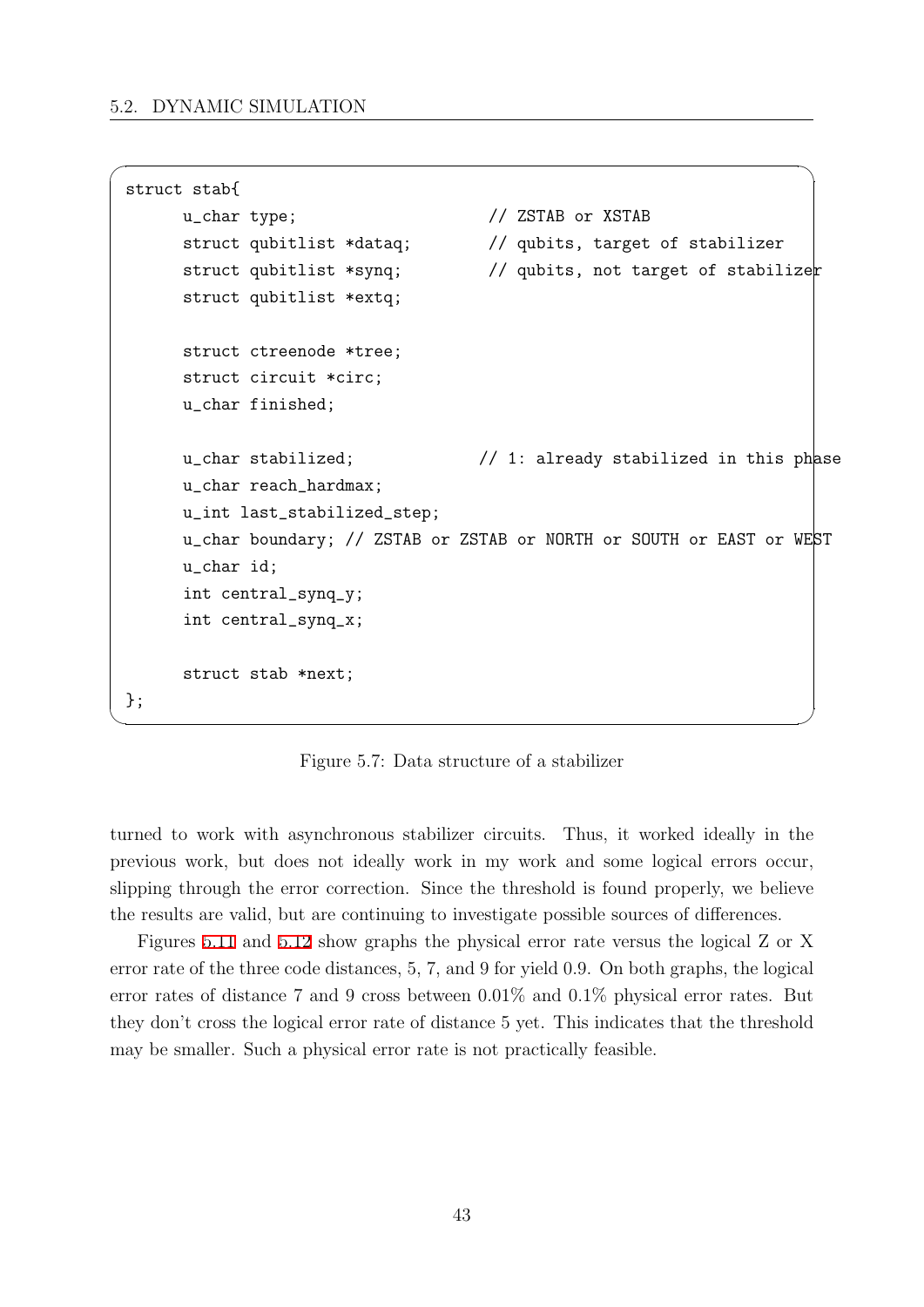```
\sqrt{2\pi}enum opcodes{
     /* no operation */
     NOP,
     /* initialization */
     OPIX,
     OPIZ,
     /* 1-qubit gate */
     OPX,
     OPZ,
     OPY,
     OPH,
     /* 2-qubits gate */
     OPCX,
     OPCZ,
     OPCY,
     OPSWAP,
     /* measurement */
     OPMZ,
     OPMX,
     OPMY
 };
```
Figure 5.8: Data structure for gate operations to ship to error simulator

✒ ✑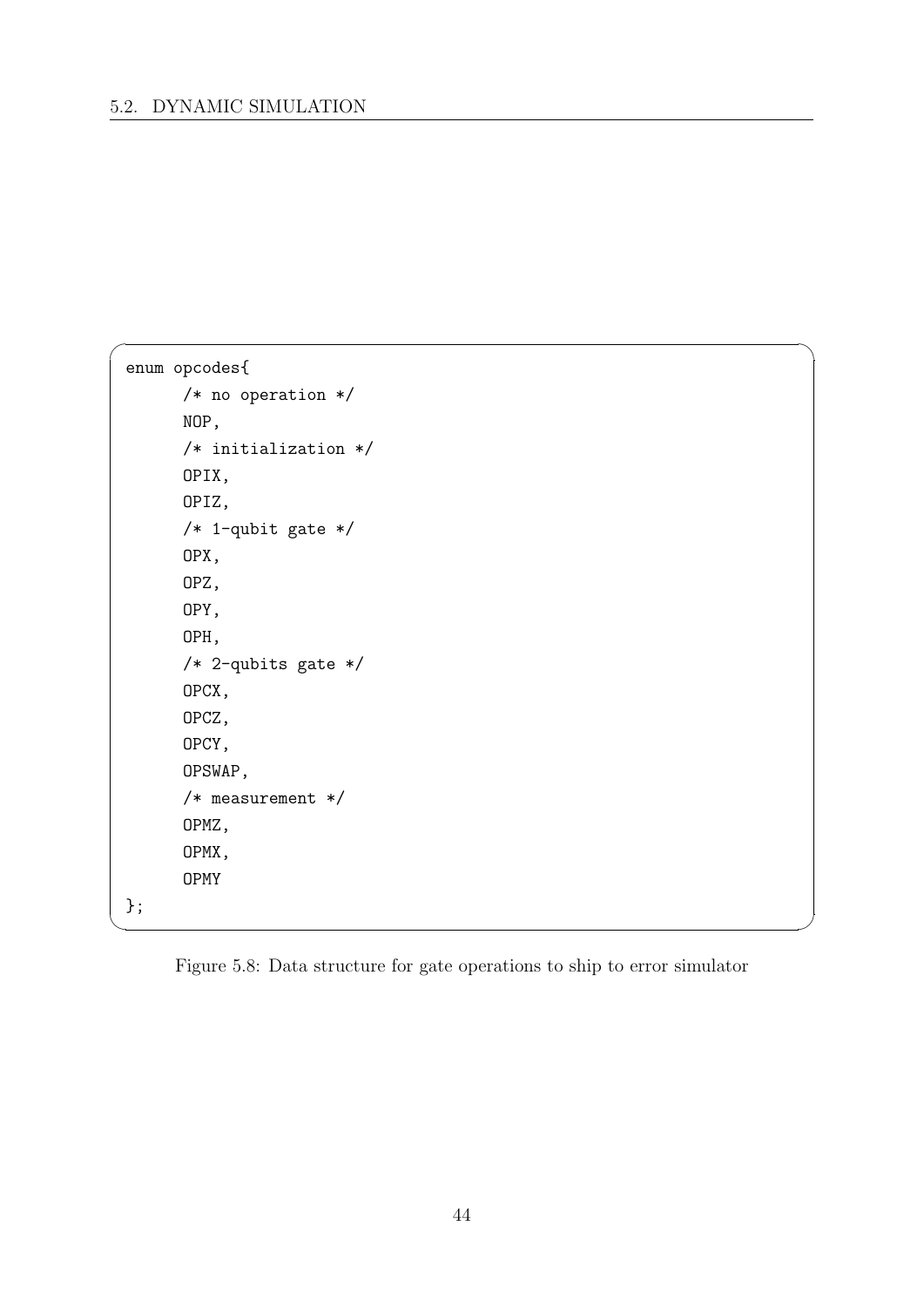<span id="page-52-0"></span>

Figure 5.9: The graph of physical error rate versus logical X error rate in yield 1.0 Blue points are of distance 9, green points are of distance 7, red points are of distance 5.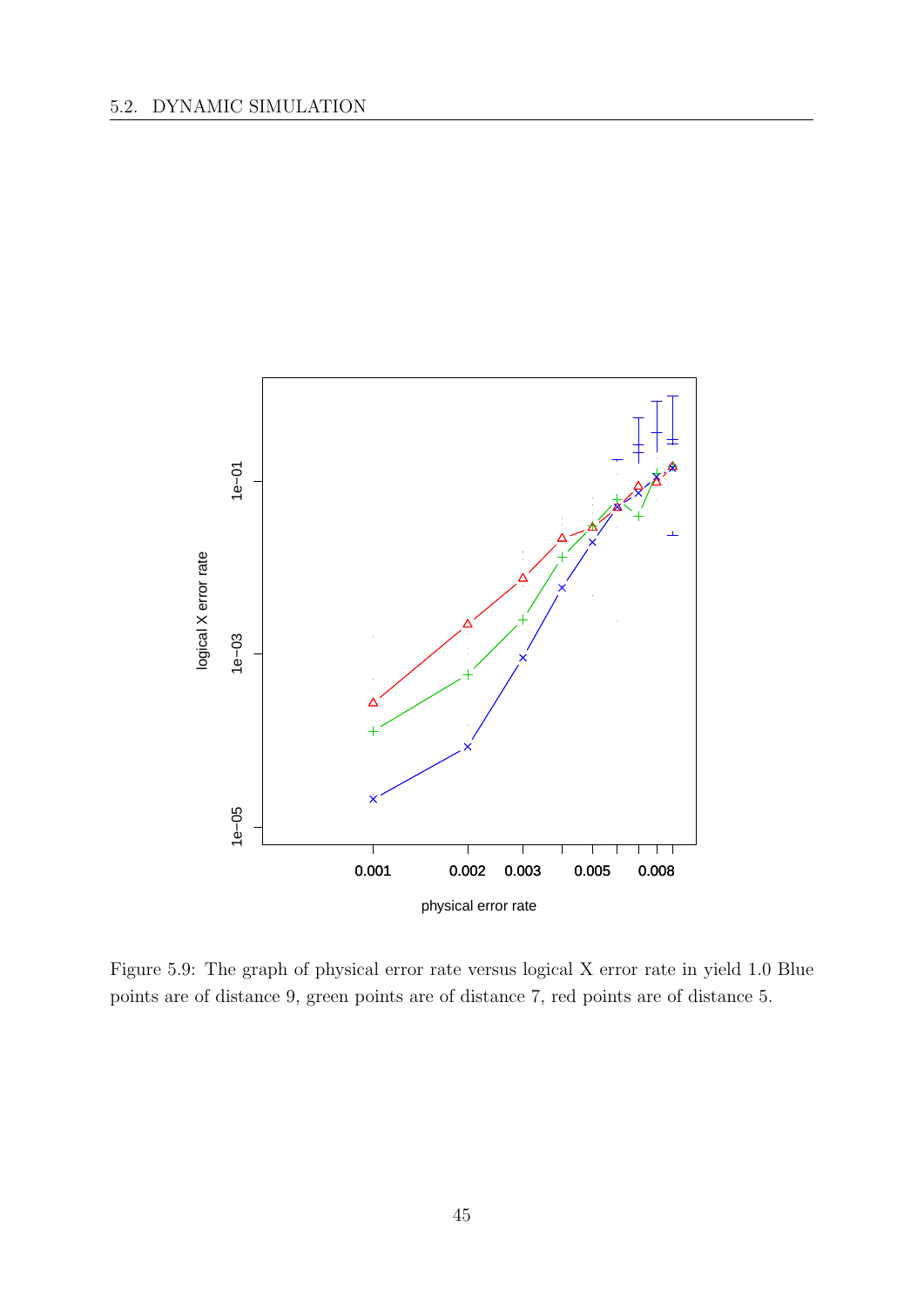<span id="page-53-0"></span>

Figure 5.10: The graph of physical error rate versus logical Z error rate in yield 1.0 Blue points are of distance 9, green points are of distance 7, red points are of distance 5.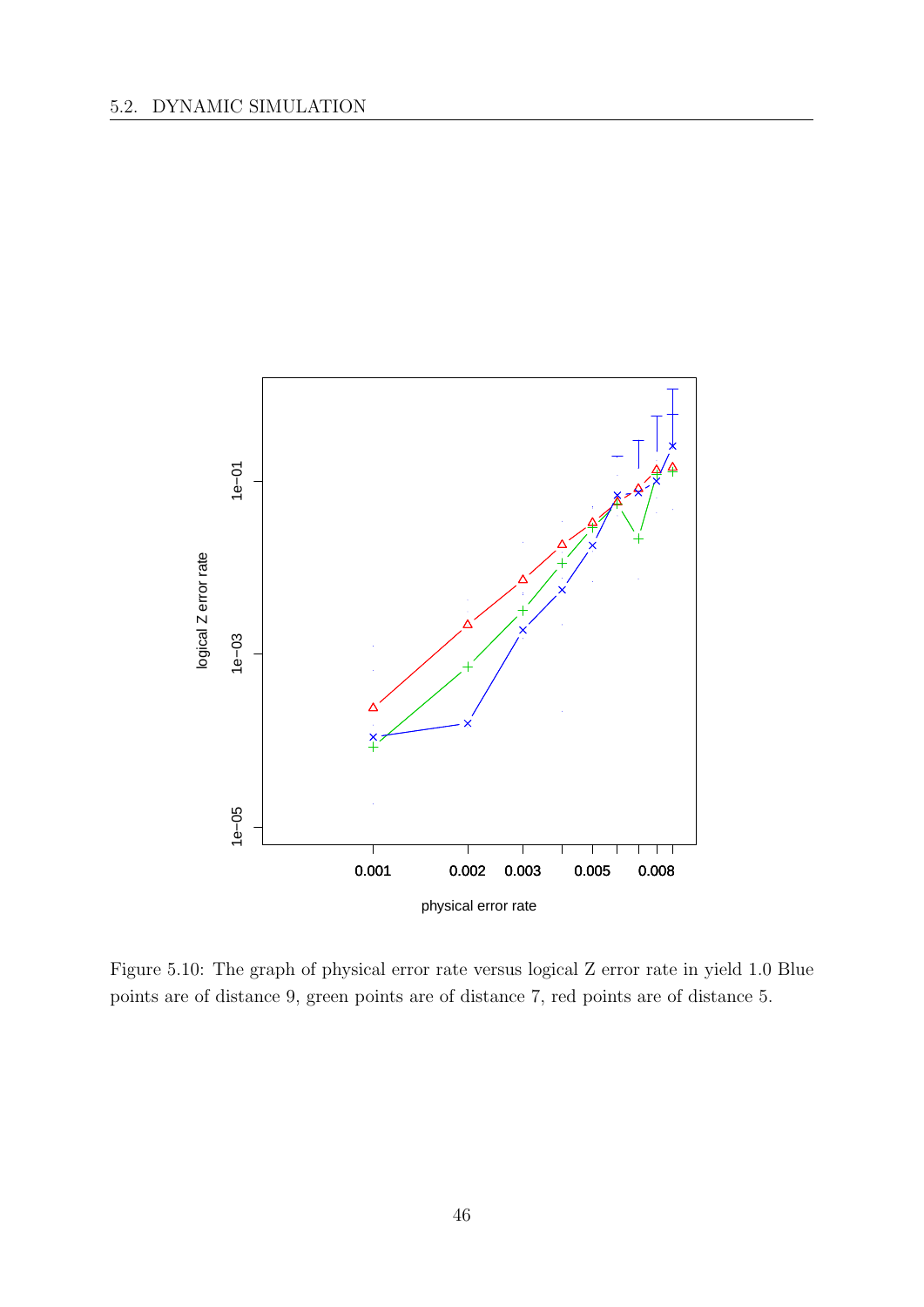<span id="page-54-0"></span>

Figure 5.11: The graph of physical error rate versus logical X error rate for yield 0.9. Blue points are of distance 9, green points are of distance 7, red points are of distance 5.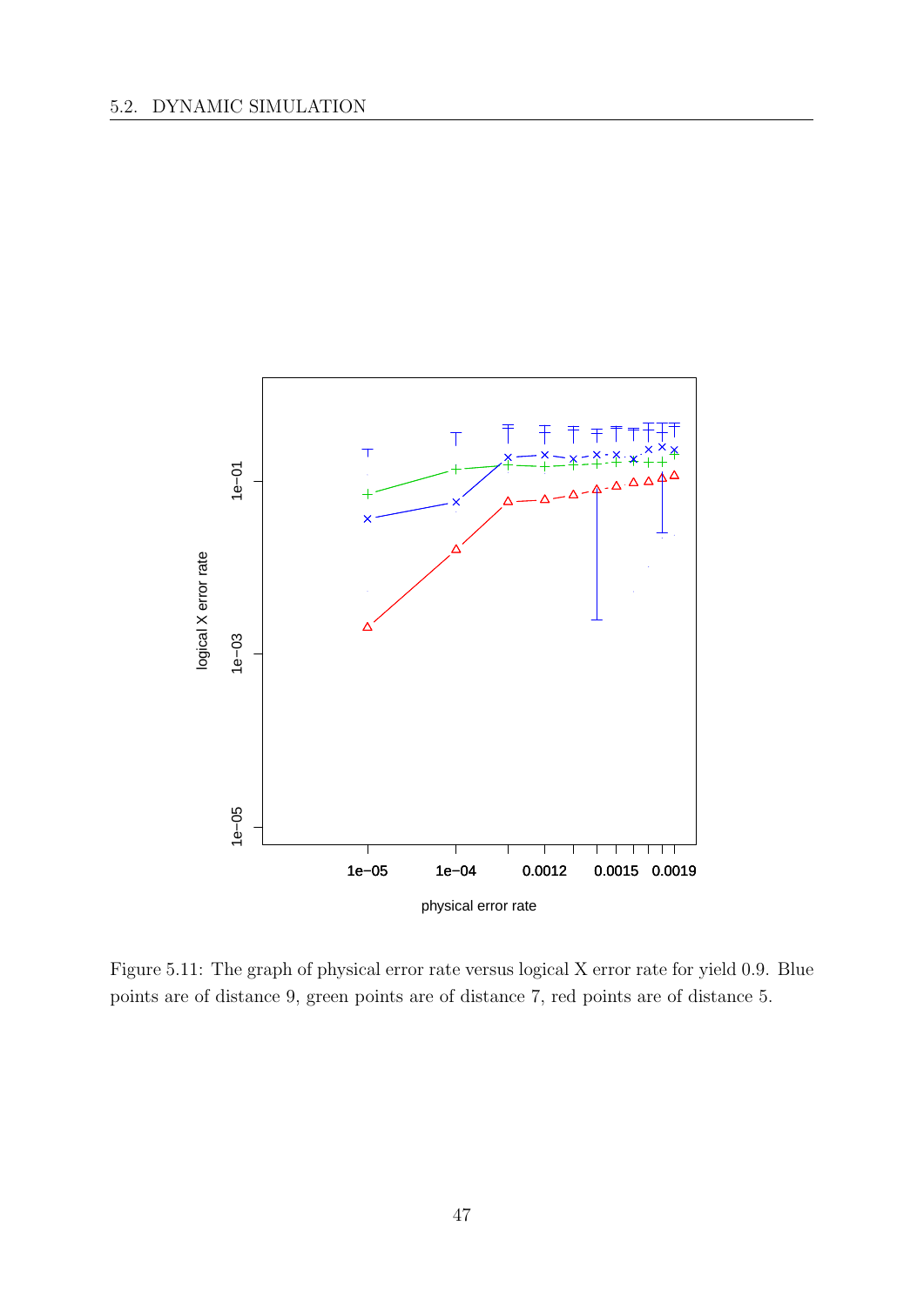<span id="page-55-0"></span>

Figure 5.12: The graph of physical error rate versus logical Z error rate for yield 0.9. Blue points are of distance 9, green points are of distance 7, red points are of distance 5.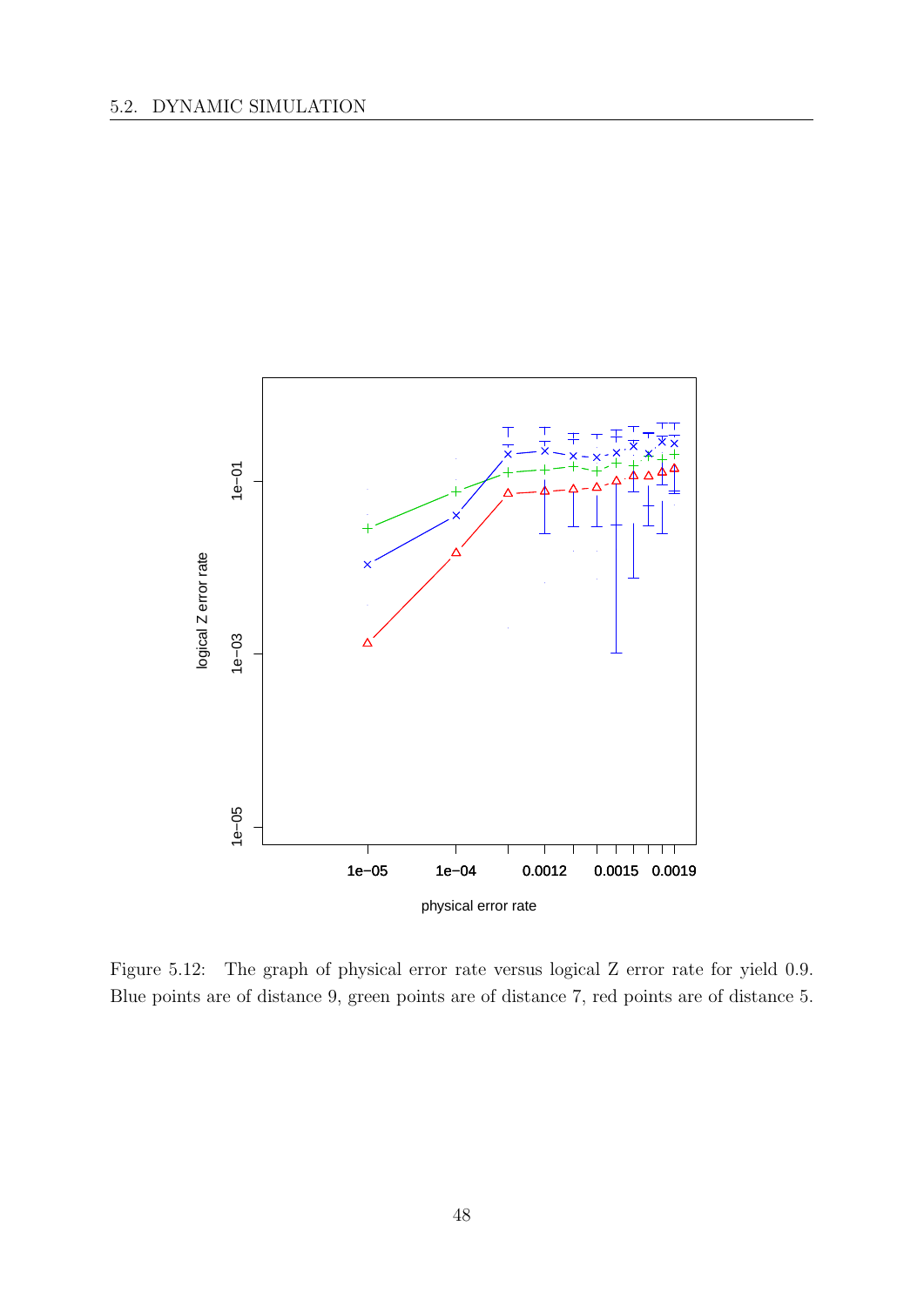# **Chapter 6**

# **Conclusion**

### **6.1 Summary**

In this thesis, I have investigated the influence of faulty devices, both data qubits and syndrome qubits. Faulty data qubits cause broken units (plaquettes) for error correction, a problem resolved by connecting broken plaquettes, ignoring the faulty data qubits. Faulty syndrome qubits cause irregular stabilizer circuits, solved by creating and using asynchronous circuits. I have also showed the validity of special plaquettes as the superplaquette and the donut plaquette.

I have numerically calculated two data.

The first shows the relationship between the code distance and the effective code distance, to indicate how the effectiveness of code distance will decline due to faulty devices, as a static simulation. It is fast but approximate. The static simulation implies that the effective code distance declines half for each 10% reduction in yield.

The second data set shows the accurate logical error rate of the surface code working on defective lattices, as a dynamic simulation. The purpose of the dynamic simulation is to calculate the threshold (the physical error rate where the code distance works effectively) The dynamic simulation simulates defective lattices and make complete stabilizer circuits for the lattices, and simulates error occurrence and emulates the error correction. Numerous simulations have been run for varying physical error rates. To accomplish the dynamic simulation, I have made a system which designs surface code circuits corresponding to arbitrary lattice situations and made an interface to have the library which simulates errors and emulates the error correction work along the circuits. The circuit maker composes stabilizer circuits for each error correction units on arbitrary lattice and schedules them. This approach to the dynamic simulation can be applied to the real system of the surface code quantum computer. The dynamic simulation indicates that the threshold of the physical error rate in yield 0.9 is smaller than 10*−*<sup>5</sup> . This physical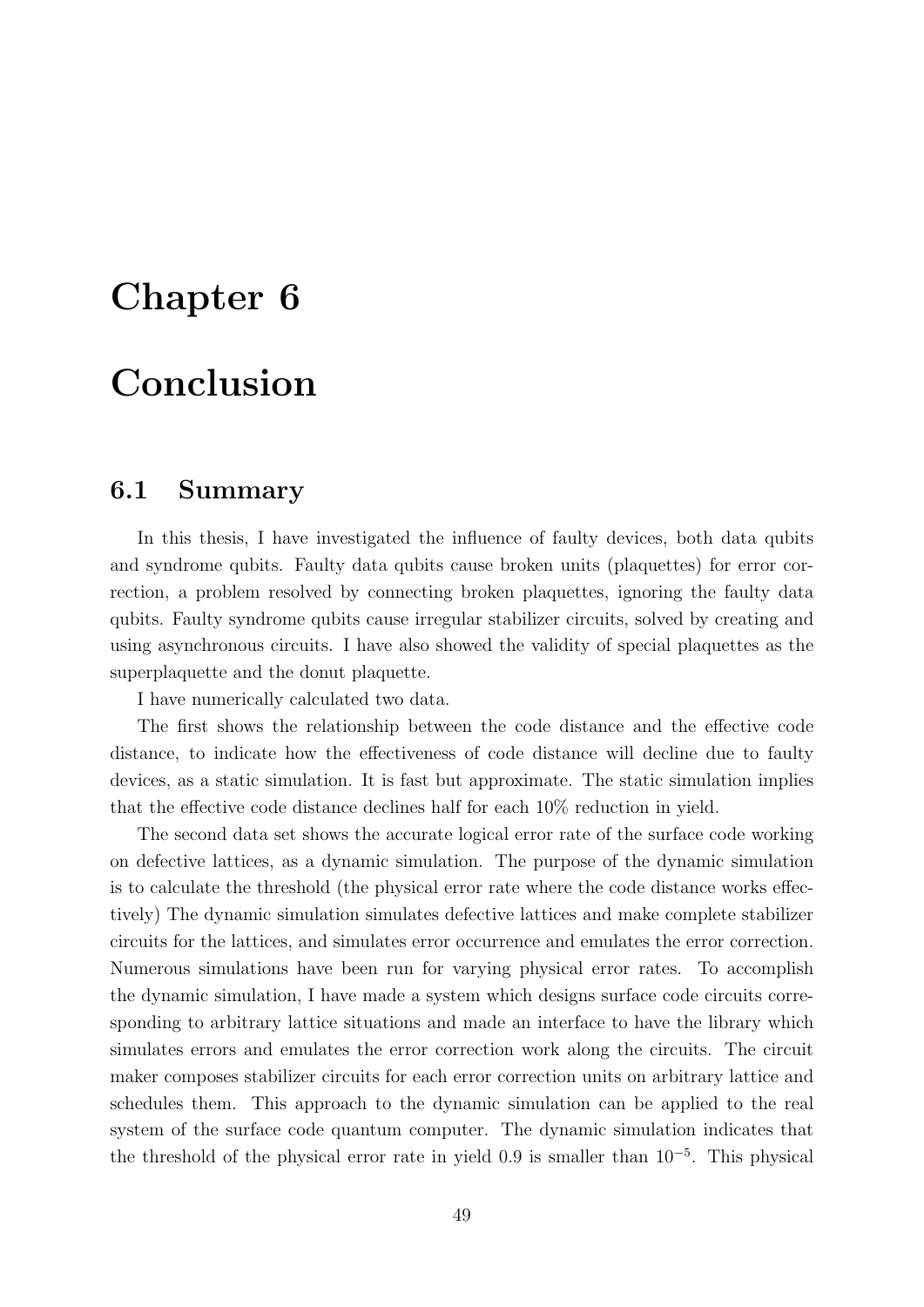error rate is too small to implement practically, however, there is still scope to improve the circuit maker and the error correction system, which may push the threshold higher.

As result, both simulation indicates that faulty devices can be tolerated at the expense of making the logical error rate worse. The dynamic analysis also confirms my approach works correctly.

# **6.2 Future work**

The dynamic simulation in this thesis still has room to be improved in applying it to the practical quantum computation in the future.

I have assumed that there are memory errors, physical gate errors and measurement errors. I've not assumed qubits' dynamic loss during the computation. With it, more realistic numerical results can be calculated for certain loss-prone systems.

Additionally, I've considered encoding one qubit on a lattice. Of course we needs multiple qubits for interesting quantum computations and have to consider the influence to logical operations.

In this thesis, the implementation of the surface code is analyzed more realistically than before. However, more research is required to determine the system size of the real implementation of the surface code quantum computer.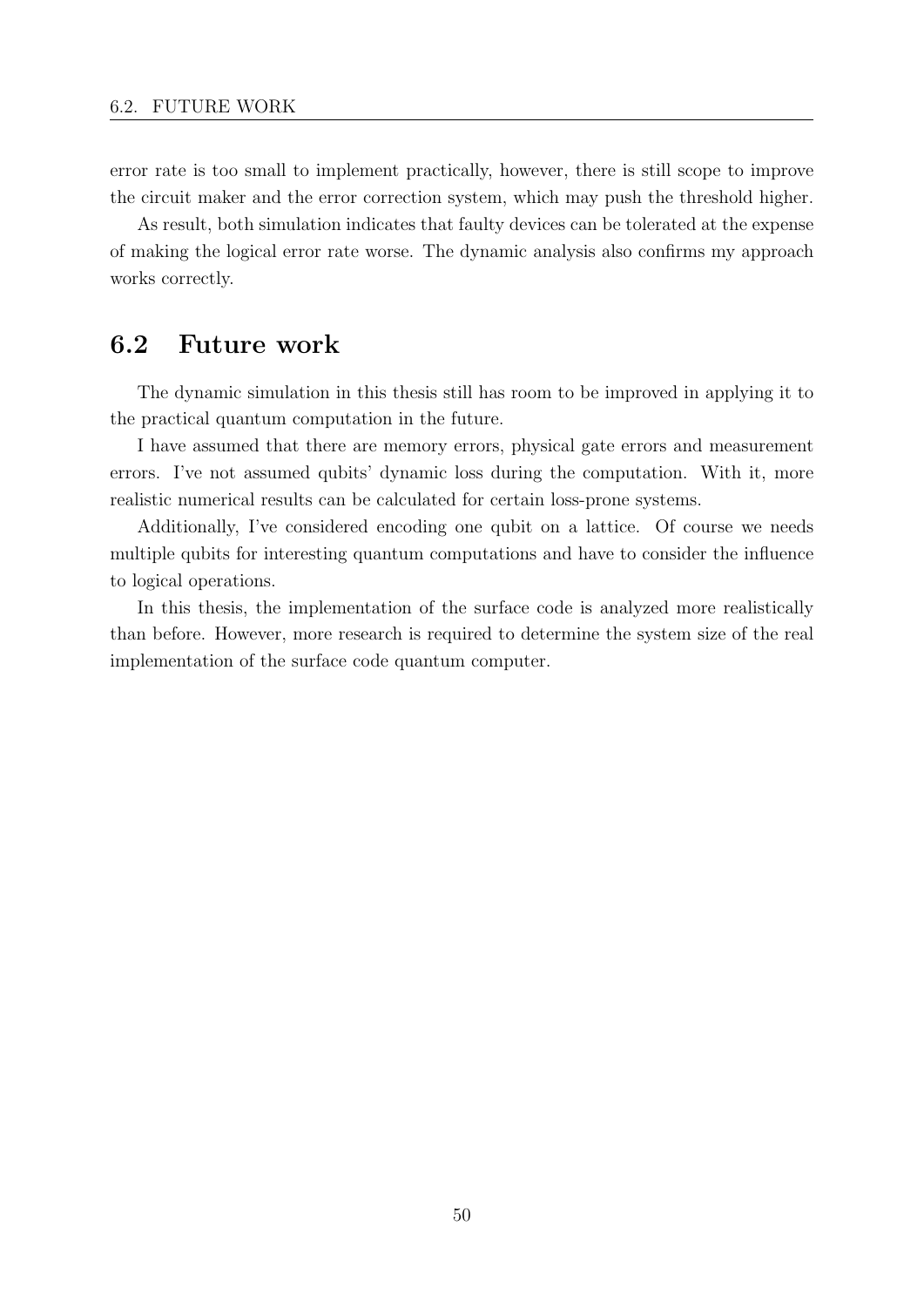# **Acknowledgement**

I gratefully acknowledge my advioer, Professor Jun Murai, Associate Professor Rodney D. Van Meter and Project Assistant Professor Clare Horsman, for their professional advice, guidance and encouragement. I would like to thank professors, associate professors and assistant professors in Keio University, Hideyuki Tokuda, Hiroyuki Kusumoto, Osamu Nakamura, Jin Mitsugi, Keisuke Uehara, Jin Nakazawa, Keiji Takeda, Hitoshi Asaeda, Hideaki Yoshifuji, Kenji Saito, Masaaki Sato, Masafumi Nakane, Achmad Husni Thamrin and Kotaro Kataoka. I particularly thank Dr. Austin G. Fowler for his dedicated and genial guidance. I thank Dr. Hajime Tazaki, Dr. Masayoshi Mizutani and MAUI members. I also thank Toshiaki Hatano, Yuki Nakajima, Kunihiko Shigematsu, Shuhei Yamaguchi, Yutaka Karatsu and Kenji Yonekawa, Asuka Nakajima, Kaori Ishizaki, Pham Tien Trung, Midori Kato, Masakazu Fujimori, Shoichiro Fukuyama, Kouji Murata, Iori Mizutani.

Finally, I acknowledge the member of Jun Murai Laboratory, WIDE project and FIRST Quantum Information Processing Project members.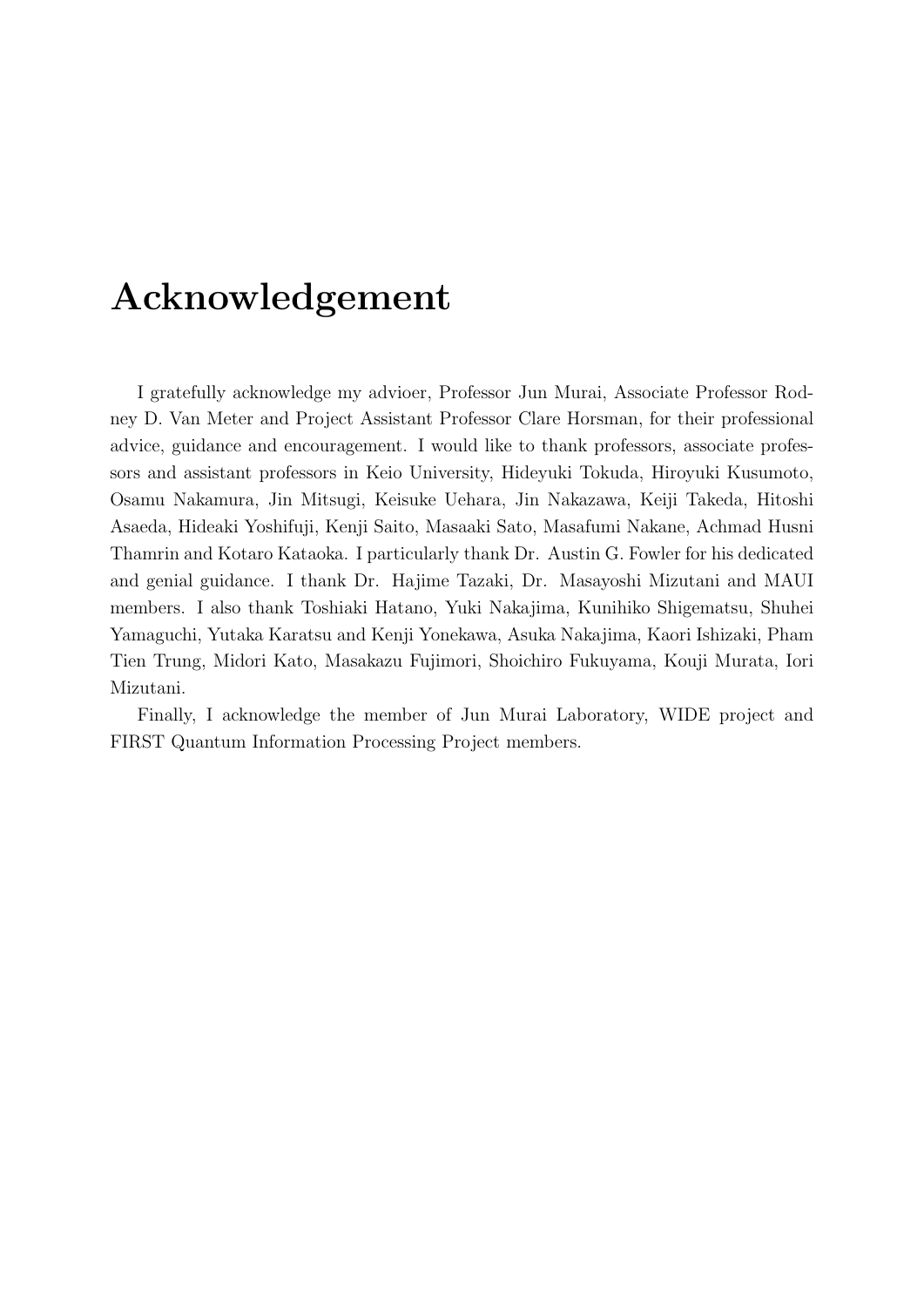# <span id="page-59-0"></span>**References**

- [1] John L. Gustafson. Reevaluating Amdahl's Law. *Communications of the ACM*, 31(5):532–533, May 1988.
- [2] Doug Burger, Stephen W. Keckler, Kathryn S. McKinley, Michael Dahlin, Lizy Kurian John, Calvin Lin, Charles R. Moore, James Burrill, Robert G. Mc-Donald, and William Yode. Scaling to the end of silicon with EDGE architectures. *IEEE Computer*, 37(7):44–55, 2004.
- [3] Peter W. Shor. Algorithms for quantum computation: Discrete logarithms and factoring. In *Proc. 35th Symposium on Foundations of Computer Science*, pages 124– 134, Los Alamitos, CA, 1994. IEEE Computer Society Press.
- [4] P. W. Shor. Fault-tolerant quantum computation. In *Proceedings of the 37th Annual Symposium on Foundations of Computer Science*, pages 56–, Washington, DC, USA, 1996. IEEE Computer Society.
- [5] Rodney Van Meter, Thaddeus D. Ladd, Austin G. Fowler, and Yoshihisa Yamamoto. Distributed quantum computation architecture using semiconductor nanophotonics. *International Journal of Quantum Information*, 8:295–323, 2010. preprint available as arXiv:0906.2686v2 [quant-ph].
- [6] Robert Raussendorf and Jim Harrington. Fault-tolerant quantum computation with high threshold in two dimensions. *Phys. Rev. Lett.*, 98(19):190504, May 2007.
- [7] Robert Raussendorf, Jim Harrington, and Kovid Goyal. Topological fault-tolerance in cluster state quantum computation. *New Journal of Physics*, 9:199, 2007.
- [8] Austin G. Fowler, Ashley M. Stephens, and Peter Groszkowski. High-threshold universal quantum computation on the surface code. *Phys. Rev. A*, 80(5):052312, Nov 2009.
- [9] N Cody Jones, Rodney Van Meter, Austin G Fowler, Peter L McMahon, Jungsang Kim, Thaddeus D Ladd, and Yoshihisa Yamamoto. A layered architecture for quantum computing using quantum dots. *arxiv*, page 39, 2010.